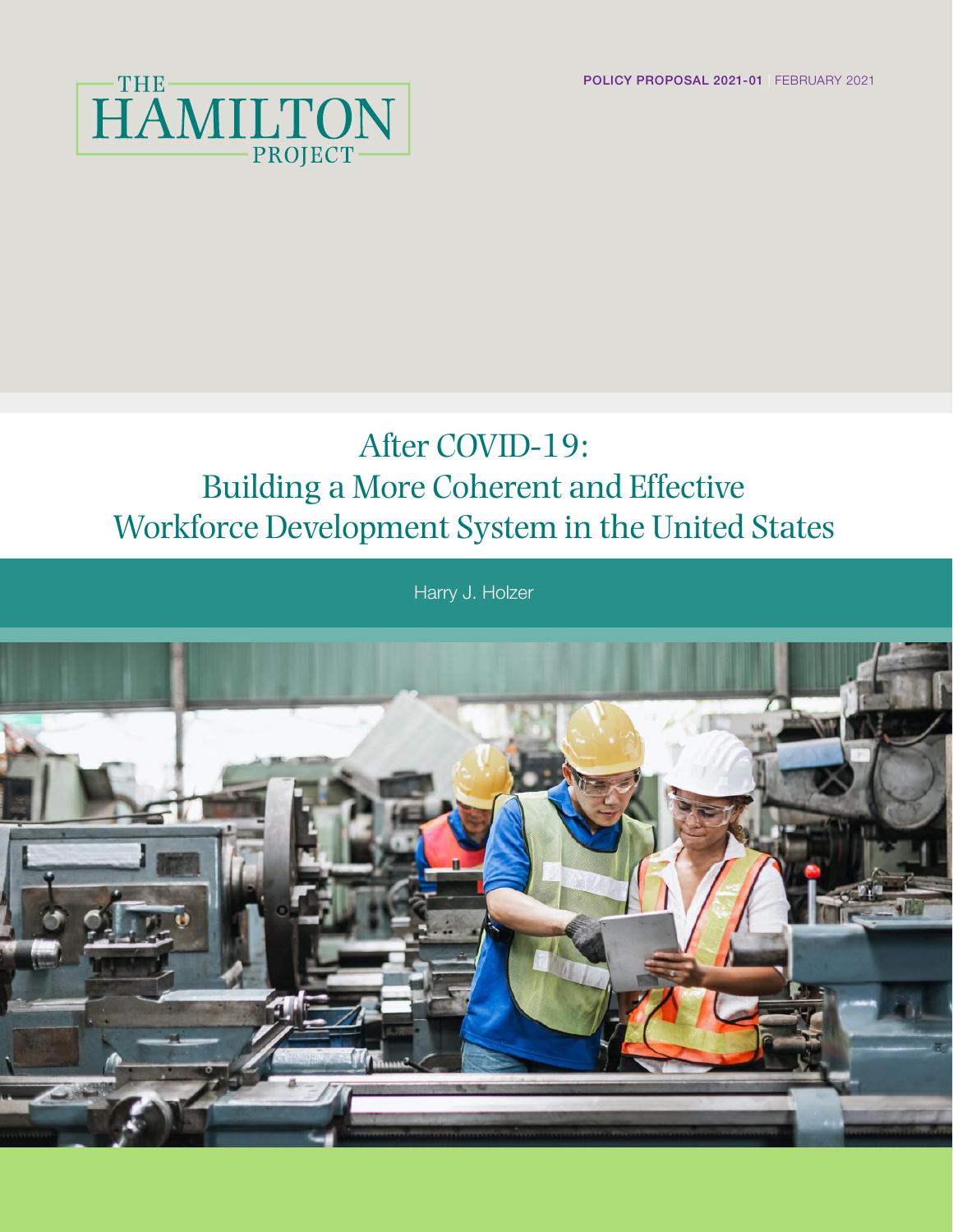#### MISSION STATEMENT

The Hamilton Project seeks to advance America's promise of opportunity, prosperity, and growth.

We believe that today's increasingly competitive global economy demands public policy ideas commensurate with the challenges of the 21st Century. The Project's economic strategy reflects a judgment that long-term prosperity is best achieved by fostering economic growth and broad participation in that growth, by enhancing individual economic security, and by embracing a role for effective government in making needed public investments.

Our strategy calls for combining public investment, a secure social safety net, and fiscal discipline. In that framework, the Project puts forward innovative proposals from leading economic thinkers based on credible evidence and experience, not ideology or doctrine—to introduce new and effective policy options into the national debate.

The Project is named after Alexander Hamilton, the nation's first Treasury Secretary, who laid the foundation for the modern American economy. Hamilton stood for sound fiscal policy, believed that broad-based opportunity for advancement would drive American economic growth, and recognized that "prudent aids and encouragements on the part of government" are necessary to enhance and guide market forces. The guiding principles of the Project remain consistent with these views.

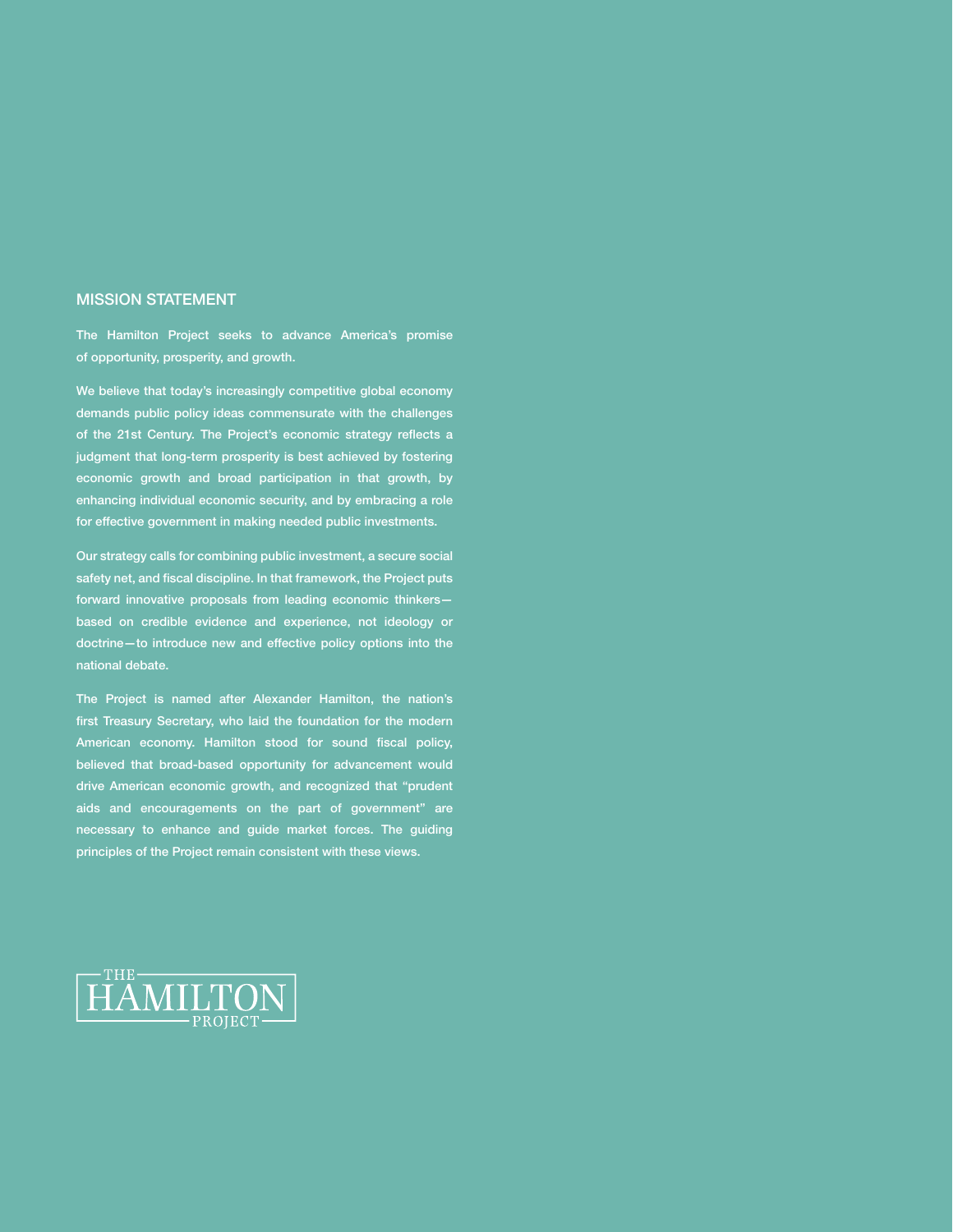

# After COVID-19: Building a More Coherent and Effective Workforce Development System in the United States

Harry J. Holzer *McCourt School of Public Policy, Georgetown University*

### *February 2021*

This policy proposal is a proposal from the author(s). As emphasized in The Hamilton Project's original strategy paper, the Project was designed in part to provide a forum for leading thinkers across the nation to put forward innovative and potentially important economic policy ideas that share the Project's broad goals of promoting economic growth, broad-based participation in growth, and economic security. The author(s) are invited to express their own ideas in policy proposal, whether or not the Project's staff or advisory council agrees with the specific proposals. This policy proposal is offered in that spirit.

### **BROOKINGS**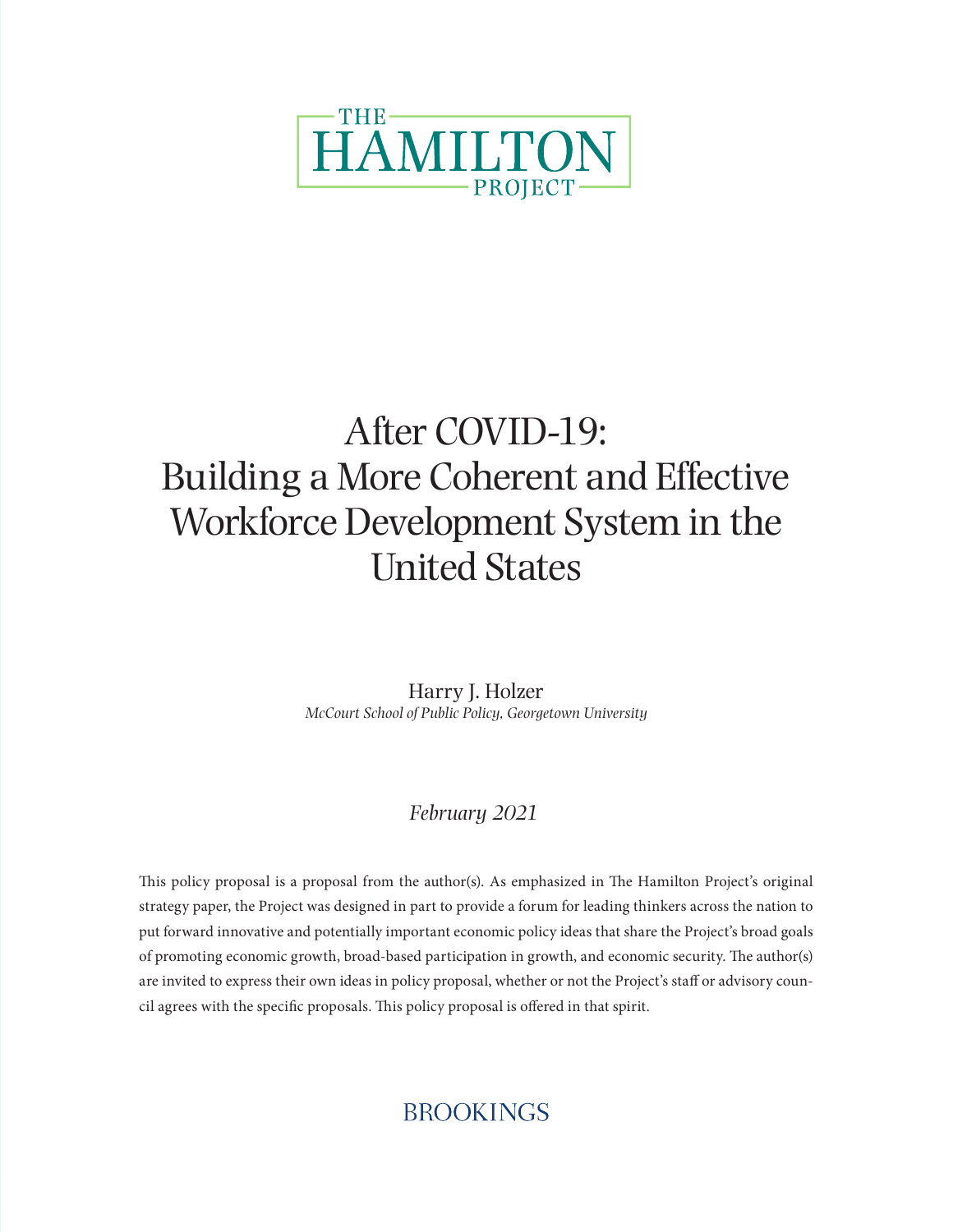### Abstract

Workforce development in the United States today is spread across higher education institutions (primarily public two-year and for-profit colleges), labor market institutions, and workplaces, with public funding from a range of sources. But outcomes for students and workers are weaker than they could be, especially among disadvantaged students and displaced workers; funding for workforce development programs is insufficient and not always effective. I propose the following changes: (1) Implement reforms and additional funding in the Higher Education Act of 1965 (HEA) for postsecondary occupational training for disadvantaged students. (2) Add modest taxes on worker displacement along with new funding for retraining. (3) Create a permanent version of the Trade Adjustment Assistance Community College and Career Training (TAACCCT) grants to fund partnerships among community colleges, workforce institutions, and states. Together, these actions would improve credential attainment and employment outcomes among the disadvantaged and employees at the risk of being displaced.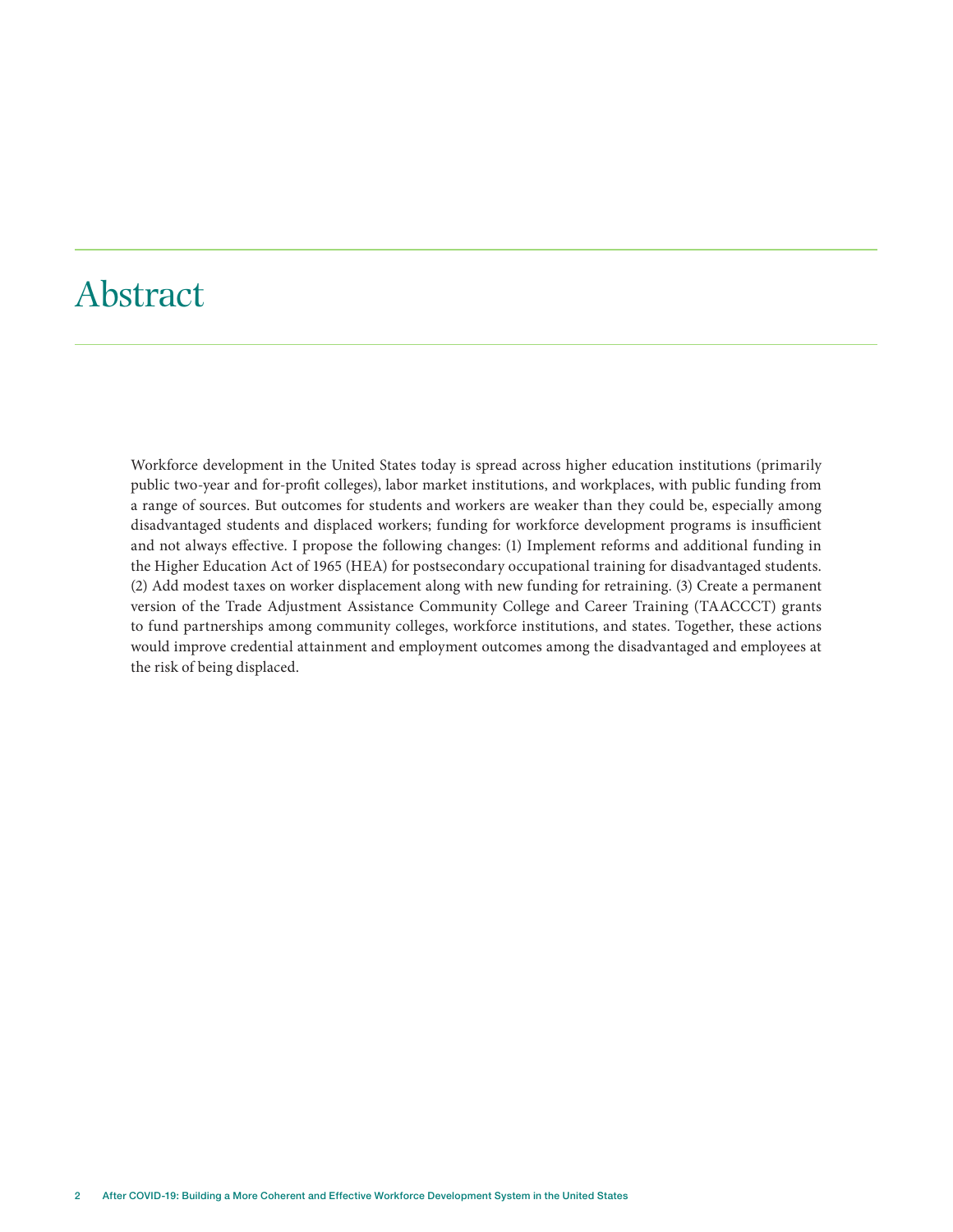# **Table of Contents**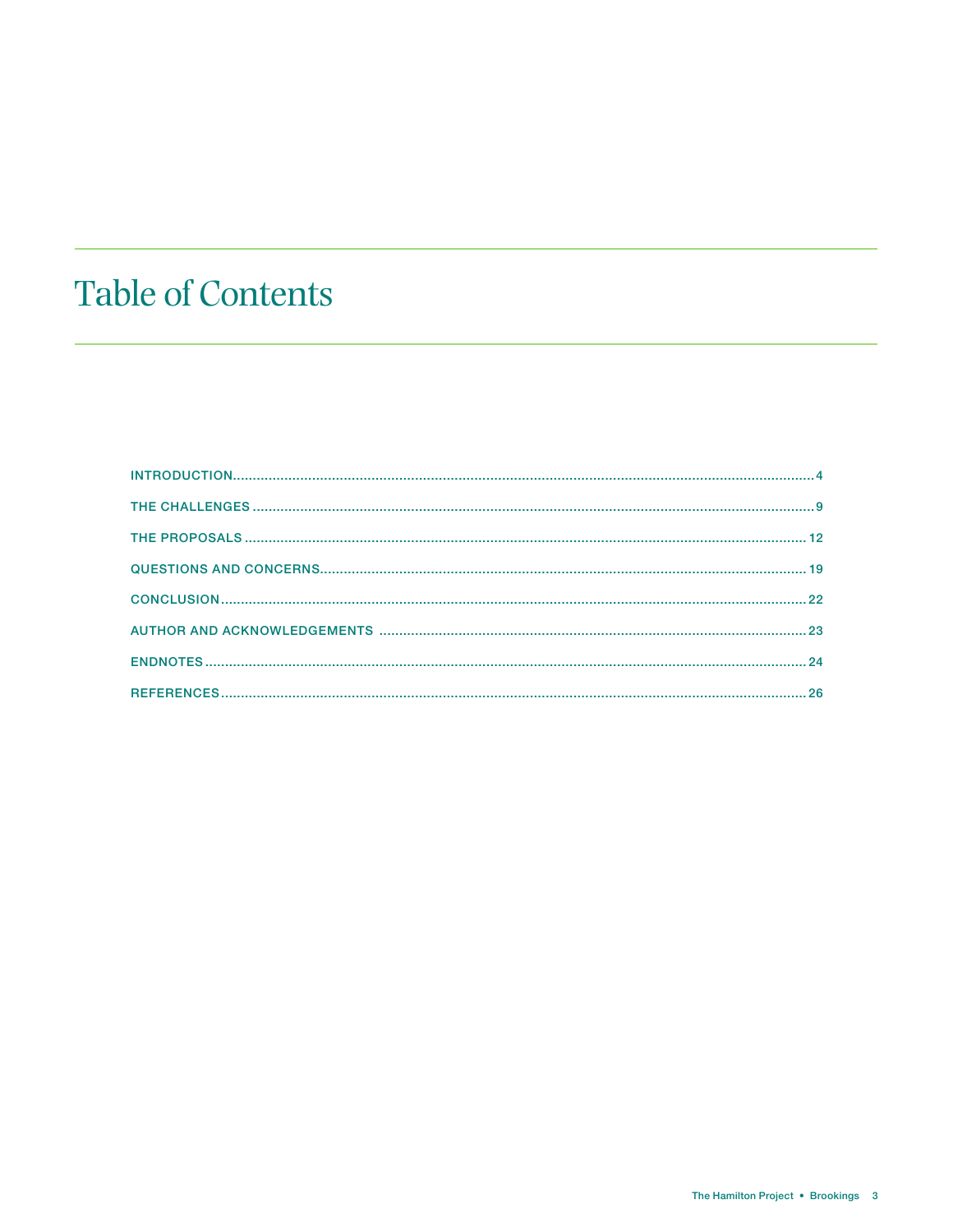### Introduction

### Workforce Development in the United States

Since definitions of workforce development can vary across policymakers and practitioners, I begin here with my own definition.

I define "workforce development" in the United States as all postsecondary education and training, plus other programs and services, like career counseling, job search assistance, wraparound supports, and others that have as their primary focus preparing workers for well-paying jobs and careers. In my view, these policies and practices should mostly focus on students and workers without bachelor's degrees; those are the workers whose earnings and employment have deteriorated the most in recent decades. Although career and technical education (CTE) programs in secondary schools, and career education at even earlier grades, can also help prepare students for careers, my primary focus here is on postsecondary education and services.

#### WHY IS WORKFORCE DEVELOPMENT IMPORTANT IN THE UNITED STATES?

Workforce development policies, programs, and practices are critical to any effort to improve economic productivity, income mobility, and equity among American workers.

Productivity growth in the United States has mostly stagnated in the past five decades, except for the decade growth from the mid-1990s to the mid-2000s that is associated with the digital revolution. All else equal, rising productivity is associated with rising family incomes and workers' earnings—though perhaps to a lesser extent in recent years than was true historically. And most economists believe that workers' skills and education are key components of productivity growth (see, e.g., Baily 2015; Stansbury and Summers 2017).<sup>1</sup>

Labor market inequality in the United States has also grown dramatically in the past four decades. Nowhere is this more evident than in the huge increase in earnings gaps between workers with bachelor's degrees or higher and those with less education. The earnings gap between these groups roughly doubled between 1980 and 2000 and has remained very high since that time.

Individuals who obtain a bachelor's or higher degree tend to do quite well in the U.S. labor market over their careers. This is true despite some early struggles they have with paying down student debt and obtaining their first well-paying jobs, especially if they enter the job market during a recession, such as the one the country is in now. Even though the real earnings of young college graduates have not grown much since 2000, the earnings of non-college-educated workers have stagnated over the past four decades, and have even declined among some groups, like non-college-educated men.

What has driven the growing divide between those with college degrees and those without who are increasingly being left behind? While many factors have contributed to stagnating earnings and rising inequality, there is no question that many workers without a bachelor's degree in the United States have too few of the skills and credentials that employers seek and reward in the labor market.<sup>2</sup>

Research suggests that well-paying jobs for workers who have a high school diploma or less have mostly disappeared. To obtain well-paying jobs that are generally in high demand—in fields like health care, advanced manufacturing, information technology, transportation, logistics, and many parts of the service sector—workers need at least some postsecondary education and training, and a range of skills, both general and occupation specific, that employers demand in such work.3 But too few Americans without a bachelor's degree have such skills, especially in the most disadvantaged populations. As a result, employers have some difficulty filling jobs, and ultimately create fewer jobs or more frequently outsource or offshore existing jobs.4 To be clear: where skill deficits exist, they primarily reflect low opportunity and limited access among disadvantaged populations—especially low-income groups and people of color—to high-quality education and training options, rather than their own innate skill deficiencies or behavioral problems (Goger and Jackson 2020). And some credentials that employers seek and reward reflect poor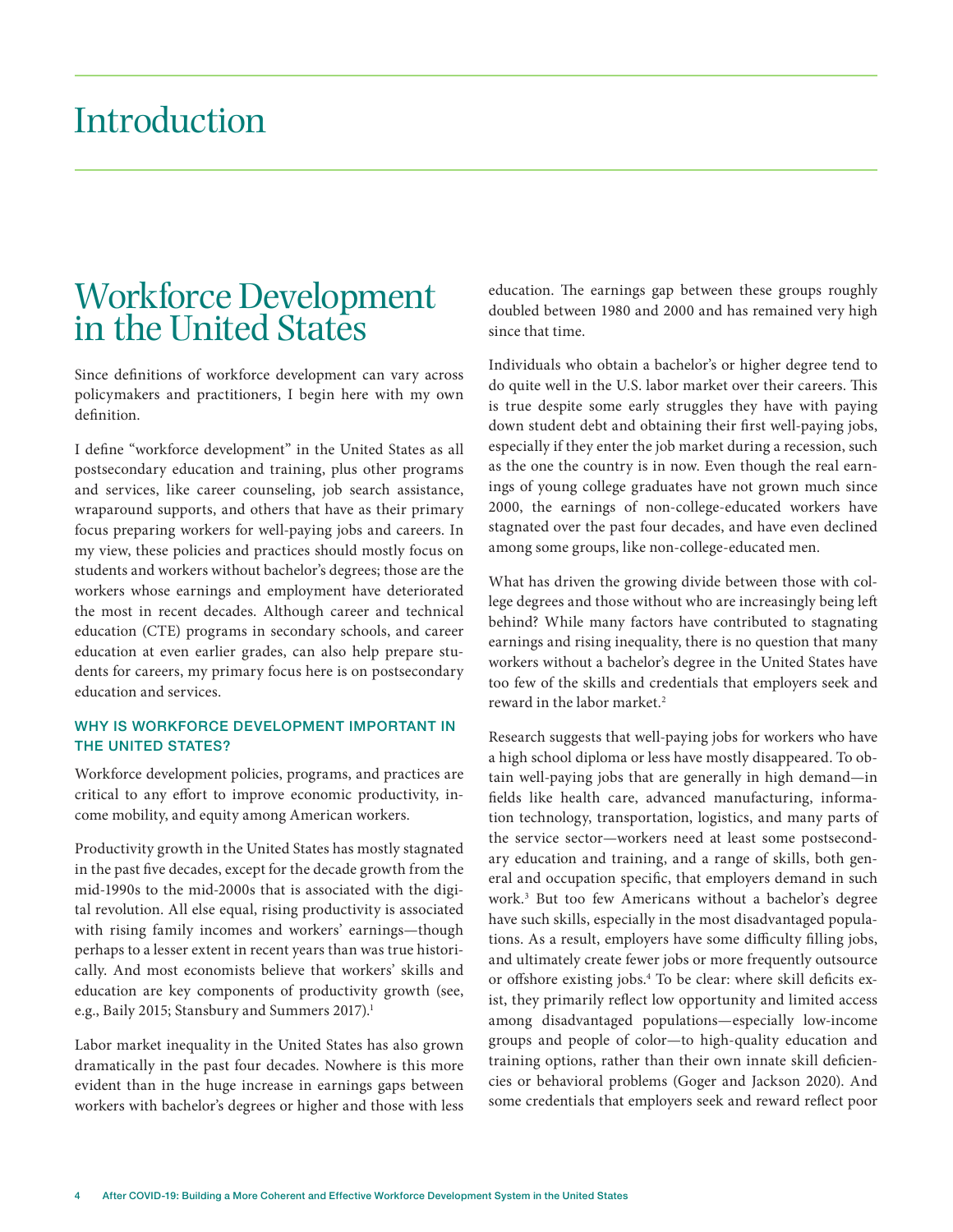information, in some cases leading employers to rely too heavily on postsecondary credentials as signals of workers' skills (Blair et al. 2020).<sup>5</sup>

If anything, the COVID-19 pandemic has exacerbated these problems recently, and they will likely continue to deteriorate in the coming decades. For one thing, the COVID-19 pandemic has reduced employment the most among low-income workers, female workers, and workers of color. Indeed, our partial labor market recovery from the economic shutdown in the spring of 2020 has already been the most unequal in U.S. history, with the more-educated professional and managerial workers rapidly regaining their jobs or never losing them in the first place, while less-educated and minority workers are out of work more often and remain out of work longer (Hershbein and Holzer 2021).

Increasingly, workers who were furloughed or laid off in the spring of 2020 have joined the ranks of the permanently displaced, after their employers either shut their doors or reorganized the workplace to put greater emphasis on remote work and online commerce and service delivery. Permanently displaced workers suffer much more than other laid-off workers, and often take years to regain employment, which is usually at much lower wages than before. The pandemic therefore has created the need to provide more workforce training to workers who are permanently displaced, as well as to others like low-wage essential workers who were never laid off and who could benefit from skills training.6

Furthermore, automation and globalization over the coming decades will continue to generate more worker displacement as well as more difficulties for non-college-educated workers. Indeed, although artificial intelligence might threaten the jobs and earnings even of college-educated workers, those workers' ability to adjust by gaining new skills and new employment will likely be much greater than workers with less education. Absent concerted attention and action, the gulfs between the well-educated and others will continue to widen. Thus, it seems clear that workers without four-year degrees should be the focus of any efforts aimed at improving opportunity and equity in economic outcomes in the United States.

To deal with these problems, the United States needs a much stronger and more inclusive workforce development system. Such a system should serve a range of students and workers in need of skill enhancement—including youths and adults, those currently employed and not, with a heavy focus on the disadvantaged and displaced, or those at risk of becoming displaced - though it should not be limited to these groups. And we need a workforce development system that is responsive to the ongoing forces of automation and globalization that will continue to develop the skills that employers seek for their well-paying jobs.

#### THE U.S. WORKFORCE DEVELOPMENT SYSTEM: COMPONENTS AND FUNDING

Economic (human capital) theory generally posits that, if it is in the interests of workers to invest in their skills and thereby raise their earnings, they will choose to do so. Similarly, employers will invest in training their workers if they can benefit from doing so, though the extent to which they will pay for such training (as opposed to having their workers pay for it through lower earnings), depends on how certain they are that they—and not other employers—will benefit from the investment.7

Of course, labor markets can generate too little education or training for two broad reasons: (1) market failures that generate less than the socially optimal investments, and (2) inequities that generate too little education or training among the disadvantaged or the displaced.

The market failures affecting workers include too little information about cost-effective education and training and their public goods nature, and the presence of liquidity constraints that are driven by capital market problems that limit those workers' ability to borrow. Employers might also have too little of such information and could be facing their own liquidity constraints, especially among small or mediumsized firms. Fixed start-up costs for training, and employers' inability to coordinate with other employers in addressing those costs, also contribute to problems. And inequities across workers can have great impacts on the provision of higher education or workforce training. Disadvantaged (including low-income) students or workers not only might have too few resources and too little information, but, due to the limited educational opportunities they have faced, might also be weak on a range of cognitive and noncognitive skills that would otherwise enable them to successfully complete their training and realize returns.8 Employers might hesitate to invest in them as well, for instance if they fear that the low skills of the workers will render the training ineffective or that high turnover among low-skilled workers will limit the employers' ability to accrue any returns.<sup>9</sup> Discriminatory judgments by employers on trainability can certainly contribute to skills and earnings gaps that widen over time.

Displaced workers suffer a different kind of inequity: their permanent job loss wipes out all of their firm-specific seniority and skills, as well as their occupation- or industry-specific training if they cannot find similar jobs to the job they have lost. As noted, permanent job loss imposes great costs on workers and their families. The severing of one employment relationship means that a new one must be generated, complete with other forms of reskilling. In addition, we often see permanent earnings loss among those who find new jobs, labor market withdrawal among those who do not, and poor health and mortality rise for the latter (Davis and Von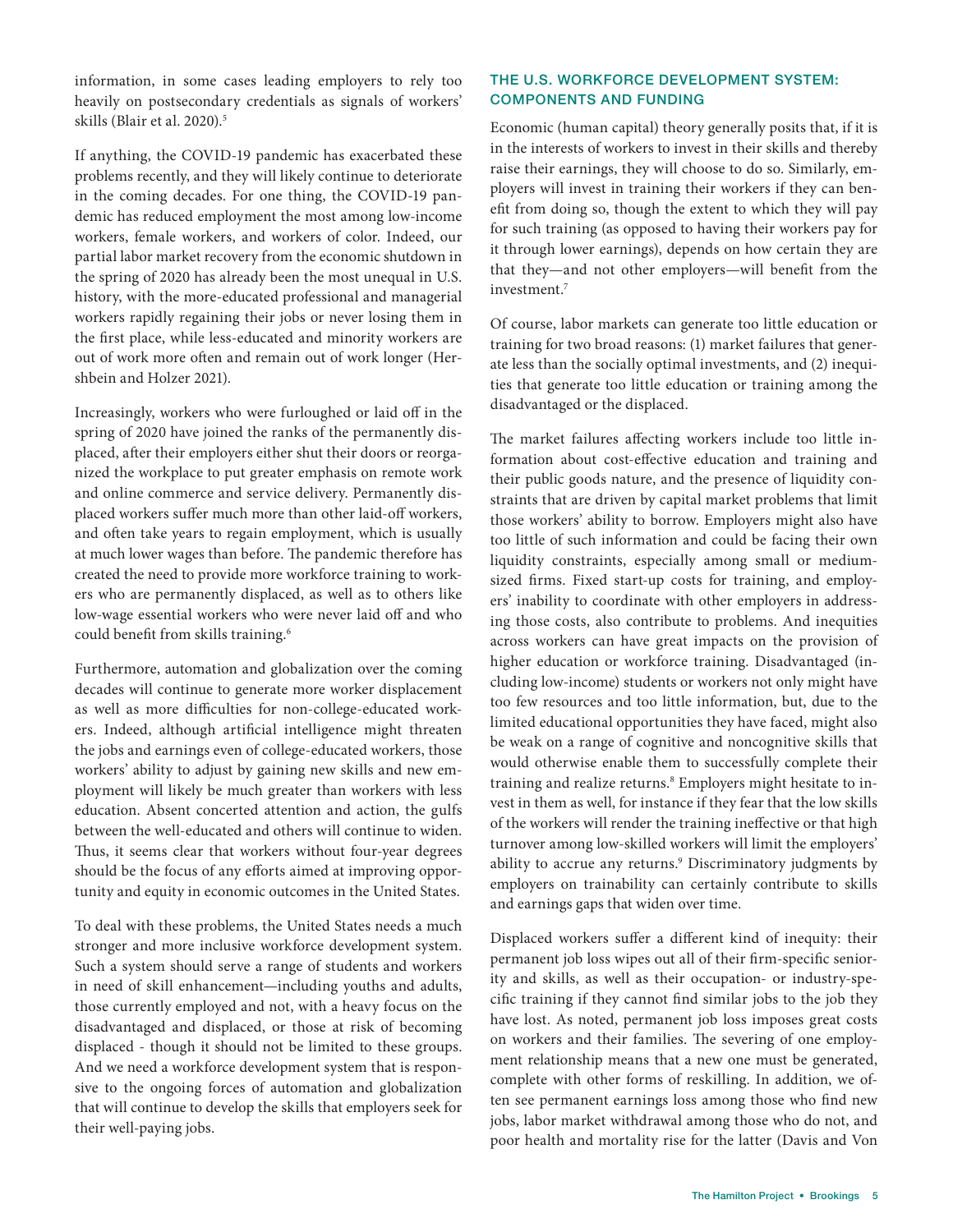Wachter 2011; Lachowska, Max, and Woodbury 2020). These outcomes, in turn, generate broader social costs, both fiscally and at the community, state, or federal levels—costs that employers generally do not internalize (i.e., consider) when making their automation decisions.

Given the private nature of most education and training decisions, as well as the need for public funding and other policy levers to address market failures and inequities, the U.S. higher education and workforce investment system provides three primary options to students and workers for making such investments, with varying amounts of public funding:

- Certificate programs, both for-credit or noncredit; and occupational associate's degrees in public community or technical colleges, or in private for-profit colleges.<sup>10</sup>
- Workforce services and training vouchers known as Individual Training Accounts (ITAs) that individuals can get at American Job Centers (formerly known as One-Stops). Those vouchers can be used for training by locally approved providers.
- On-the-job training or work-based learning opportunities, including apprenticeships, provided by employers.

There are also many sources of public funding to support these options at the federal, state, and local levels that provide resources directly to (1) individual students or workers, (2) higher education institutions or job centers, and (3) employers. This funding no doubt raises investments in worker education and training.

For instance, public colleges and universities receive direct support from state subsidies; those institutions tend to reduce overall tuition prices they charge to all students, regardless of income. Lower-income college students, and the institutions serving them to a lesser extent, also receive direct funding from the federal HEA, especially Title IV programs, which include Pell grants, federal loans, and funds for work-study. Indeed, the federal government spends about \$75 billion per year on higher education, while state subsidies to public institutions provide even more support (Pew Trusts 2019). As a result of both kinds of funding, more than 6 million U.S. students are enrolled in sub-bachelor's programs at any time, most of them in two-year public institutions (Baum, Holzer, and Luetmer 2020).

The ITAs for individual workers and the public job centers are funded at much lower levels by the Workforce Innovation and Opportunity Act (WIOA; 2014), with funds disbursed by state and local workforce boards made up primarily of major local employers and some local officials, including community college representatives.11 They also distribute money from a number of federal funding streams within WIOA for particular categories of students or workers, such as disadvantaged

adults, displaced workers, and out-of-school youths, among other groups.12

Small amounts of funding or services for training can also be obtained from federal programs by disadvantaged workers. These supports include Temporary Assistance to Needy Families (TANF) and Supplemental Nutrition Assistance Program (SNAP, or food stamps) (U.S. Government Accountability Office [GAO] 2019). Those workers that have been displaced by imports have access to additional funds through the Trade Adjustment Assistance (TAA) program that provides training and temporary income support beyond the unemployment insurance (UI) benefits for which they also qualify. And on-the-job training is primarily funded by employers and workers, though there are pockets of state and federal support for employers who also provide on-the-job training or other work-based learning like apprenticeships.<sup>13</sup>

In addition to the formula-funded programs described above, the federal government sometimes provides one-time competitive grants to states, regions, or public institutions. These grants are designed to incentivize these entities to build institutional capacity that will provide high-quality education and training; the grants are also designed to provide workforce services, since labor markets evolve and the skill sets demanded by employers also change.

For instance, one-time Trade Adjustment Assistance and Community College and Career Training (TAACCCT) grants worth \$2 billion were awarded and implemented in four rounds in the Obama administration's first term. The grants were designed to improve the capacity of community colleges to train adult workers by improving the functioning of workforce services and responsiveness to employer and industry labor demand in regional labor markets.

The TAACCCT grants were at least partly designed to help colleges build more effective regional workforce infrastructure. The expectation was that community colleges receiving grants would work more effectively with local workforce boards and related institutions like the job centers, in response to regional labor demand shifts.

In addition to public funding, federal and state governments use both taxes and regulation to generate more efficient and more equitable education and training. For instance, taxes and subsidies are used not only to fund the public investments described above, but also to change employer incentives regarding whether to lay off workers, either temporarily or permanently. Also, employers who generate large numbers of layoffs are now required to pay somewhat higher taxes, through experience rating, to fund the UI payments to their displaced workers.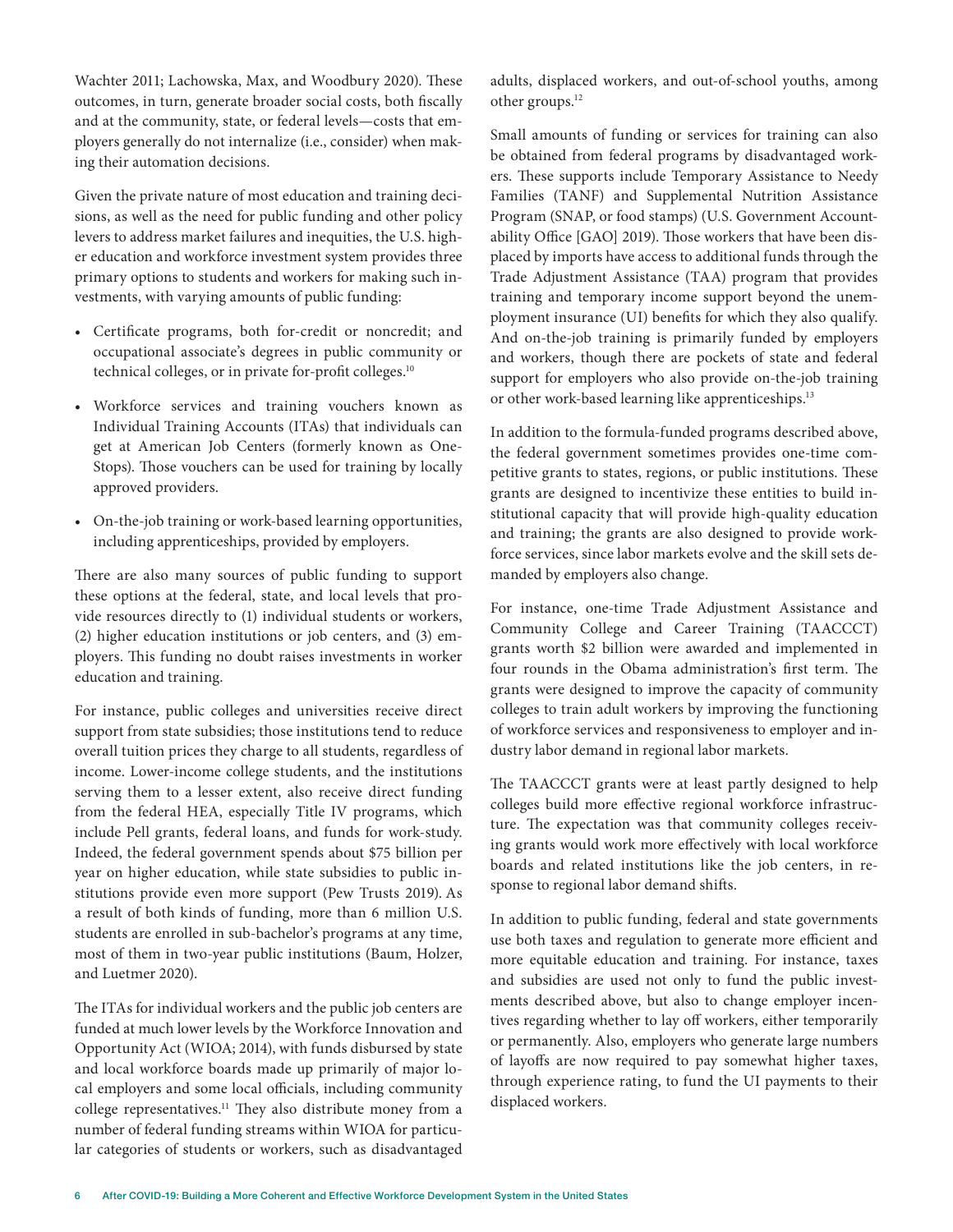Regulations can also be used in a variety of ways to ensure that public funding is spent as effectively and equitably as possible. For instance, the federal government has at times issued gainful employment regulations to ensure strong employment outcomes among students in occupational programs at higher education institutions, especially at for-profit colleges. Accreditation rules for higher education and rules regarding when a program is for credit have the same broad goals.

#### EVIDENCE ON VALUE OF CREDENTIALS AND COST-EFFECTIVENESS OF PUBLIC FUNDING

Given the options that are available to workers, students, and employers for occupational training and workforce services, what does the evidence show about labor market returns to such investments, and the cost-effectiveness of publicly funded training?

Many, though not all, of the higher education credentials have strong labor market value, including for-credit and, to a lesser extent, noncredit certificates—though the variance in market rewards is very high. For instance, associate's degrees generally provide higher payoffs than certificates, and not all certificates provide returns, especially if they are short-term and take less than a year to complete (see Baum, Holzer, and Luetmer 2020). But certificates can sometimes have more labor market value than terminal associate's degrees in the liberal arts (Backes, Holzer, and Velez 2015).

Associate's degrees provide a mix of general and occupationspecific education, and can also lead to bachelor's degrees in the future, whereas certificates mostly provide occupationspecific education. For younger students, degrees often make the most sense, if they can master the academic work, to prepare for careers in which they might change occupations and industries with some frequency. For adults with shorter horizons and time constraints, who are seeking very specific training, certificates can be more appealing.14

The cost-effectiveness of Title IV expenditures on Pell grants and other forms of financial assistance, especially among those in sub-bachelor's programs, depends on the extent to which they lead to higher college enrollments among lowincome recipients, their completion rates, the fields in which they choose to study, and labor market rewards to these fields. A complete treatment of these issues is beyond the scope of this paper, and some limitations in both the magnitudes of these expenditures and their effects are described more fully below.

Still, a few broad generalizations are warranted. First, Pell grants appear to be cost-effective at raising low-income student credential attainment; federal loans can have the same effect, though default rates among low-income borrowers with low-wage jobs can be high.<sup>15</sup> Second, federal or state expenditures on higher education, in the form of reduced tuition or support services provided for disadvantaged students, are generally cost-effective as well—and even more cost-effective than free tuition for the broad population of students.

Specific support programs, like Accelerated Study in Associate Programs (ASAP) and Stay the Course, have been particularly cost-effective in improving credential completion rates at community colleges when those programs are rigorously evaluated (Dawson, Kearney, and Sullivan 2020; Evans et al. 2020). ASAP provides a comprehensive set of support services to full-time, lower-income students who need academic remediation before they enter associate's degree programs, and Stay the Course provides intensive case management to disadvantaged students.

Regarding the cost-effectiveness of other forms of training, the track record of WIOA-financed training is somewhat more mixed, though there is at least some evidence of cost-effective impacts on earnings here as well. Some studies, though not others, find that training for disadvantaged adults through ITAs is cost-effective, but WIOA training for displaced workers appears to be less effective (Andersson et al. 2013; Fortson, Rotz, and Burkander 2017; Heinrich et al. 2011).

But sector-based training for high-demand and well-paying jobs has proven to be especially cost-effective when rigorously evaluated. Sector-based training is where an intermediary organization with strong knowledge of a specific industry brings together training providers, often community or technical colleges, with employers or industry associations, and provides needed supports and services to disadvantaged students. The best programs evaluated to date include the following:

- Project QUEST is a San Antonio-based program that trains workers for jobs in health care, information technology, and manufacturing.
- Per Scholas is a program originally based in New York City that trains workers for information technology jobs.
- The Wisconsin Regional Training Partnership is a Milwaukee-based program with a primary emphasis on the construction trades and manufacturing.
- Jewish Vocational Service, with a strong focus on health care.16

A somewhat different approach, one that can be based on specific sectors, is the career pathway. This model for disadvantaged workers allows them to start with any needed skill remediation and take one small step at a time, earning certificates that can stack over the months or years to degrees; some of these models have proven to be cost-effective, too.<sup>17</sup> And training provided on the job, and especially through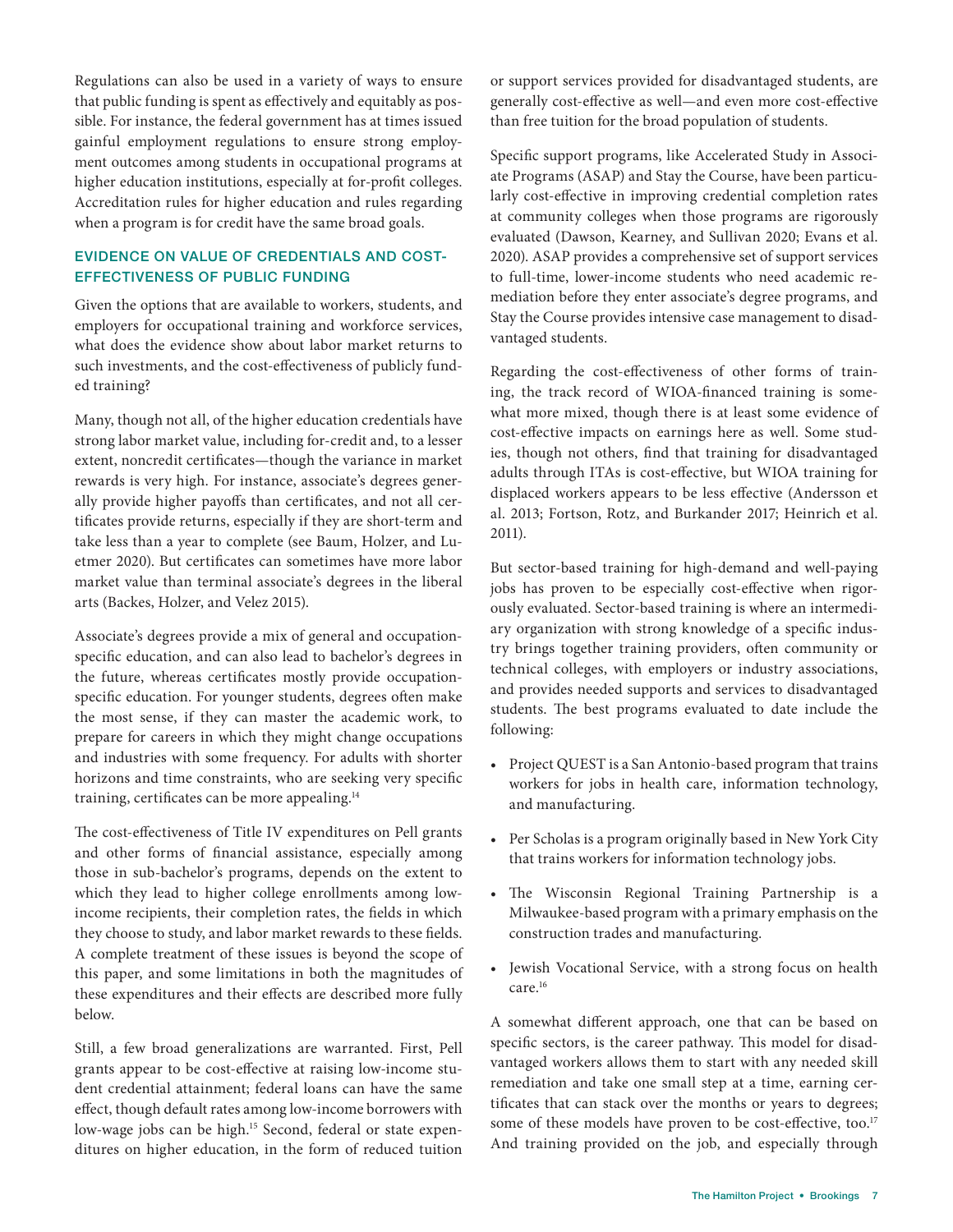apprenticeship and other work-based learning, also appears to be quite cost-effective.<sup>18</sup>

Finally, evaluation evidence on the impacts of the TAACCCT grants generally indicates positive impacts on credential attainment and somewhat less-positive impacts on employment. These findings might not be too surprising, given that many of the grants were implemented during the weak labor markets following the Great Recession (Eyster et al. 2020; Mc-Carthy et al. 2020). And more-qualitative evidence suggests that important programmatic capacity at community colleges, and policy infrastructure more broadly—such as the partnerships between colleges, employers, and intermediaries—also grew among grant recipients.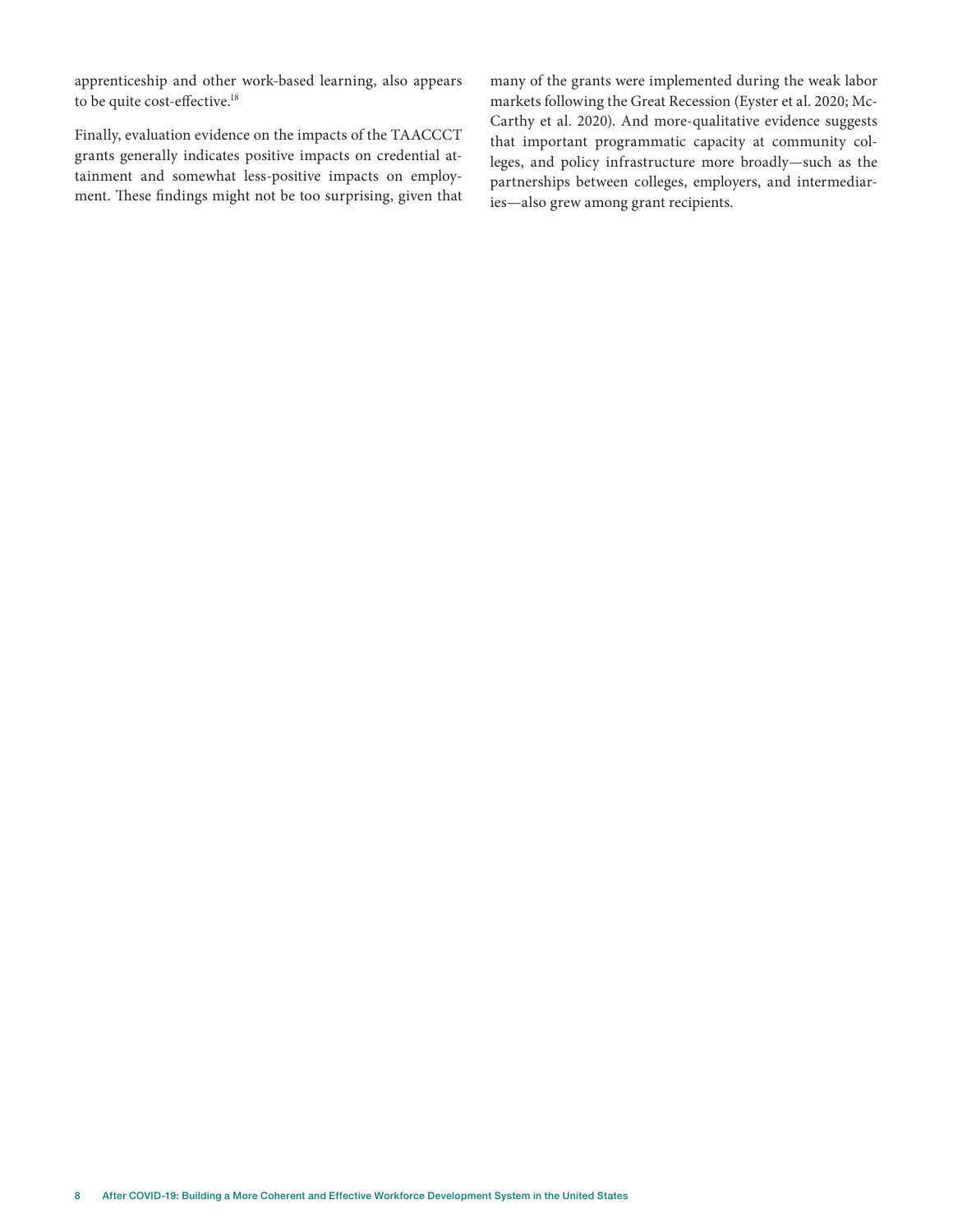### The Challenges

### Workforce Development Challenges in the United States

Despite the availability of some cost-effective programs and services to improve student outcomes, and despite the public expenditures cited above, postsecondary student outcomes in the United States are fairly weak. For instance, despite the very high rewards for doing so, Americans who obtain a bachelor's degree or higher account for just over a third of the U.S. population. More broadly, only about half of Americans gain postsecondary, or industry-recognized, credentials. Credential attainment is even lower among low-income students and workers; workers' ability to achieve a middle-class standard of living without a credential is very limited (Holzer and Baum 2017).

Our higher education and especially our sub-bachelor's workforce system are thus generating disappointing results in the aggregate, and are contributing to the enormous levels of inequality and low upward mobility we observe among poorer Americans. Among displaced workers we generally observe downward mobility, since too few receive effective services or supports to help them regain employment, with or without gaining new skills. These outcomes no doubt contribute to weak productivity growth in the United States.

Why are higher education attainment and subsequent earnings outcomes so limited, especially among disadvantaged students and/or displaced workers? And what can we do to improve those earnings outcomes?

While most high school graduates enroll in postsecondary education or training at some point in their lives, completion rates are low in certificate and especially associate's degree programs—at about 60 percent and 39 percent, respectively, after six years, and considerably less in shorter periods (Baum, Holzer, and Luetmer 2020).19 Also, too many students obtain certificates or even terminal liberal arts associate's degrees, neither of which has much labor market value (Backes, Holzer, and Velez; Baum, Holzer, and Luetmer 2020).

In the absence of better academic and career guidance, students often meander aimlessly and inefficiently across programs (Bailey, Jaggars, and Jenkins 2015; Holzer and Xu 2019). In addition, debt burdens and loan default rates are rising. While there is much public misunderstanding on the college debt issue, default rates among those with even modest loans can be high, especially among those who fail to complete their programs of study (Baum and Looney 2020).

Some of the weak outcomes for disadvantaged students can be traced to their own personal or family characteristics, and their lack of opportunity to develop better skills and social capital. They might also be unable to attend college and training programs full time, for instance if they need to work to support a family. Among displaced workers, those who are older and/or those with no postsecondary education tend to experience the worst labor market outcomes and are the least likely to obtain training for new skills.

The relatively weaker institutions, as measured by average student achievement, that both groups frequently attend contribute somewhat to these worse outcomes as well (Bound et al. 2010; Holzer and Baum 2017). The access of low-income students to stronger institutions is limited not only by their academic preparation, but also by the lack of information about and contacts with better schools, and a variety of other disadvantages that higher-income students have when applying to elite or flagship programs.

Additionally, and partly contributing to some of the factors described above, the weak outcomes we observe among the disadvantaged and displaced can be at least partially traced to the following characteristics of the U.S. workforce system:

- Too little public assistance is available for students who enroll in workforce programs.
- The institutions that provide these programs and workforce services also receive too little funding, while too few incentives encourage them to invest their limited resources in workforce programs, and to do so cost-effectively.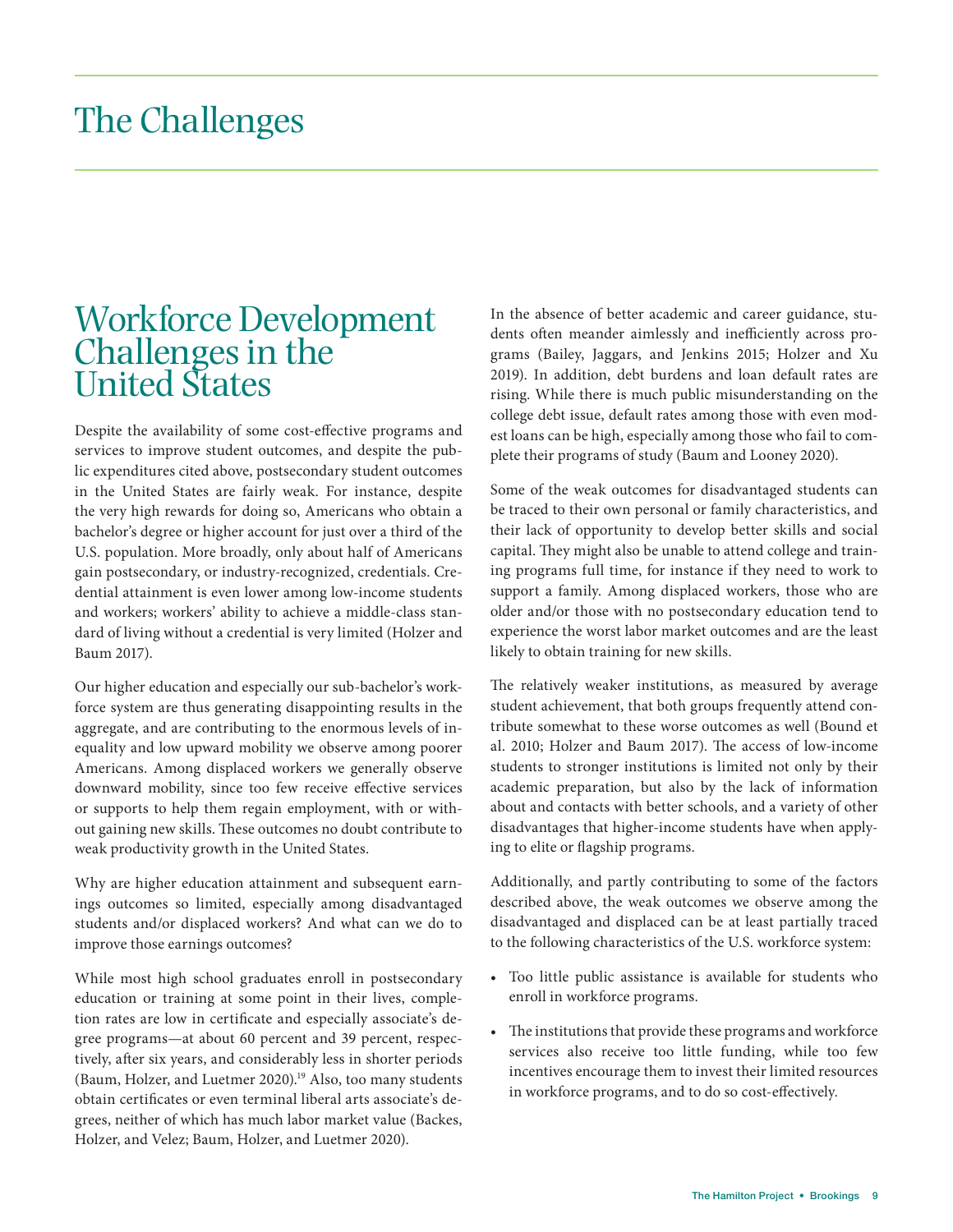- Employers provide too little work-based learning in general, and too little retraining when their workers face displacement by automation.
- There is fragmentation between higher education and workforce institutions, along with other factors that limit the ability of the workforce system to respond effectively to regional labor demand forces.

To begin, public funding for workforce development outside of higher education is very limited relative to the size of our economy, and has been declining for decades. For instance, current funding for WIOA is vastly lower, in real terms, than it was for its predecessor program, which was funded through the Comprehensive Employment and Training Act, a program that peaked in 1980; relative to the size of the labor force and economy overall, funding is even lower today.<sup>20</sup> Combining all sources of federal support for workforce development apart from direct public expenditures on higher education, we spend under 0.1 percent of GDP, a vastly smaller amount than that spent by most European Union countries on active labor market policy (Brown and Freund 2019).<sup>21</sup> No doubt some of the zero-to-modest estimated impacts of ITAs on worker outcomes are due to their very limited value, usually about \$2,000.

While public funding broadly for higher education—both from the HEA and from state subsidies—is much more generous than it is for the workforce services funded by WIOA, here we also find limitations. State funding for higher education institutions overall has been declining in recent years, and funding for two-year community colleges on a full-time equivalent (FTE) student basis lags well behind what fouryear institutions receive. This is unfortunate, since community colleges often serve the most disadvantaged segment of American students, those with a great need for supports and services in addition to classroom education. When greater support for services is provided, student outcomes improve (Avery et al. 2019).<sup>22</sup>

And it is at community colleges where most students obtain workforce development, and many of the skills that employers seek, in a range of certificate and occupational associate's degree programs. Thus, at community colleges that are facing declining state subsidies, college administrators must either raise tuition rates or reduce important supports and services. Both of these actions, but especially the latter, can reduce credential attainment by disadvantaged students.

Workforce students in certificate programs are also shortchanged in other ways. For instance, students are eligible for Pell grants and other Title IV assistance under the HEA only if they enroll in for-credit programs at accredited institutions that meet minimum hours and credit requirements. Because of this requirement, students in very short-term or noncredit

certificate programs are left without assistance, while others likely choose for-credit and/or longer programs for which they might not be academically prepared or that take too long to finish (Baum, Holzer, and Luetmer 2020).<sup>23</sup> Most students attaining short-term certificates do not attempt to stack them into higher degrees (Bailey and Belfield 2017), perhaps because of the financial or time costs involved.

Community colleges therefore struggle with whether to designate these programs as for-credit or noncredit. They sometimes designate programs as for-credit to enable students to receive Title IV aid, but doing so entails time costs and raises bureaucratic barriers (such as the need to undergo curriculum review by faculty and administrators) that slow down the oversight process, denying them the quick responsiveness to employer needs that noncredit programs provide.

The generally low funding available to two-year colleges also limits their ability to invest in the programs with the strongest labor market returns. Sometimes faculty and equipment costs are high, and restrict the ability of colleges to expand teaching capacity in high-return fields like nursing.<sup>24</sup> And the financial incentives facing institutions are mostly not aligned with labor market need (Holzer and Baum 2017).<sup>25</sup>

To strengthen performance incentives at public higher education institutions, most states now use some version of performance-based or outcomes-based funding in allocating their subsidies to these institutions (Boggs 2018). The fractions of total funding allocated in this manner vary a great deal across states, and the performance measures they use vary as well. But successful workforce programs get little reward, and most states use credits or credentials attained by students as their primary outcome measures, and fairly few use subsequent employment outcomes to incentivize more labor market focus.

To date, researchers find few, modest effects of any such incentives on performance, although few efforts have been rigorously evaluated to date. Critics worry that such performance incentives could potentially lead colleges to practice cream skimming in their admissions to strengthen their measured outcomes, or to raise their credential completion numbers by steering students away from associate's degrees toward certificates (Dougherty et al. 2016).

In the for-profit sector where many students—especially adult students—seek certificates, tuition costs are very high and labor market outcomes are weaker afterwards than they are for credentials earned in public colleges (Deming et al. 2016; Cellini and Turner 2018). Student defaults are particularly high in this sector, and the Trump administration eliminated meaningful accountability through gainful employment regulations (Baum and Holzer 2019; Cellini et al. 2017).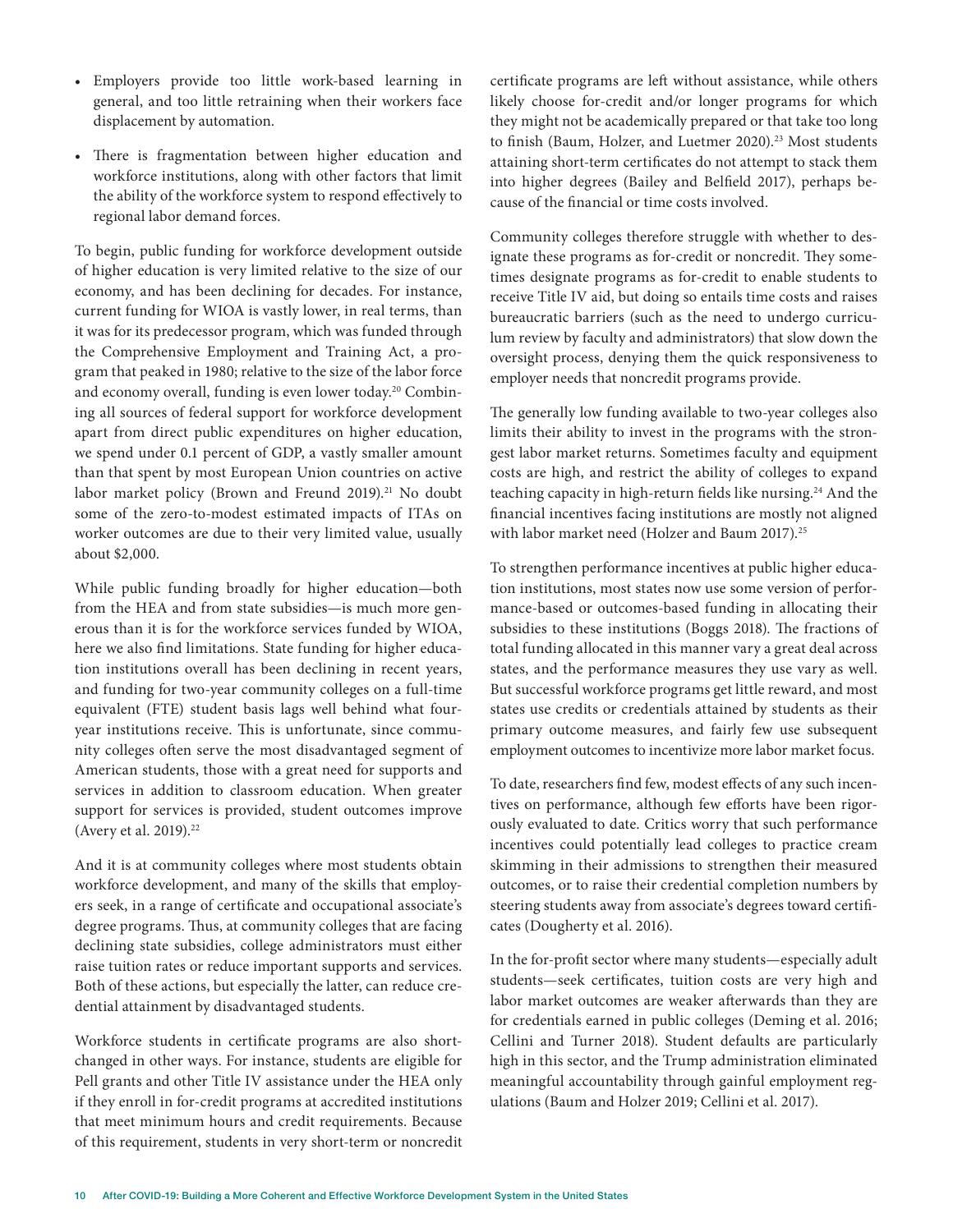In addition, both funding and institutional support for employer-provided, work-based learning in the United States are inadequate. Unlike in many parts of Europe, where wellorganized and well-funded apprenticeship programs linked to key economic sectors are available in the secondary school system, support for such practices in the United States is minimal. Employer take-up of apprenticeships is low, at least partly because it is daunting for small and medium-sized employers to fund and scale these programs.

Historically, trade unions in construction and manufacturing ran training programs across employers on an industrywide basis, but the dramatic decline in private sector American unionism since the mid-1950s has caused the number of union-run apprenticeship programs to decline.<sup>26</sup>

And despite many efforts to improve it, employer participation more broadly in workforce preparation programs is more limited than it should be; the best sector-based programs with strong track records are small and lack adequate scale. Training provided on the job is highly skewed in the United States toward professional and managerial employees (Lerman, McKernan, and Riegg 2004). There are some good reasons for this focus, although, as noted above, market failures and inequities exacerbate the problems.

As concerns about potential worker displacement from the COVID-19 pandemic and ongoing automation continue to grow, the willingness of employers to train or retrain workers without bachelor's degrees requires more attention in workforce policy proposals. Without any meaningful voice in the workplace, workers usually have no input into employer automation decisions, and employers can choose to pay no heed to the huge costs imposed on workers and communities when automation displaces those workers (Casey 2020; Kochan and Kimball 2019). Employers who have chosen to invest in the skills of their workers and to pay higher compensation for higher productivity, called high-road employers (Osterman 2017; Ton 2014), are not rewarded for the public good aspect of the investment in their workers. As a result, there is insufficient incentive to change practices among employers that choose the low road (i.e., low compensation and low training). If anything, the prevalence of low-road employment is growing (Katz and Krueger 2019; Stansbury and Summers 2020; Weil 2019).

Regarding taxes, the experience rating of UI taxes to discourage employer layoffs is too limited to greatly affect such behavior, especially regarding permanent layoffs.<sup>27</sup> In addition, the fact that UI benefits are paid to laid-off workers makes firms less reluctant to impose layoffs. And Acemoglu, Manera, and Restrepo (2020) argue that our current tax system rewards automation in place of worker training, even when the productivity benefits of automation are modest.

In addition, displaced workers whose incomes are too high for them to qualify for Pell grants, and who are reluctant to take out federal loans, might not have the liquid assets needed to finance retraining at colleges, or they might lack access in other ways, such as lacking sufficient information about college offerings and labor market demand.

Finally, it is questionable whether there is a meaningful workforce system in the United States, given the fragmentation that exists between the silos of higher education institutions and workforce agencies. As an example, community college students have access to little career guidance; there are more than 2,500 job centers in the United States, but few community college students ever set foot in one.28 Responsiveness of the system to labor demand shifts is sluggish at best, with workforce board membership not always representing the most dynamic sectors of regional economies or the real decisionmakers at community colleges. It is not unusual for multiple boards serving different municipalities to exist within large metropolitan regional labor markets.

In short, although a wide range of high-quality options exist for postsecondary education and training in the United States, major reforms are needed to improve worker outcomes and to ensure that all Americans in need of workforce services in the coming years will be able to obtain them.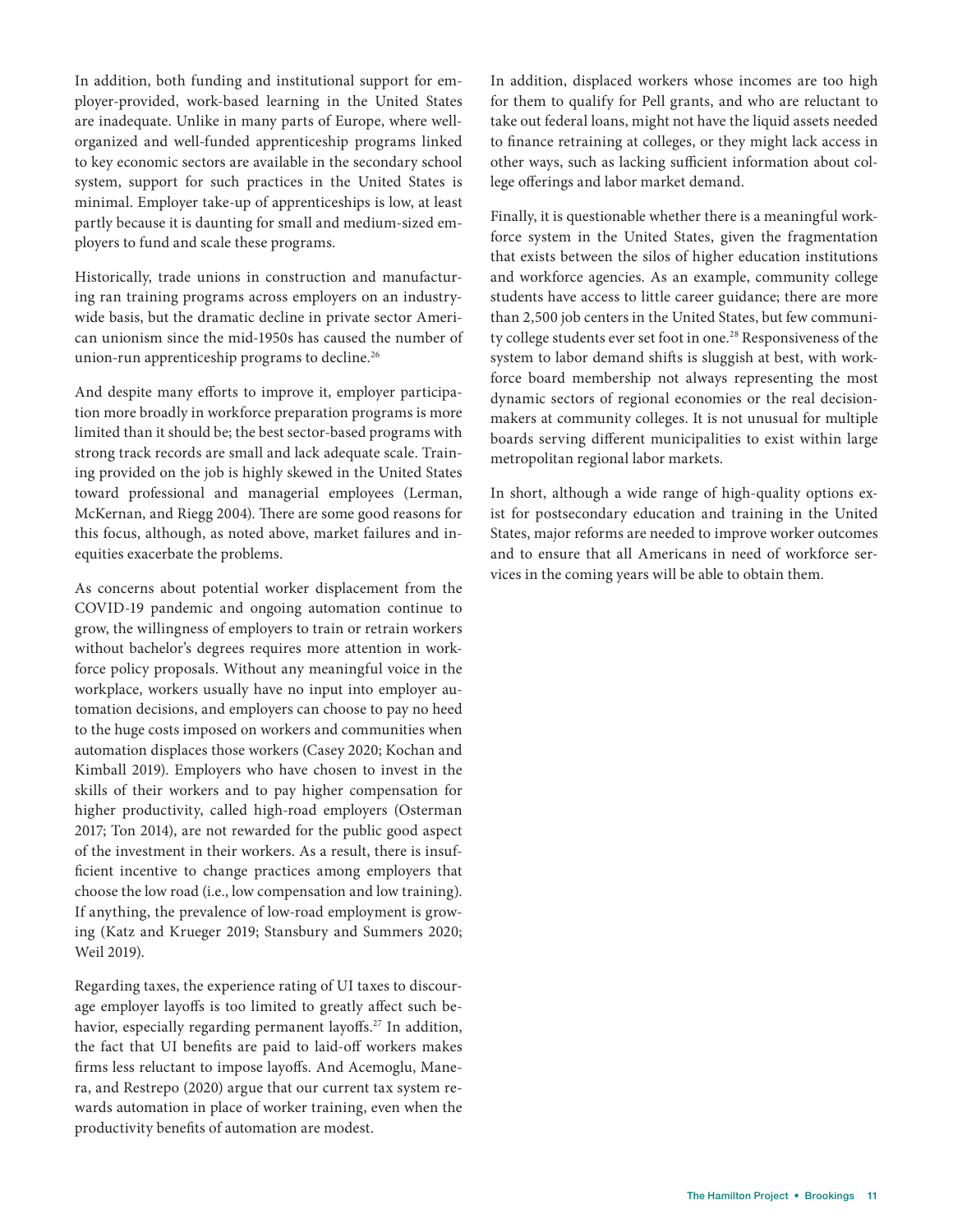### The Proposals

**Proposals to build a stronger and more coherent workforce system in the United States must explicitly address the shortcomings of the current system that I note above, and especially the weak outcomes we observe** workforce system in the United States must explicitly address the shortcomings of the current system that among disadvantaged and displaced workers. Specifically, proposals must provide more resources to students and workers, more resources to public institutions for training and supports, and stronger incentives to ensure that the resources are being spent well. Proposals must encourage both more employers to participate in sector-based programs, and stronger incentives for them to provide work-based learning or retraining when they automate. And proposals need to build more-coherent workforce systems in regional labor markets, with better responsiveness to evolving labor demand and less fragmentation between its higher education and labor market programs.

In order to accomplish these goals, I propose the following:

- 1. Reforms and additional funding in the HEA to encourage expansion of high-quality workforce programs, especially at public two-year colleges.
- 2. Funding and incentives for employers to provide more work-based learning and retraining instead of implementing worker displacement, with more resources and options for workers as well.
- 3. To reduce fragmentation and strengthen workforce policy in regional labor markets through a permanent version of TAACCCT grants distributed to partnerships between community colleges, workforce agencies, and/ or states.

Reforms and new funding in the HEA, especially in Title IV programs, would primarily, though not exclusively, strengthen our ability to help disadvantaged students and workers gain new credentials with labor market value. Funding and new incentives for employers and workers regarding displacement will mostly help displaced workers, or those at risk of becoming displaced. Reducing fragmentation in regional markets will improve the functioning of the entire system, and will benefit employers who have difficulty finding and retaining appropriately skilled workers (especially when labor markets are tight) as well as all categories of students and

workers seeking effective workforce services to advance their careers.

#### 1. REFORMING AND FUNDING THE HEA

The first question that might be asked about reforms and additional funding in the HEA to encourage more workforce training is this: Why the HEA and not WIOA? The answer is simple. As Willie Sutton is said to have replied when asked why he robbed banks, "That's where the money is."

Given the nonstop downward trajectory in WIOA funding over the past four decades, it seems unlikely that this program will ever become a major vehicle for new investment in workforce development. In contrast, HEA funding levels have grown over the past decade, and are now much more substantial, as noted above. Given the strong evidence of labor market rewards for higher education credentials in general, and to occupational credentials (whether associate's degrees or certificates) in particular, the HEA seems like a logical source of additional funding for workforce training.

I believe the new reforms and additional funding in the HEA should take the following forms:

- 1. Expanding eligibility of students for Pell grants in shorter for-credit certificate programs.
- 2. Formula funding to expand support services and institutional teaching capacity for high-quality and high-return certificate programs, both for-credit and noncredit, where capacity is currently restricted due to high cost.
- 3. Formula funding for states to expand access to apprenticeships and other forms of work-based learning programs, where participants also earn a higher education credential.
- 4. Establishing new gainful employment regulations to maintain accountability for occupational programs, especially in for-profit schools.
- 5. Competitive awards for states to explore and evaluate outcomes-based funding models where rewards put somewhat greater weight on post-college employment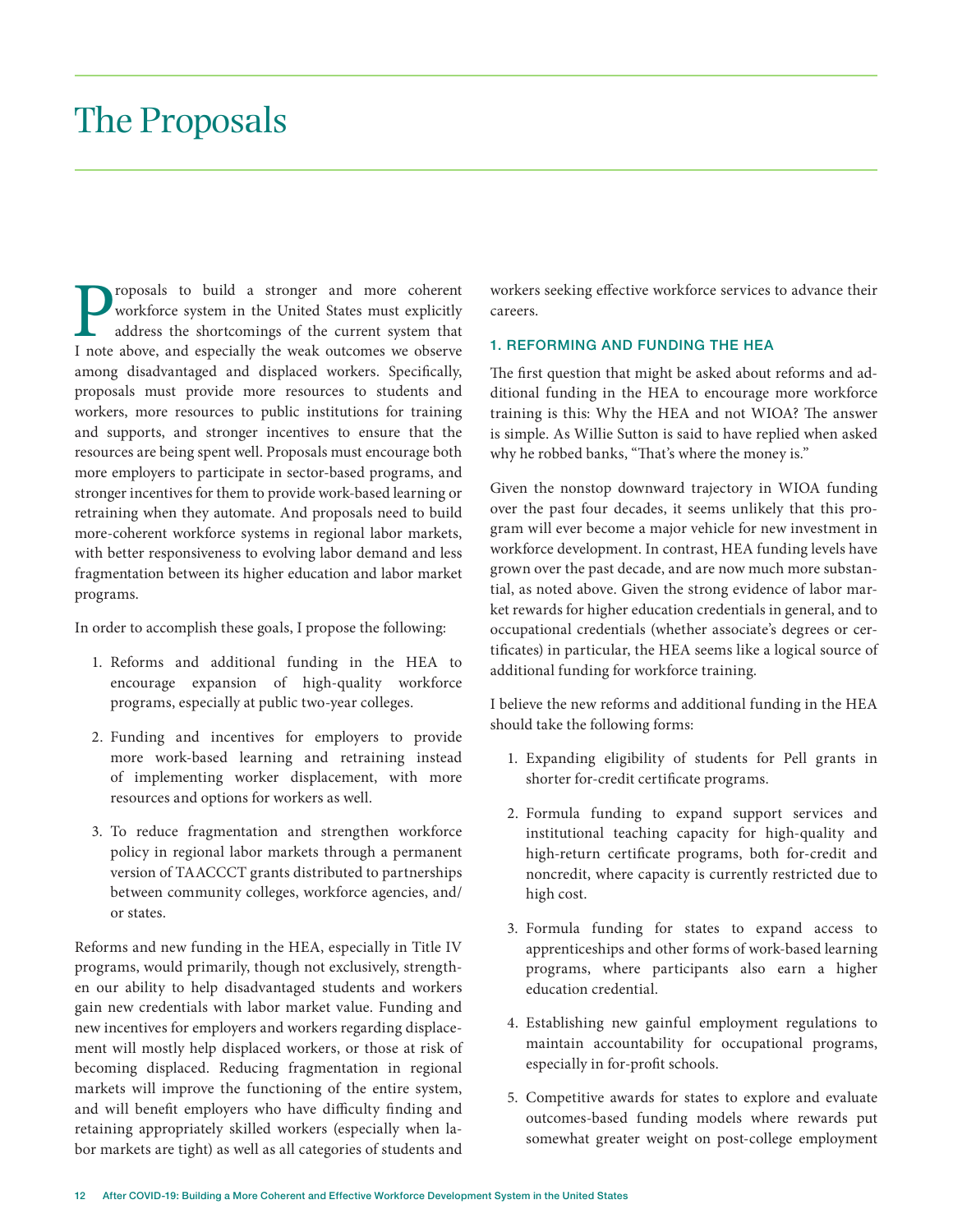outcomes, especially for disadvantaged students, and without cream skimming.

#### *Expanding Pell Grant Eligibility*

I propose that we allow students in shorter-term, for-credit certificate programs that require at least 150 hours of study to be eligible for Pell grant funding.<sup>29</sup> Though shorter-term certificates generally earn lower returns than longer ones, some certificates, especially those in technical areas, can lead to very lucrative jobs. They also have lower costs—and we have no indication that the current minimum for Pell grant eligibility (600 hours) is associated with any stronger returns (Baum, Holzer, and Luetmer 2020). I am much more reluctant to extend such eligibility to noncredit programs and especially to nonaccredited institutions, where our evidence on labor market value is somewhat weaker and almost nonexistent, respectively.

And I believe that Pell grant eligibility for short programs makes better sense, in my opinion, than relying on federal loan eligibility for this group, which already suffers from high default rates in certificate programs.30 But, to make sure that the expansion of certificate programs does not lead students to substitute short-term training for degree-seeking programs when the latter are achievable for them, certificates should be embedded in career pathways and should be stackable to associate's degrees, as much as possible.

#### *Using Institutional Funding for Training and Support Services*

I propose new formula funding to community colleges to expand teaching capacity in high-return occupations and industries, especially where there is consistent evidence of high teaching costs and capacity constraints, and/or strong and ongoing unmet labor demand and value, such as nursing jobs and technician jobs in health care. Funding for important support services would be allowable as well.

Such funding could be used by community colleges to lower or even eliminate tuition costs in both for-credit and noncredit programs. Though the labor market returns to noncredit certificates are lower, on average, than for-credit certificates, many have positive value net of costs (Baum, Holzer, and Luetmer 2020). In such cases, institutional funding for low-income adults in short-term training sometimes makes more sense than simply expanding Title IV eligibility on the student side, as I propose to do above in for-credit programs.<sup>31</sup>

But most of these new funds—at least 80 percent—should be allocated to longer-term certificate or associate's degree programs, for which we have strong evidence of cost-effectiveness. And, given the strong evidence of success in sectorbased training programs, the HEA should insist that major elements of this model be part of any expenditures of these

funds. This includes elements such as the participation of intermediaries and representatives of regional industry in designing curricula, and supports for students engaged in these programs.

In particular, the HEA should require that community colleges replicate major elements of the most successful programs including Project QUEST and Per Scholas—at least in the for-credit certificate and associate's degree programs.<sup>32</sup> Careful oversight of these expenditures by officials in federal or state departments of education would be needed to ensure that these conditions are being met by each college receiving such funds.

But it should be noted that replicating high-quality programs like those above does not occur quickly or automatically. Technical assistance from successful and knowledgeable actors, like the intermediaries themselves or other advisers, is critical.33 It takes both time and resources to build the partnerships, along with curricula and supports, that are key to the success of those programs. Expenditures of institutional funds on such program infrastructure should be allowable, at least during the first few years of new funding receipt, though such resources should also be available elsewhere, as I argue below regarding TAACCCT grants.

As with expanding Pell grant eligibility, additional funding for short-term certificates in high-return occupations and industries should be limited to programs that embed those credits in career pathways and that are stackable to degrees, so that expanding certificate programs does not lead students to substitute short-term training for degree-seeking programs when the degrees are achievable for them. Alternatively, in order to gain such federal funding, colleges would need to provide evidence of strong returns to longer-term certificates in the labor market without further stacking.

Community colleges should also be free to spend the newly available HEA funds on critical support services for students in workforce programs, like academic and career guidance or navigation that is based in part on high-quality and upto-date labor market information, tutoring and coaching, transportation, and child care. As I noted above, increasing funding for such services tends to improve completion rates. These services help workers overcome the many obstacles that they usually face when obtaining new credentials or careers as adults (Kinder and Lenhart 2019). Indeed, when spending new funding on support services, institutions should also be required to replicate elements of the most successful support programs, like ASAP and Stay the Course, whenever possible.

#### *Funding Apprenticeships and Work-Based Learning Linked to Higher Education*

Funds for apprenticeship and other modes of work-based learning would be allocated to states, rather than to higher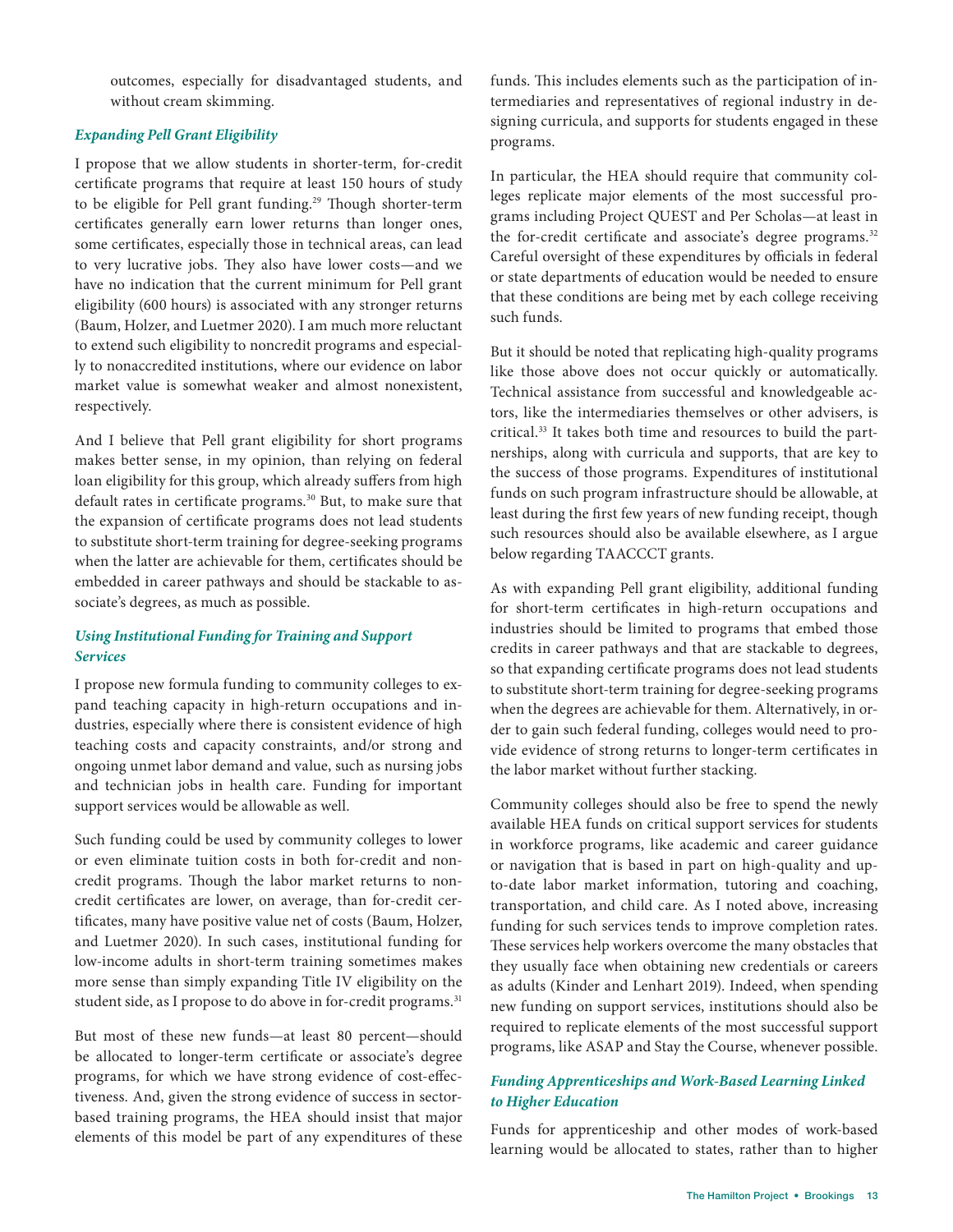education institutions, since states already have a range of programs to encourage apprenticeships (Lerman 2018). For funds dispersed through the HEA, the on-the-job learning components of the funded apprenticeship would have to be combined with the attainment of a higher education credential at an accredited institution.

Such apprenticeship programs already exist in large numbers (Lerman 2009). For trainees, the higher education credential likely generates more skills gained in such training that are portable, if/when the employee leaves that particular employer and/or occupation or industry, and especially if future labor demand shifts across sectors due to increased automation or other labor market forces. With this money, states could also fund internships under programs like Year Up—a rigorously evaluated and successful employment program for disadvantaged recent high school graduates—if they also provide opportunities for credential attainment among the youths who are employees.

#### *Reestablishing Gainful Employment Regulations for Occupational Programs*

A critical component of workforce policy is accountability for postsecondary occupational programs, in both public and private institutions, that has recently been known as "gainful employment" regulation. These rules were developed during the Obama administration to prevent institutions that receive Title IV funding (particularly those institutions that are private and for profit) from providing weak and ineffective, though very expensive, occupational training to students. They constituted another form of institutional accountability, beyond outcomes-based funding from states, in return for Title IV funding.

The Trump administration rescinded the gainful employment regulations on occupational programs in response to heavy lobbying by for-profit institutions. Given the much higher levels of debt and student defaults that for-profit schools generate, relative to public institutions, and the limited labor market value of their credentials, however, I propose implementing an updated version of gainful employment rules. The new rules should use both subsequent earnings and at least some successful debt repayment by students as measures of outcomes for which colleges, both private and public, can be held accountable.<sup>34</sup>

In its current form, the HEA calls for gainful employment regulations, but does not specify their form or content. To the extent possible, more detail on such regulations should be written into a reauthorized HEA, and should not be left to regulations that can be easily rescinded.

#### *Creating Competitive Awards to Implement and Evaluate Outcomes-Based Funding Tied to Employment*

Finally, a competitive funding stream for states to explore newer forms of outcomes-based funding, one that puts greater weight on employment as an outcome, could provide both funding and stronger incentives to higher education institutions to invest more in strong workforce programs. As Deming and Figlio (2016) have argued, such incentives, if they are simple and transparent, can lead to increased investment spending by institutions, and can target the most disadvantaged students.

But such funding must not be used to support funding rules that encourage cream skimming. Using the employment outcomes of disadvantaged groups as performance criteria would help along these lines, though institutions might still cream skim within these groups. But, as Cielinski (2019) argues, outcomes-based funding could potentially be used to pursue an equity agenda of helping students of color and/or low-income students, as well as the institutions they attend. And, as a condition of receiving the award, the states should be required to implement rigorous evaluation to indicate that the programs did, indeed, advance equity and help disadvantaged students.

#### 2. DISCOURAGING WORKER DISPLACEMENT AND ENCOURAGING EFFECTIVE WORK-BASED LEARNING AND RETRAINING

As we slowly recover from the COVID-19 pandemic that is leaving many closed or reorganized businesses in its wake, each month we will continue to see workers permanently displaced from their jobs. And automation and globalization will generate many additional displacements in the coming years and decades.

Given the large personal and social costs of displacement, the choices that workers make when facing the risks or reality of such permanent layoffs—and the obstacles they face in gaining new skills—will matter a great deal. And the choices employers make regarding how to implement automation and which workers to retrain, and how much to retrain them, will be important as well.

In light of these concerns and this evidence, how can we best address the ongoing and rising risks and reality of worker displacement? I suggest the following:

- 1. A modest federal displacement tax on employers, with funds used to subsidize employer retraining;
- 2. Federal encouragement of lifelong learning accounts for workers at the state level, with progressive matching of funds for low-wage workers; and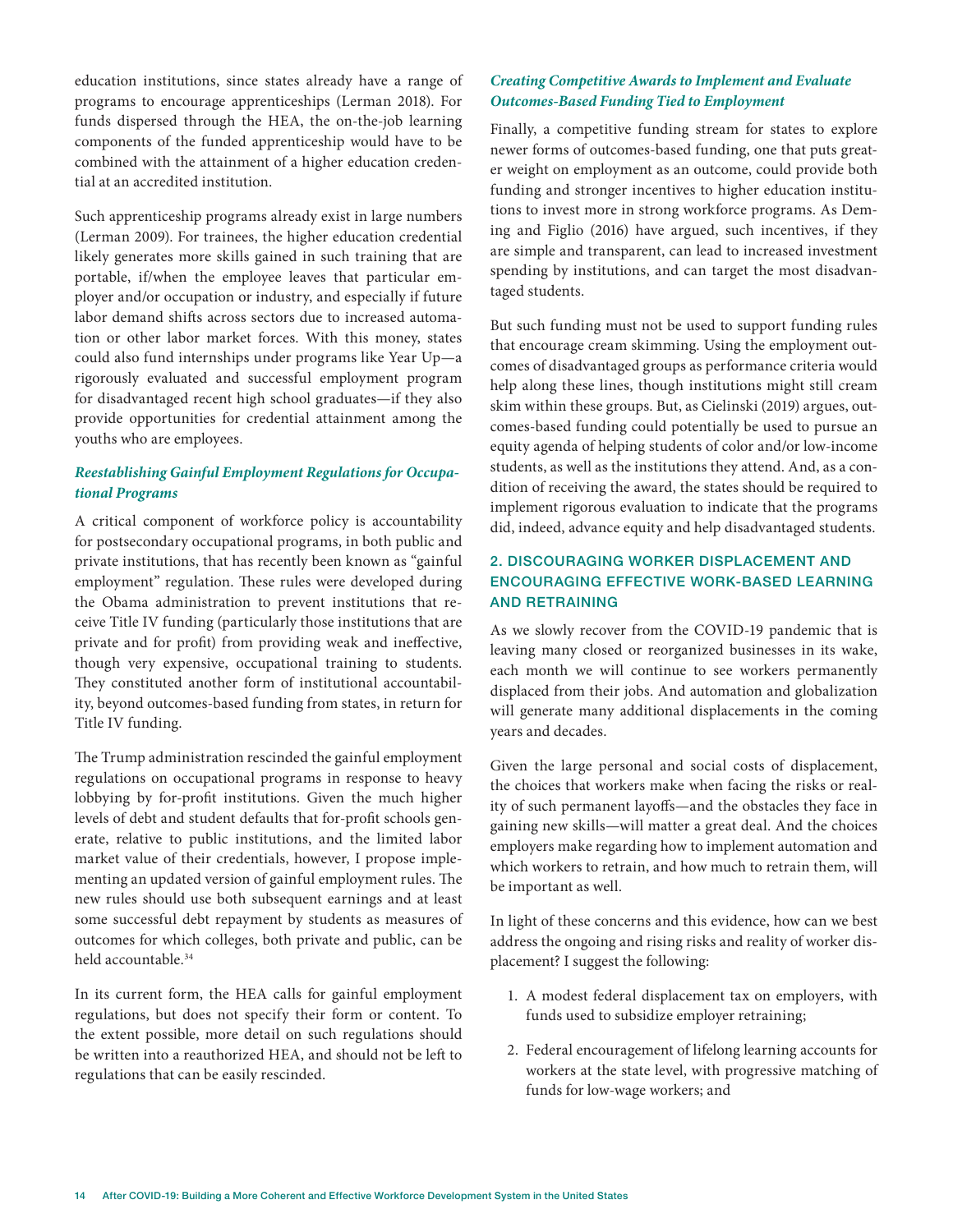3. Strengthening federal early warning provisions and services that large employers must provide workers before large-scale layoffs occur.

#### *Displacement Taxes and Retraining Subsidies*

Given the huge costs associated with permanent displacement that employers do not internalize, and with the prospects of gradually rising displacements due to automation, I propose a new tax on employers who permanently displace workers (e.g., workers with at least three years of job tenure with the firm), and to use the revenues generated from that tax to subsidize worker retraining. Indeed, such a tax would not be a dramatically different approach to how tax policy now affects employer decisions on how to use capital and labor, and would instead be a modest reform consistent with existing policies, like experience-rating in UI taxes.<sup>35</sup>

Any new taxes on worker displacement would then serve two roles: (1) to change the incentives that currently may favor worker displacement, and (2) to generate revenue to fund subsidies for retraining workers whenever new automation is implemented or workplaces restructured in a way that causes incumbent workers to be permanently laid off. But layoffs caused by plant or firm closures without automation or restructuring (e.g., due to diminishing product demand or high costs) would not be subject to any such tax.

Just to be clear, my goal is twofold: (1) a modest tax on worker displacement that might reduce the incidence of displacement when firms automate, and (2) the funding of ameliorative training. I do not advocate for a robot tax (i.e., a broader automation tax); my goal is simply to minimize the amount of labor displacement associated with implementation of automation. Since robots and other forms of automation will likely have positive effects on U.S. productivity, which has stagnated for past two decades, it is not fruitful to discourage it, and I propose only to reduce its human costs. And, to reduce the latter without unnecessarily or substantially discouraging the former, any tax would need to be modest.

Furthermore, there would no doubt be great political opposition from the business community to any such new taxes. Since the tax code already subsidizes new automation—primarily through up-front depreciation bonuses rather than over the course of a machine's useful life (Acemoglu, Manera, and Restrepo 2020)—one way to effectively implement the modest tax I propose would be to limit such favorable treatment of depreciation whenever automation results in workers being displaced, rather than levy an entirely new tax on employers. The exact impacts of a new tax on displacement are not known at this point, so some piloting and evaluation of these efforts makes sense before we implement such policy broadly.

On the expenditure side, I propose a federal subsidy to firms for retraining nonmanagerial and nonprofessional employees and those without bachelor's degrees. Firms would receive such subsidies for retaining and training incumbent workers when they are automating their workplaces or otherwise restructuring, including times when they are closing some establishments and opening or growing others to which workers can be transferred.36

The evidence suggests that subsidizing firms to provide training can be effective. We now have more evidence on the effectiveness of publicly funded but employer-provided on-thejob training in general (Hollenbeck 2008; Holzer et al. 1993; Negoita and Goger 2020). Though not experimental, that evidence suggests that subsidies for on-the-job training can directly raise earnings or worker productivity, and hopefully will also raise earnings indirectly.

Relatedly, when displaced workers attend community college, there is at least some evidence of positive impacts, especially when older workers self-select on the basis of whether they are likely to be able to handle the classroom material (Jacobson, Lalonde, and Sullivan 2005).

In addition, although not the kinds of training the firms would be expected to provide, job search assistance, along with other kinds of guidance for displaced workers, has been cost-effective at reducing unemployment and improving earnings (Kletzer 1998), though both the costs and the benefits of this approach are modest.

Thus, there are some bright spots in the research evidence on assisting displaced workers, despite the very mixed record in general of retraining them (especially using WIOA funds), and on subsidizing incumbent worker training. As with the displacement tax, the exact impacts of new subsidies for retraining are not known at this point, so funding some initial piloting and evaluation of these efforts at the state level makes sense.

Should the subsidies for training be targeted primarily to high-road or unionized employers, or those providing workers with voice, as some progressives argue (Naidu and Sojourner 2020)? While I understand the appeal of such arguments, I would not implement these subsidies in such a fashion. If the subsidies are, indeed, effective at reducing layoffs and generating more retraining, such targeting could generate relatively more layoffs for lower-wage workers. I consider the potential role of these taxes and subsidies in encouraging more highroad employment practices below.

#### *Lifelong Learnings Accounts*

On the worker side, lifelong learning accounts can be developed in which a small amount of workers' earnings in each payroll period is deposited into an account, much as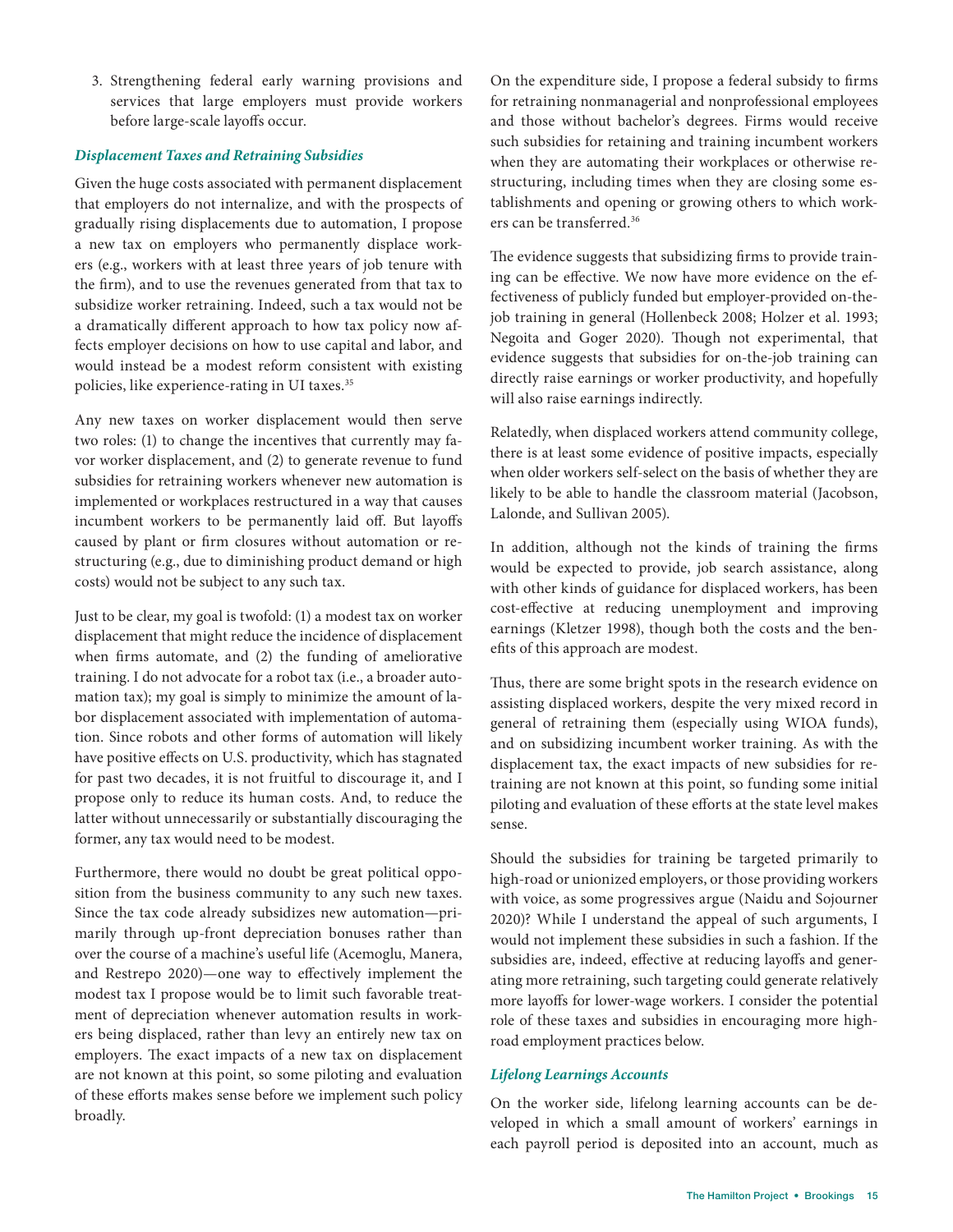employers now do with 401(k) plans. Workers can draw on these accounts at any time to fund education and training activities (Fitzpayne and Pollack 2018). To date, two states, Maine and Washington, have implemented such accounts.

An advantage of lifelong learning accounts over other training for workers that are actually or potentially displaced is that these funds can be used for career advancement anytime, even when a worker does not face displacement or is not disadvantaged. To increase their reach, states might consider enrolling workers in these accounts as the default option, from which workers can choose to withdraw.

And, since the accumulated funding in such accounts for lowwage or low-experience workers will necessarily be modest, I propose federal matching, or even injections of funds without match requirements, to enhance their magnitudes and make them more progressive. Such an approach would be similar to proposals recently by the Markle Foundation (2020) for opportunity accounts for low-wage workers.

To improve the effectiveness of any training funded by lifelong accounts, workers would need strong guidance from either American Job Centers or college career counselors and navigators. In addition, improving worker access to training could dramatically improve if online learning and job training were further developed. The track record of such learning to date is limited, though much more progress is this area could be made over the next years. Indeed, once the COV-ID-19 pandemic is behind us, reliance on online instruction at all higher education institutions will likely be accelerated, and lifelong learning accounts will be more useful in helping working adults access training.

#### *Strengthening Early Warning Requirements and Services*

The federal government makes one other effort to prepare workers for impending layoffs, and perhaps even to avert them: The Worker Adjustment and Retraining Notification Act (WARN) requires employers with 100 or more employees to warn workers of impending business closures and mass layoffs of 50 or more employees at least 60 days in advance of when the layoffs will occur. When triggered, this notification should spur state rapid-response activities to preemptively help workers gain access to UI or other workforce services. Layoff aversion activities funded by WIOA at the state level are also permitted or even encouraged. We have some limited evidence of the effectiveness of these activities to date, though the enforcement of WARN mandates on employers is very limited.<sup>37</sup>

I propose strengthening the current WARN system by improving enforcement activities against employers who violate its provisions; those enforcement activities are currently very limited. Indeed, federal and state departments of labor could be funded to better monitor employer activities when such

layoffs occur, and to ensure sanctions against those who do not meet statutory requirements under WARN. We could also lower the employer size and layoff thresholds that trigger the activation of WARN requirements. Encouraging states to engage in best practices on rapid-response activities triggered by an announced mass layoff might also help.

#### 3. REDUCING FRAGMENTATION AND STRENGTHENING WORKFORCE POLICY IN REGIONAL LABOR MARKETS: PERMANENT TAACCCT GRANTS

The positive evaluations of TAACCCT grants described above suggest a number of activities and attributes that likely generated positive impacts. Employers were actively engaged in the design and delivery of training, while community colleges engaged in serious curriculum review to identify areas for expanding teaching capacity. Prior learning assessments of workers' skills were emphasized in an effort to streamline the training needed. Importantly, career guidance was provided at both the colleges and the job centers, and the extent to which credentials could be stacked toward a degree was expanded. Partnerships among community colleges, local workforce boards, and industry expanded, especially in highdemand fields. Several of these practices contribute to the building of regional workforce infrastructure and to lowering the effects of system fragmentation described above.

I propose that we design a more permanent version of TA-ACCCT grants to reduce fragmentation and improve alignment with the labor market in workforce policy around the country more broadly, which would encourage those grants to provide more of the effective activities and services described above. These grants would focus on building regional policy infrastructure and expanding the components of TA-ACCCT grants outlined here that seem to be associated with success—particularly the partnerships needed for successful training efforts.

Should such grants remain competitive or become formula funded? I propose a combination of both approaches: some modest formula funding for building regional infrastructure for all, and competitive grants for additional funding for particularly strong proposals, including proposals from previous TAACCCT grant recipients. The benefits of competitive funding are that they incentivize strong and innovative proposals and performance. Because long-term changes at the regional level are difficult to implement without any certainty of new resources, however, I propose some formula funding as well.

These permanent grants should also differ from the Obama TAACCCT grants in one other way: the states themselves should be major partners in the planning and implementation of these grants. States can better ensure that the new training provided by colleges is indeed well aligned with employer needs and their labor demand, especially as those demands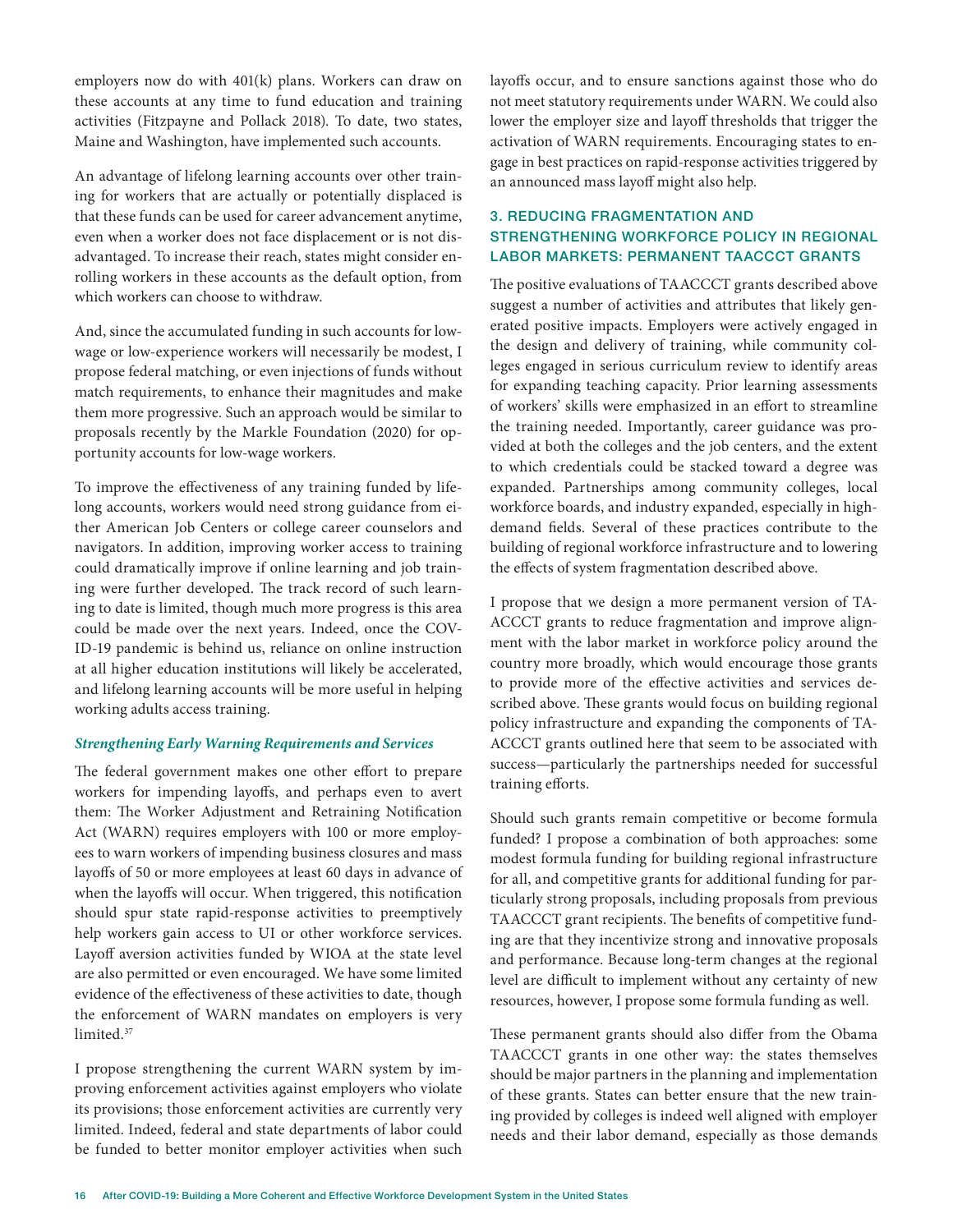evolve. They can also ensure that other parts of the K–12 system, including career and technical education in high schools are well aligned with the college workforce programs.

Finally, states could help ensure better coordination between local job centers and community college career guidance services,<sup>38</sup> and more broadly ensure that the departments of education and of labor in their states are working together to as great an extent as possible in meeting worker and employer needs.39 States also control the administrative data for state public higher education institutions as well as the UI quarterly earnings data needed for workforce development to be well aligned with labor demand. Accordingly, their policies are also critical for making sure that such data are available to students, career counselors at colleges and job centers, and college administrators more broadly as they develop curriculum.40

### Expected Benefits and Costs of the Proposal

How much would the package of workforce development programs that I propose cost, and what expected benefits would be generated?

Regarding the first issue, I propose the following new annual expenditures:

- Reforming and Funding the HEA: \$7 billion
- Taxes and Subsidies for Worker Displacement: \$2 billion (on net)
- Permanent TAACCCT Grants: \$1 billion
- Total: \$10 billion

By far the largest new expenditures I propose are for new funding in the HEA, and within that category the largest expenditure is for funding institutions to expand training and support services in high-return fields.

The extension of Pell grant eligibility to shorter-term forcredit programs of study will not cost a great deal for two reasons: the numbers of individuals enrolling in these short-term certificate programs will be relatively small, and their monetary costs are limited. For instance, there are approximately 100,000 individuals enrolled in these programs (Baum, Holzer, and Luetmer 2020) every year. Allowing for even a doubling of these enrollments in response to Pell grant eligibility, and assuming each individual would receive \$5,000 in Pell grants every year, would generate \$1 billion in new expenditures. Capping the generosity of Pell grants for these less-costly programs, as Senators Kaine and Portman have

proposed in their bill on extending Pell grants to short-term certificate programs, would reduce costs to below that level.<sup>41</sup>

For institutional aid to fund new training and support services, I propose a net new annual expenditure of \$5 billion. Of course, since such new teaching and support would require new institutional capacity that takes time to build, I propose that this be implemented gradually, with \$1 billion of new funding for each year over five years.

In order to maximize the impact of these new expenditures, I propose that, to the greatest extent possible, colleges be required to replicate programs like Project QUEST in new training, or like ASAP or Stay the Course in support services; these programs have all had large estimated impacts on credential completions or earnings. These programs were also somewhat costly expenditures: approximately \$10,000 per student in Project QUEST, \$9,000–\$14,000 in ASAP, and \$4,300 in Stay the Course.<sup>42</sup>

To assess potential benefits of a new \$5 billion expenditures on programs similar to these three, we assume that each of the first two would now cost \$10,000 per student while the third would cost \$5,000. Then, to consider an example, allocating \$2 billion to each of the first two programs and \$1 billion to the third would generate new training or support services for 200,000 FTE students in each category, or 600,000 students in all.43 And, if per capita expenses are now lower, 700,000– 800,000 students would likely be so served. Per capita expenses would be lower because ASAP and Stay the Course were only for students enrolled in associate's degree programs, and now they can also be applied to certificate students.

This investment would meet a substantial portion of the unmet need among noncompleting students in sub-bachelor's programs for greater services and supports each year. Based on data from the Institute for Educational Statistics, about 4 million FTE students, or about 6 million students in total, enroll in sub-bachelor's programs at degree-granting institutions, with fewer than half ever finishing a credential. About 40 percent of these noncompleters, or about 1 million students, are disadvantaged. Some displaced workers who enroll for new postsecondary training might also be eligible for such training and/or services. Thus, a large fraction of lowincome students who are noncompleters could potentially get these services or training each year once the program is fully implemented.<sup>44</sup>

What is the expected value of this investment? If program quality is maintained when fully scaled, the evaluation evidence predicts that at least another 84,000 certificates or associate's degrees would be awarded each year, and likely more, which would constitute a major increase in postsecondary attainment each year.<sup>45</sup> Expected earnings gains for participating students would be substantial as well, and certainly would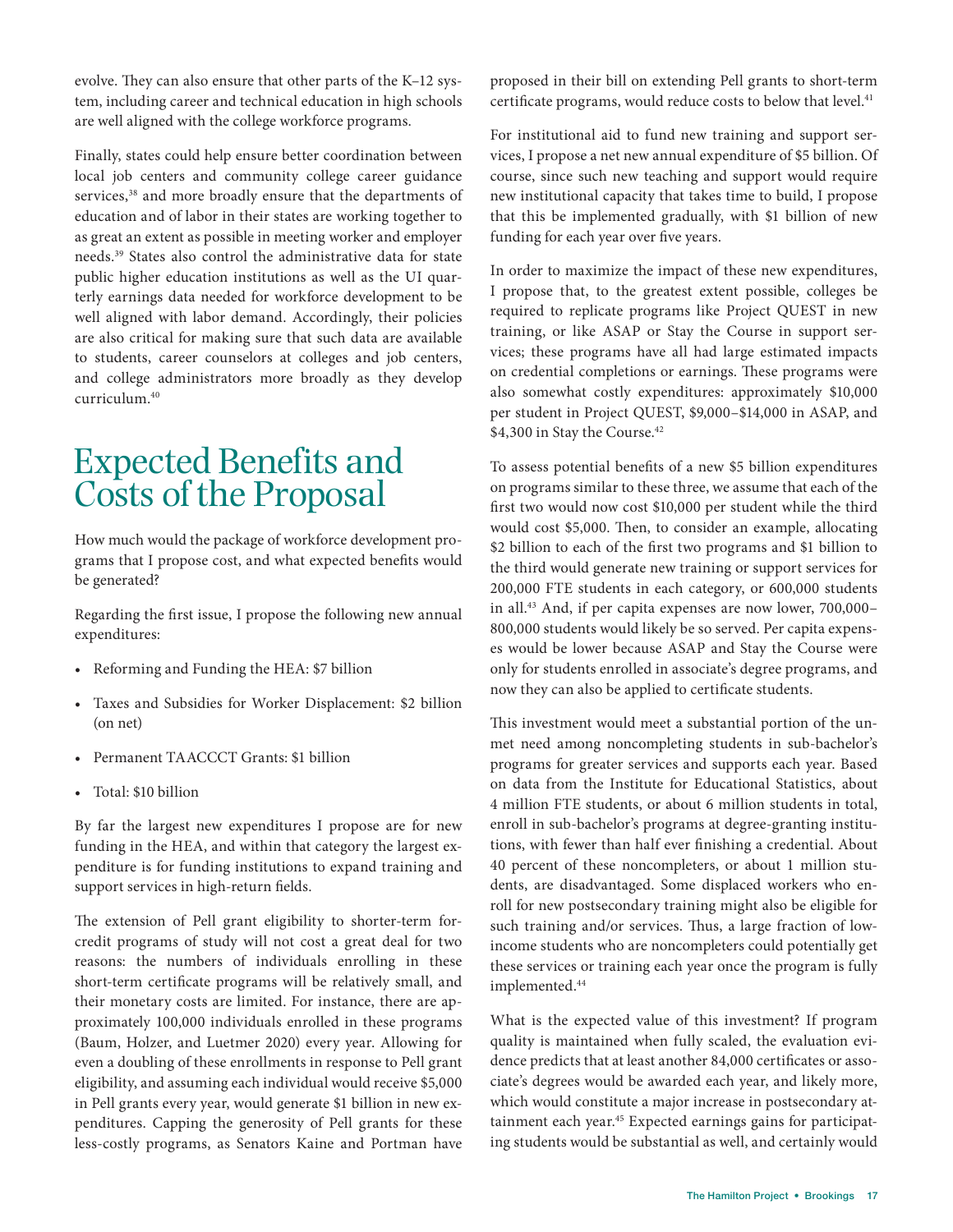be enough to justify the expenditures in question.<sup>46</sup> And, if job matching activities could be improved so that noncompleters who had mastered certain skills were given more consideration by employers (Blair et al. 2020), the returns to these investments in the form of higher earnings could be higher still.

For the remainder of the new HEA proposals, an extra \$1 billion for apprenticeship programs, and just a small amount for evaluating outcomes-based funding approaches, could generate major increases in the numbers of registered apprentices in the United States, which currently number about 600,000.<sup>47</sup> This proposal would also add to the numbers of new higher education credentials awarded per year.

Regarding the new taxes on displacement and subsidies for on-the-job training, I envision a program that is mostly selffunded, with revenues generated by the former paying for the subsidies in question; those revenues and the expenditures funded by them are not included in the \$10 billion of estimated costs above. Depending on how much revenue the new tax would generate, and the extent to which it induces retraining rather than displacements, the amount of funds available for retraining subsidies is hard to gauge, though some simple calculations suggest the numbers could be substantial.

At least before the COVID-19 pandemic started, and defining displaced workers as we did above, about 1 million workers were displaced annually (Farber 2015). A \$1,000 tax on each displaced worker would generate \$1 billion, minus any reductions in the displacement rate that the tax would cause. This, in turn, would raise funds for about \$1,000 of training, on average, per displaced worker, with many workers getting little or zero training, especially if the worker is an older displaced worker), and others substantially more.

The additional \$2 billion in this area would then be allocated for subsidies to lifelong learning accounts among low-wage workers, and perhaps also to enhanced WARN services to the displaced.<sup>48</sup> Finally, an additional \$1 billion for permanent TAACCCT grants could fund modest formula expenditures for each of about 1,000 public two-year institutions, and more-substantial aid for a smaller number through a competitive grant process.49

I envision a strong set of program evaluations during each year of the rollout of the formula-funded program for community colleges to monitor implementation and estimate impacts on completion and eventual earnings. We should anticipate that such a large program will take some time to implement correctly, and therefore not expect that impacts in randomized controlled trials evaluations would immediately be large (Elliott 2019; Haskins and Margolis 2014).

Implementation evaluations would indicate the extent to which community colleges try to replicate the most important aspects of the model programs, or if and why they need to adapt to local circumstances by deviating from the original model (Balu 2017).<sup>50</sup> But, absent strong reasons for such deviation, program administrators should be empowered to reduce or even eliminate federal funding to specific institutions and states for these programs, if and when those institutions or states ignore the key features of the original models. And funding for impact evaluations of employment outcomes over time would also be critical in order to gauge the success of the new expenditures in improving employment outcomes.

Notably, my proposed \$10 billion new expenditure is quite modest, relative to others that have been proposed recently. For instance, Goolsbee, Hubbard, and Ganz (2019) proposed new expenditures of \$22 billion on community college training, along the lines of what I have proposed; in their proposal, though, all of the new funding would be reallocated from existing public expenditures. Since I am more concerned about the capacity of existing institutions to absorb such funding levels successfully—among other issues—my funding proposal is comparatively much more modest.<sup>51</sup>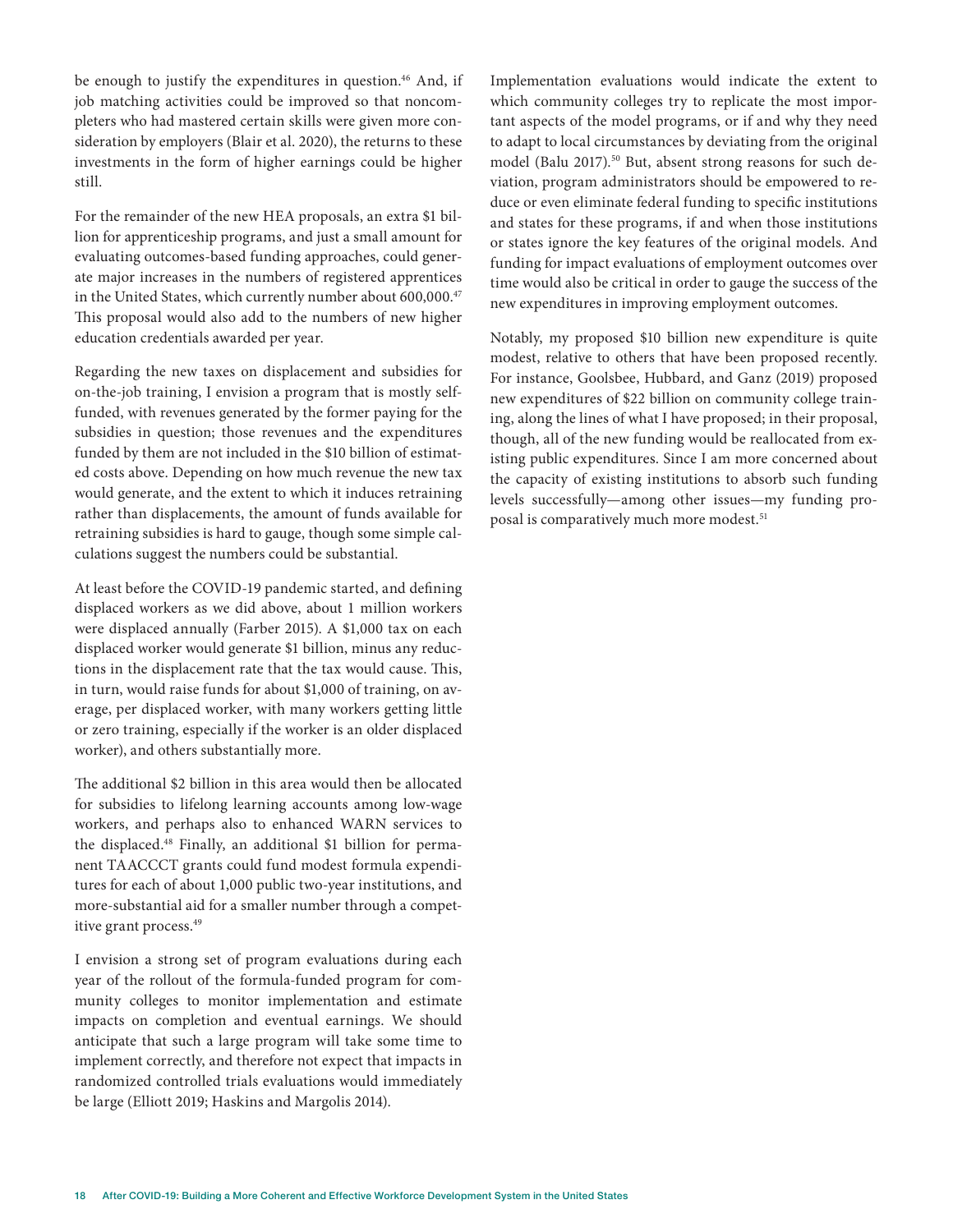### Questions and Concerns

The hard set of questions involves who should pay for these funding increases and how they should pay.<br>Besides new federal funding, the major options include (1) new revenues from state governments, (2) reallocations these funding increases and how they should pay. Besides new federal funding, the major options include away from existing federal or state programs, (3) students/ workers paying for themselves, and/or (4) employers paying for on-the-job training or sector-based and customized programs at community colleges.<sup>52</sup>

I believe new federal funding should be the largest source of the resources by far that I seek, since reallocations from other sources could raise financial burdens on some entities that are already feeling fiscal pressures, like states, community colleges, or WIOA-funded activities; could discourage some activities that are already fairly productive, like other degree programs at communities colleges; and could generate political struggles over who should pay the most—all of which will limit the benefits of my workforce proposals described above.

Still, some payments could be drawn from these other sources if needed. To the extent that both employers and workers will benefit from these investments as long as workers do not quickly leave the firms that help train them, it seems reasonable that each should bear some of the tuition costs of the QUEST-like programs that would be expanded. Of course, the expectation of workers' financial contributions to these investments should fall as their family incomes or wealth decline. The case for employer investment should depend on the employers' size and liquid resources as well as the extent to which the training is general or specific to their firm or industry, especially locally. Larger firms should pay more tuition costs in the expanded training programs discussed above as well as when creating apprenticeships; their contributions should rise as training becomes more specific to them or to their industries.

Some reallocations away from any current federal or state programs could also be justifiable; some of the sources of such funds might include workforce or higher education programs that are currently less effective, within WIOA or the HEA and beyond. An example of such programs might be the currently less-effective displaced worker programs in WIOA (Andersson et al. 2013).

One other way to limit costs would be to make the new funding available only to public institutions, rather than to forprofit colleges. Given the track record of for-profit institutions—especially the huge tuition costs, high default rates, and limited labor market value of the certificates and degrees they generate—such a limitation is very defensible. On the other hand, given the political clout of the for-profit educational industry, it might be unrealistic to exclude them, and doing so could jeopardize political traction for the entire project.

Although I propose that the key components of new federal workforce policy be those outlined above, a few other important issues merit some consideration. These include funding for WIOA, TAA and wage insurance for the displaced, broader support for high-road employers, and a one-time injection of new workforce funds in response to the COVID-19 pandemic.

As noted above, the fact that federal funding for WIOA programs and services has been declining for most of the past four decades, and the fact that impact evaluations of those services have had mixed results, leads me to put greater emphasis on the HEA as the primary legislative vehicle for workforce policy changes.

But there remains an important role for WIOA to play. Local workforce boards are often critical partners with community colleges and employers, in trying to ensure that training is aligned with regional labor market demand. WIOA adult funding streams are very modest, but provide at least some support for workers who do not qualify for Pell grants and especially those enrolled in short-term or noncredit programs; and WIOA youth funding is primarily targeted to those who are out of school and therefore ineligible for HEA support. Young people who are disconnected from both school and work (known as opportunity youths) who might not yet be ready, academically or otherwise, for even noncredit community college programs are often ineligible for other sources of funding. Maintaining or even expanding WIOA support for them through the youth funding stream or through Job Corps and Youth Build remains critically important (Edelman and Holzer 2013; Heinrich and Holzer 2011).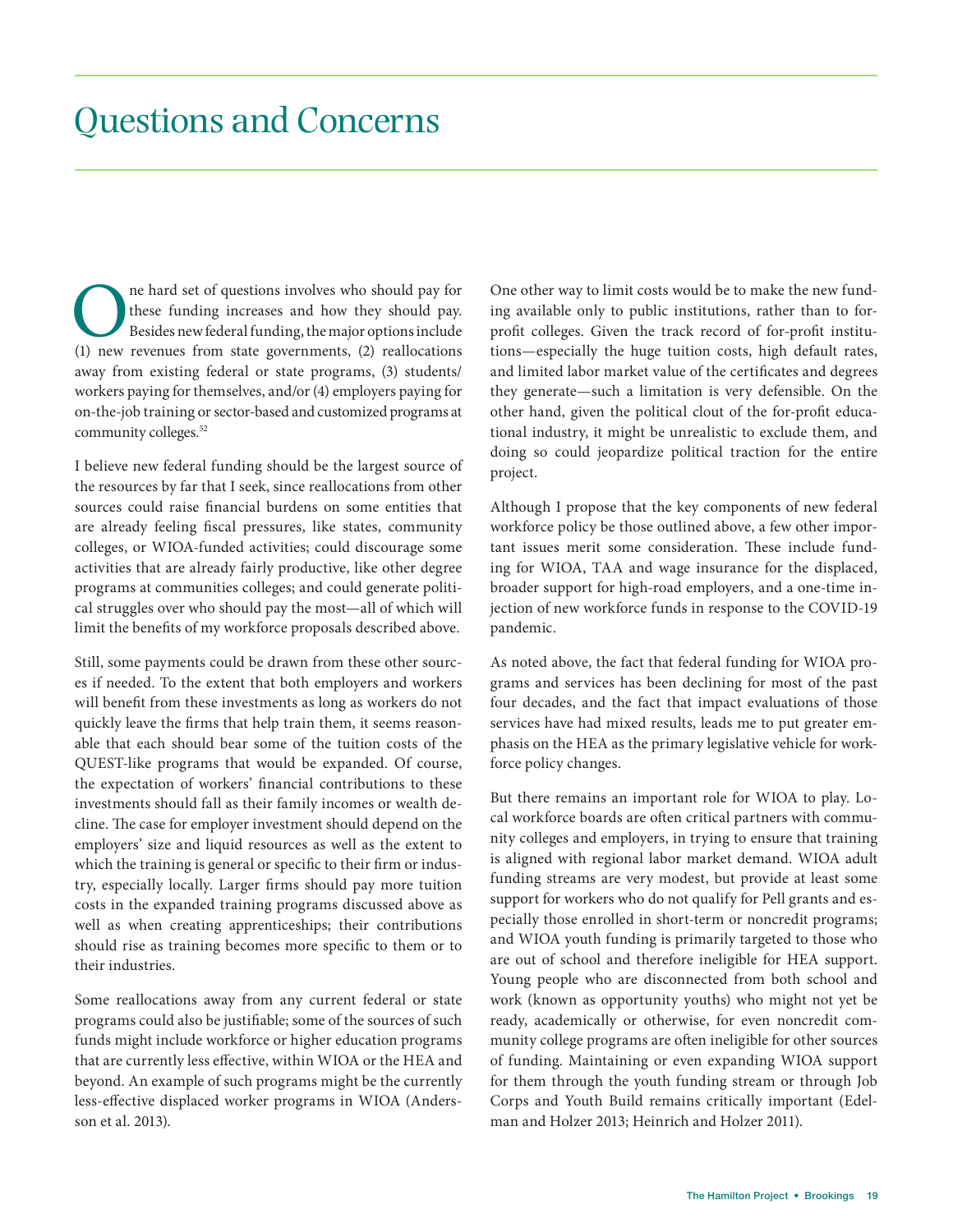In addition, the funding for job centers is also critical and should be expanded, in light of the very modest funding they now receive and in light of evidence that the services they provide are cost-effective.<sup>53</sup> If anything, more effort should be made to coordinate activity between these centers and local community colleges, including more colocation of centers on college campuses.

Current WIOA expenditures on adult basic education also remain important, and might be useful as the first steps in career pathways for low-skilled adults that would subsequently lead to community college training. In all of these cases, existing WIOA expenditures must remain robust and focus on high-quality services, given their focus on youths or adults who have few other options.

Accordingly, since WIOA is up for reauthorization in 2021, it should be maintained or even strengthened as a complement to my proposals.

Two additional points regarding worker displacement merit more discussion here. First, should the federal government improve TAA, and perhaps extend it to other displacements other than those generated by imports? Second, what can we do to help displaced workers who will not benefit greatly from retraining, like the older and/or less-educated workers?

A full treatment of these topics is beyond the scope of this paper, but a few comments are in order. Relatively few workers are served by TAA each year, since it applies only to workers displaced by imports, and workers must apply for and complete a detailed certification process through the federal Department of Labor before they can access the benefits of the program.54 In addition, training for workers displaced by imports through the TAA program has also had somewhat mixed effects, even after the most recent round of reforms.<sup>55</sup>

Of course, there is little economic rationale for limiting the income support and services provided to only those displaced workers whose displacements are caused by imports. Historically, the program was created for political reasons, to cushion the blow of international trade on workers and thereby to limit their opposition to it.

Accordingly, some analysts argue for TAA benefits to be extended to all displaced workers, including those who have been replaced by automation and other forms of workplace reorganization or closure. But extending TAA protections and services to all displaced workers could potentially be very expensive.

In the absence of stronger evidence of lasting positive impacts, I would not favor an extension at this time although, if the evidence improves, we could perhaps consider how to do so. Since TAA is also up for reauthorization in 2021, however,

it is important to maintain both its funding levels and the evaluations of its impact.

Since not all displaced workers benefit from retraining, there should be alternatives for those who are deemed poor retraining prospects. As economists have often argued, the best such alternative would likely be wage insurance. Such insurance would compensate workers who accept new jobs after displacement that pay less than their former jobs. In theory, it is similar to the Earned Income Tax Credit, which encourages low-income workers to accept low-wage jobs—except that here the payments are tied to displacement and wage loss rather than to low wage levels.

To date, the United States has funded wage insurance only for older and import-displaced workers.<sup>56</sup> Such insurance should be implemented more broadly, though again we need cost estimates in advance of such broader implementation decisions.

Earlier, I referred to firms that choose to implement highroad or good-job human resource policies, as a way to compete on the basis of productivity and performance rather than on low labor costs. Elsewhere I have argued that creation of high-road jobs by employers is something of a public good, since employers might be equally well served by high- and low-wage models but do not internalize the benefits of highroad jobs to workers, their families, and their communities. Accordingly, the private market will generate too little such employment, and an argument can be made for some public funding for high-road employers.

A full discussion of how to implement such support is also beyond the scope of this paper. I merely point out that some of my proposals above—especially incentives to reduce displacement by employers and to encourage them to provide training or other work-based learning opportunities—could also be part of a broader effort to reward and assist high-road job creation by employers (Holzer 2019). Indeed, though I think that displacement taxes and retraining subsidies should apply to all employers, the subsidies could perhaps be larger when they are part of an effort to assist and incentivize high-road employment more broadly, which might also include additional rewards for compensation items like profit sharing (Blasi et al. 2010) and technical assistance for how to generate strong worker performance in good jobs.

Finally, the need for more retraining in response to the COV-ID-19 pandemic has generated proposals for major one-time injections of funding into WIOA or our higher education institutions, since both workers and these institutions have been badly hurt by the pandemic.<sup>57</sup> This idea clearly has merit, independent of long-term proposals for reform in this area, due to the dramatic rise in long-term unemployment and permanent worker displacements that the pandemic is creating.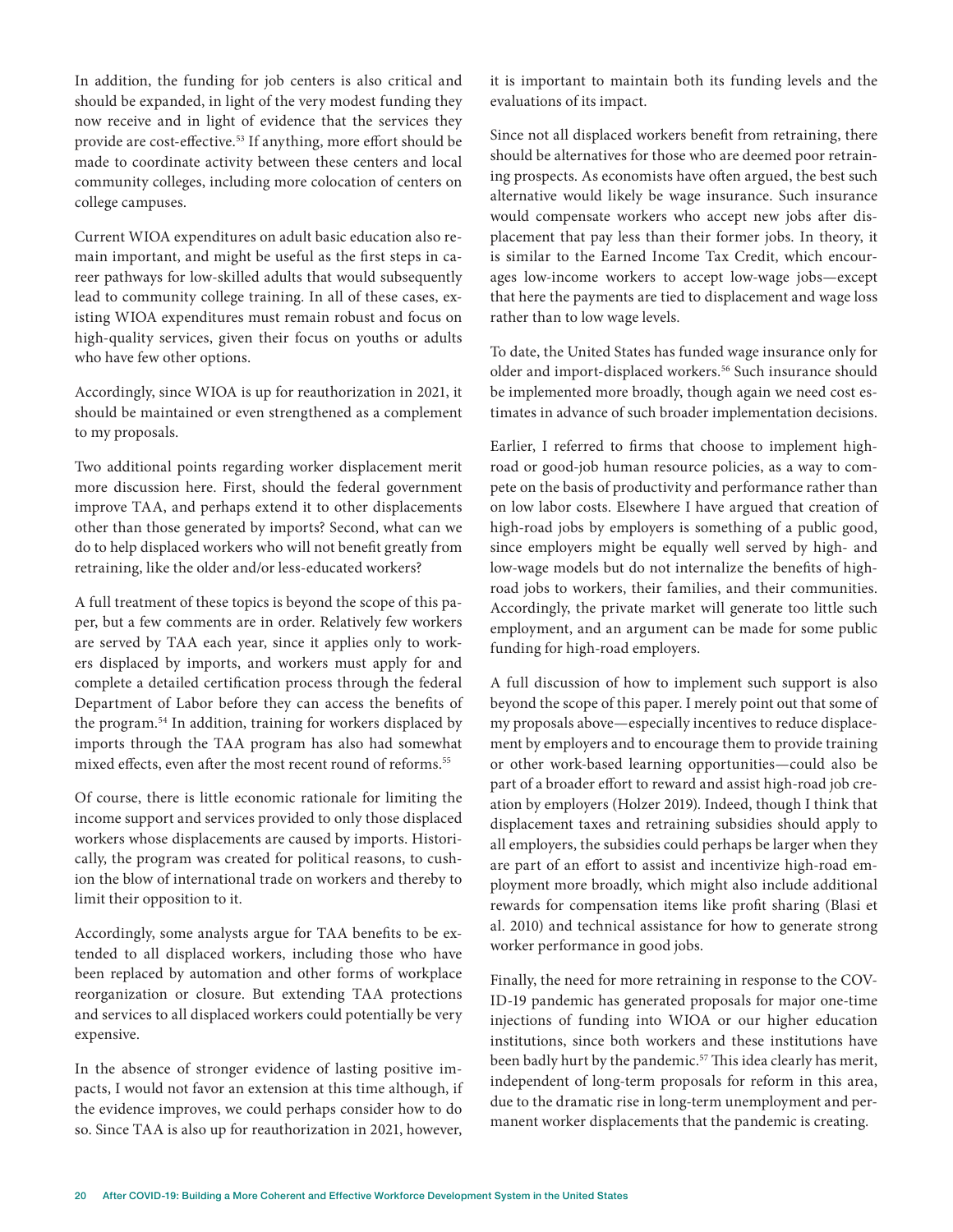I would support a mixed one-time funding injection in light of the pandemic, with some funding going directly to weakened higher education institutions to help them generate more capacity in stronger workforce programs, while perhaps some other funding goes to students and workers through WIOA and/or a temporary increase in Title IV funds.

Since the characteristics of workers displaced by the pandemic differ somewhat from those who have been or will be displaced over time due to automation—with the former more concentrated among low-wage retail and service workers—the proposals outlined above for disadvantaged workers might be particularly useful for the recently displaced. On the other hand, since one effect of the pandemic has been to accelerate the shift away from brick-and-mortar shopping and dining out, and toward online activities, even the effects of the pandemic on displacement will involve automation, making it more similar to displacement for higher-wage workers. And, given the presumed rise in demand for online tasks among workers, the need to train more workers in digital skills (Burning Glass Technologies 2019) will also grow.

Finally, as noted earlier, the COVID-19 pandemic will likely have permanent effects on how community colleges and other higher education institutions deliver training—with a greater reliance on online provision than before. The extent to which the proposals outlined above are effective in such an environment adds one more source of uncertainty about their costeffectiveness. Thus, close monitoring of how online education is implemented, and evaluation of its impacts for all workers, including those that are disadvantaged and/or displaced, are critical to the success of my proposals.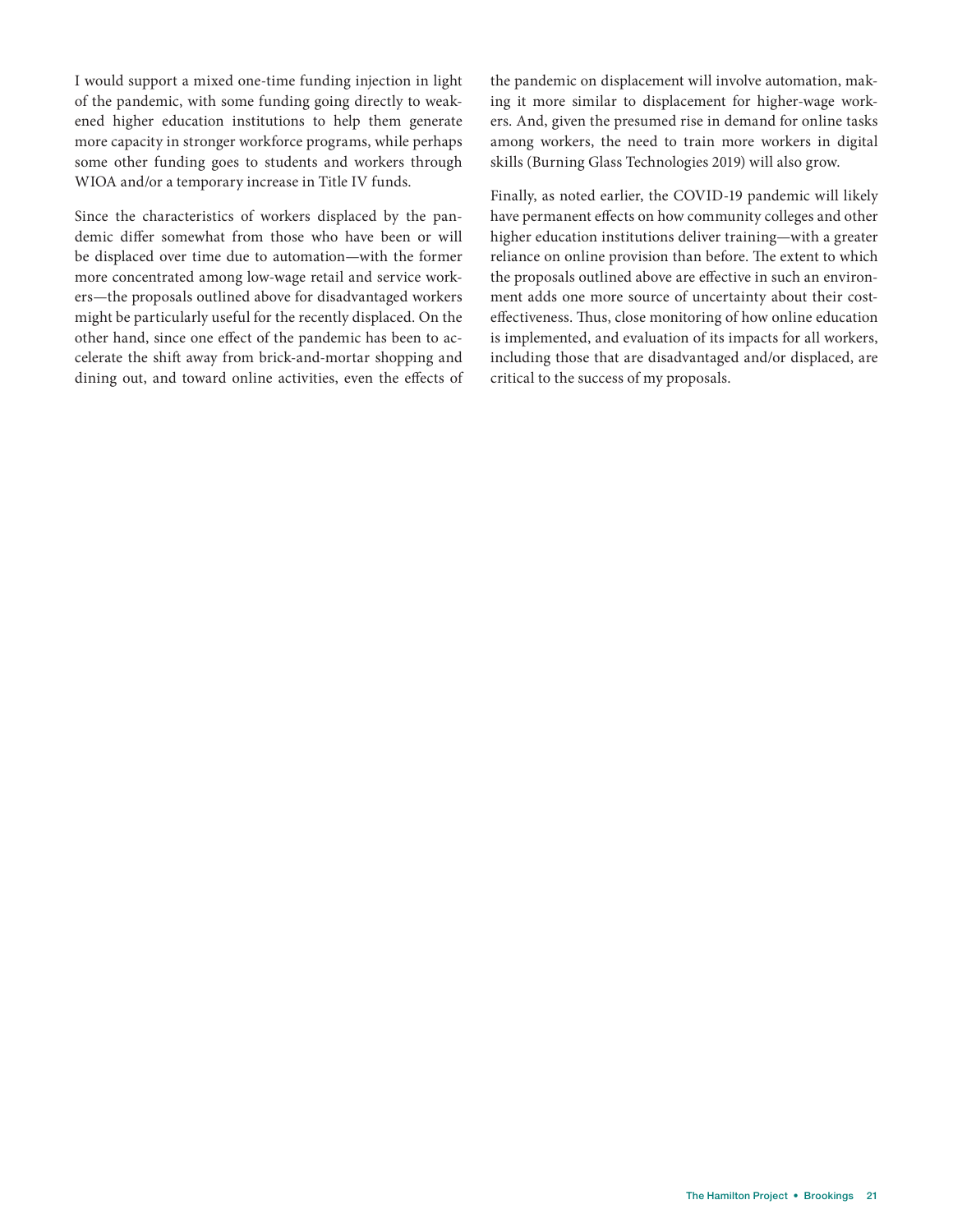### Conclusion

Workforce development in the United States could play a key role in raising U.S. productivity and improving upward mobility for the nation's poor and working play a key role in raising U.S. productivity and income growth, reducing rampant inequality, and classes.

Currently, our workforce development efforts—either privately or publicly funded—have both strengths and weaknesses. On the plus side, students and workers have a vast range of opportunities to pursue postsecondary training and to receive support services in several thousand of the nation's higher education institutions, with the help of job centers and on-the-job training. Public funding already comes from a wide variety of sources, including federal expenditures in the HEA, WIOA, and several other antipoverty programs, while states heavily subsidize public colleges and universities. Many, though not all, credentials—including certificates—have labor market value. The evaluation evidence also shows that many college expenditures on support services and training are cost-effective.

But the system's weaknesses are also widely known. Too little funding occurs for short-term or noncredit training programs, even when they have labor market value; within higher education vastly more funds are allocated to general education programs such as liberal arts. Both the ability and the incentives for colleges and universities to pay more for building capacity in workforce programs are weak. Employers tend to be disengaged from public workforce efforts and contribute too little to work-based learning or on-the-job training for nonprofessional and nonmanagerial employees. And the system is fragmented and siloed, with too little coordination among its higher education and workforce components, to take one example.

I have proposed a set of actions that I believe would strengthen this system and help different groups of workers, including those who are disadvantaged or who have been displaced from jobs, as well as those who simply want to advance their careers. The primary components of my proposal are the following:

1. Reforms and greater funding in the HEA to strengthen workforce programs;

- 2. New funding and incentives, through taxes on displacement, for employers to retrain workers rather than displacing them, and for the workers themselves to invest in retraining; and
- 3. A new and permanent version of the TAACCCT programs of the first Obama administration, rewarding community colleges and states for building regional workforce capacity and reducing system fragmentation.

The levels of new investments in workforce development should not be too modest if we want to generate significant returns for U.S. workers. I have suggested new investments of \$10 billion a year. I believe it is best if all or most of this new funding is provided by the federal government. But funding could also come from a variety of other sources, including states, especially through matching requirements from the federal programs; the firms and workers themselves; and reallocations from existing federal and state programs that now appear less effective.

An additional funding source for retraining potentially displaced workers might be a displacement tax on employers, perhaps implemented through the reduction of accelerated depreciation tax allowances when new automation displaces workers. On the other hand, this tax loss should not be so large that it might discourage automation more broadly.

Since we do not yet know the extent to which many of these proposals would be cost-effective at scale, rigorous evaluation would be critical to any such effort. Adjustments in the parameters of the various proposals would be appropriate, to the extent that some components of the policy changes do not work very well.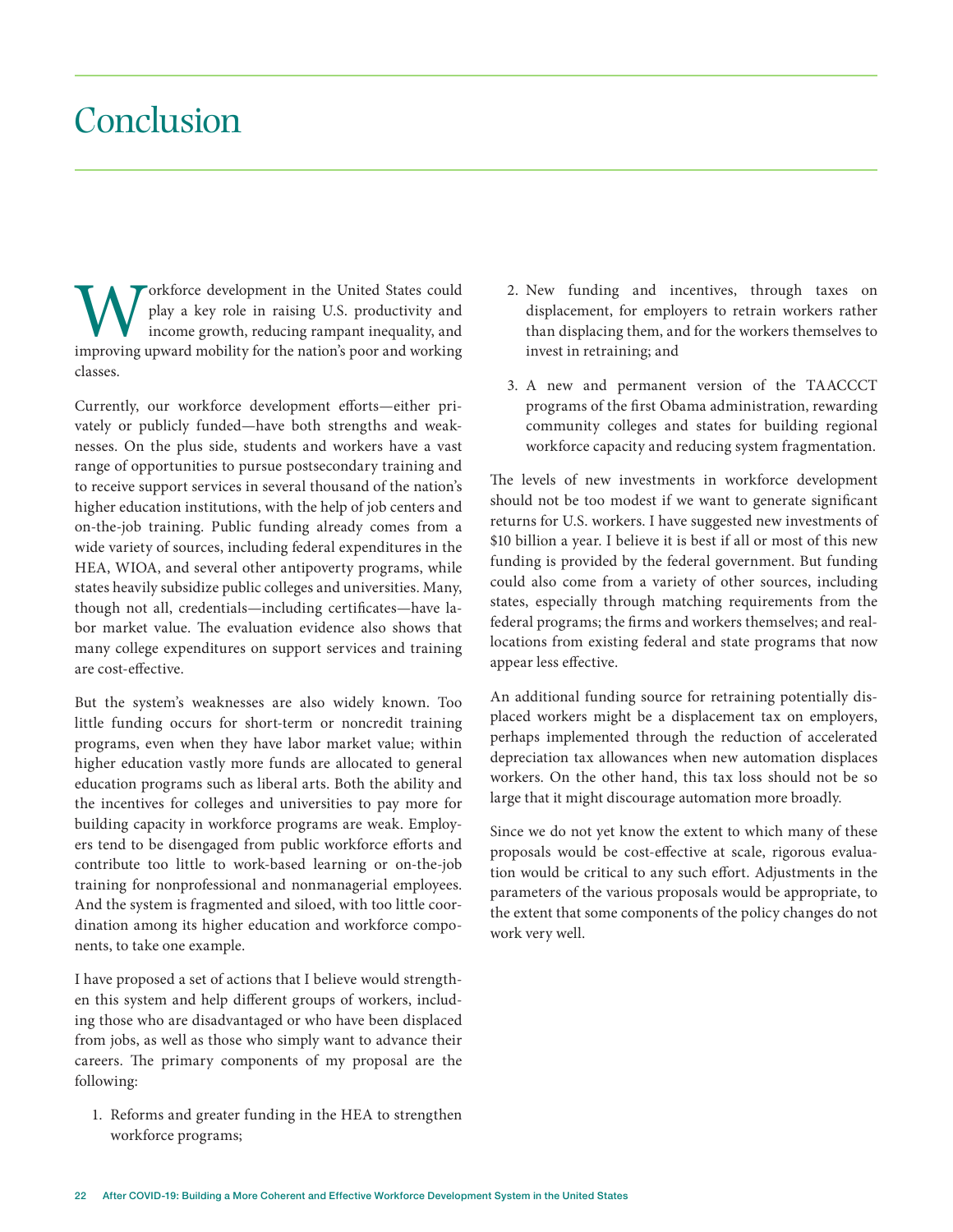# Author and Acknowledgments

## Author

Harry J. Holzer is the John LaFarge, Jr., SJ Professor of Public Policy at Georgetown University, a Nonresident Senior Fellow at Brookings, and an Institute Fellow at the American Institute for Research in Washington, D.C. He is a former Chief Economist for the U.S. Department of Labor and a former Professor of Economics at Michigan State University. He was a founding faculty director of the Georgetown Center on Poverty and Inequality. He is also an affiliate of the Institute for Research on Poverty at the University of Wisconsin-Madison, and of the Stanford Institute on Poverty and Inequality. He received his BA from Harvard in 1978 (graduating Summa Cum Laude) and his Ph.D. in Economics from Harvard in 1983. Holzer has authored or edited 12 books and several dozen journal articles, mostly on disadvantaged American workers and their employers, as well as on education and workforce issues and labor market policy.

## Acknowledgments

I'd like to thank Kristen Broady, Wendy Edelberg, and other participants in The Hamilton Project's author conference on my paper. I also thank Mark Elliott, Lauren Eyster, Mary Alice McCarthy, Demetra Nightingale, and Irma Perez-Johnson for helpful suggestions. Comments by participants in advisory sessions of workforce leaders, sponsored by the American Institutes for Research, were very helpful as well.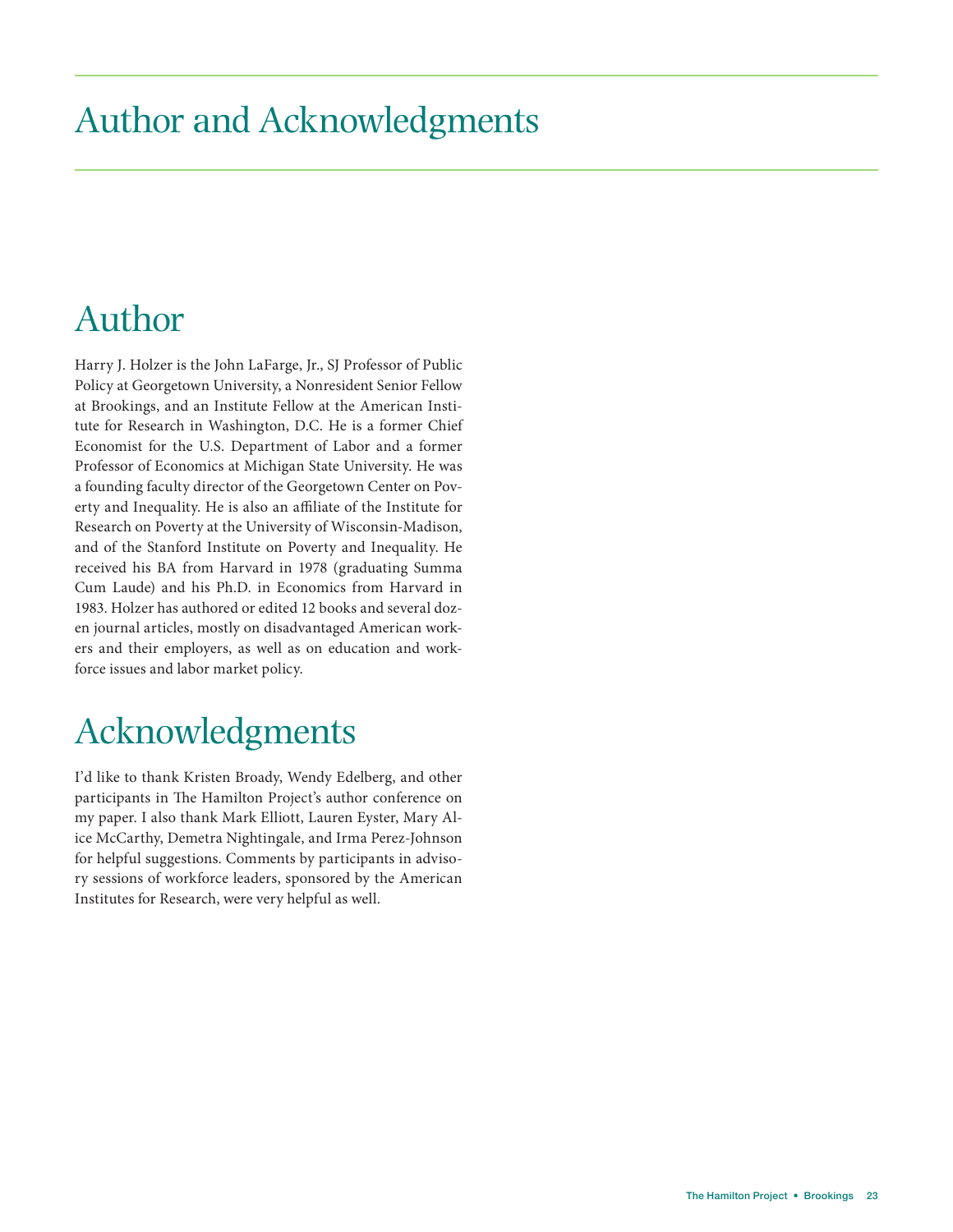### Endnotes

- 1. For evidence on how education affects productivity growth see Krueger and Lindahl (2001) and Gordon (2014).
- 2. For summaries of the research on the cause of rising inequality see Groshen and Holzer (2019). For the most recent evidence suggesting that an increase in higher education attainment will reduce inequality in the United States, see Hershbein, Kearney, and Pardue (2020).
- 3. For an analysis of the rising education requirements on middle-wage jobs, see Holzer (2015).
- 4. For evidence on employer tendencies to turn workers into contractors or to outsource employees' employment functions to other companies, see Katz and Krueger (2019) and Weil (2019). For broader evidence on how declining worker power lowers earnings, see Stansbury and Summers (2020).
- 5. For instance, lack of access among people of color to good schools and jobs can reflect their segregation into low-income neighborhoods or cities, while good schools and jobs are concentrated in or near high-income areas (Chetty et al. 2014). Lack of information or social networks as well as employer discrimination can limit worker access to well-paying jobs with training opportunities. As more workers gain credentials, employers might also increase their credential requirements to preserve the quality signals that such credentials imply, which could result in credential inflation that preserves earnings inequality.
- 6. I distinguish workforce services here from other job-creating activities, such as subsidized employment or tax credits for new hiring that might be used to raise labor demand and employment without leading to new skills for workers.
- 7. Labor economists distinguish between general training, which is broadly portable and for which workers themselves usually pay; and specific training, for which employers are more willing to pay.
- 8. Achievement gaps between low-income and/or minority students and others illustrate lower reading or math abilities that could limit trainability of lesseducated workers. Noncognitive skill gaps have also been illustrated; these include factors such as motivation or perseverance. Also, employers might consider workers with substance abuse or depression as less trainable or less worthy of investments.
- 9. Wage rigidities, from minimum wages and other sources, might also prevent employers from reducing wages to pay for general training among low-wage workers.
- 10. Certificates are also available at private nonprofit institutions, but these tend to focus more on students who already have a four-year degree.
- 11. WIOA's predecessors include the Comprehensive Employment and Training Act, the Job Training Partnership Act, and the Workforce Investment Act. Public expenditures on WIOA today total about \$7 billion annually.
- 12. Besides a modest funding stream for out-of-school youth (less than \$1 billion), WIOA also funds the Job Corps and YouthBuild programs.
- 13. The federal government supports state efforts to expand on-the-job training through American Apprenticeship Grants and National Dislocated Worker grants. Section 127 of the Internal Revenue Service code also allows workers to deduct expenditures on education and training from their federal taxes. Several states have funded on-the-job (or incumbent worker) training over the years; one of the longest-lasting and largest efforts is the State of California's Employment Training Panel.
- 14. Deming (2019) has argued that bachelor's degrees in the liberal arts often have greater value over the long run than technical or occupational degrees, though his study might not effectively control for the fact that liberal arts students at elite colleges and universities likely have a range of high personal skills that also bolster their earnings. There is also no evidence to date that liberal arts are more heavily rewarded over time than are technical or other occupational sub-bachelor's credentials.
- 15. See Marx and Turner (2019) for evidence on the cost-effectiveness of Pell grants.
- 16. For the latest evidence on the impacts of high-quality sector-based training, see Roder and Elliott (2019) and Schaberg and Greenberg (2020), who focus on Project QUEST and WorkAdvance (of which Per Scholas is an example), respectively. Also, see Katz et al. (2020) for a discussion of why these programs seem to be relatively cost-effective, in terms of post-training participants' earnings.
- 17. The Pathways for Advancing Careers and Education programs have been rigorously evaluated with funding from the US Department of Health and Human Services; several of those programs show significant impacts on educational attainment and/or earnings of disadvantaged workers. Another such effort with positive impacts is the Accelerating Opportunity initiative in a number of states (Eyster et al. 2018).
- 18. For evidence on how on-the-job training generally and apprenticeships in particular raise wages, see Barron Berger, and Black (1997) and Reed, Liu, and Kleinman (2012), respectively. Year Up, a program that pays for internships for disadvantaged high school graduates with local employers, has also generated impressive earnings gains for these youths (Fein 2016), demonstrating the potential value of partnerships between private for-profit employers and nonprofit intermediaries.
- 19. The 39 percent completion rate for associate's degree students includes transfer students, those who change postsecondary institutions sometimes before degree completion, and those who earn a bachelor's degree, as well as students who earn a terminal associate's degree.
- 20. Expenditures peaked in 1980, when we spent approximately \$18 billion on the Comprehensive Employment and Training Act, which in today's dollars would equal about \$50 billion—and the labor force has grown by half since then. As noted above, GAO (2019) estimates that the federal government now spends about \$14 billion annually on workforce programs in all agencies and programs.
- 21. In Europe the term "active labor market policy" refers to the set of programs that train workers and help them find jobs, which is roughly the same as "workforce development services" refers to in the United States.
- 22. For evidence on the declining levels of public subsidies for state colleges and universities, see Bound et al. (2019). For evidence on the extent to which community colleges are underfunded and financially constrained, see the Century Foundation (2019).
- 23. Eligibility for Pell grants is limited to for-credit certificate programs requiring at least 600 hours, and federal loans in Title IV are limited to those requiring 300 hours.
- 24. Capacity constraints exist within specific departments because, for political reasons, most programs of study at community colleges are not allowed to set their own tuition prices, which otherwise would rise with higher costs or higher demand (Fethke and Policano 2012). Another fear is that, if programs within colleges were freed to do so, the high-demand fields might become too expensive for low-income students, though some recent evidence from Texas, which allowed within-college variation in tuition levels, shows that potential negative impacts on low-income students can be offset in a variety of ways (Andrews and Stange 2019).
- 25. In general, state funding for colleges and universities are little affected by student outcomes, especially students' employment after they leave school.
- 26. The Department of Labor reports there are only about 600,000 registered apprentices in the United States today, and union apprenticeship programs in construction account for just a small fraction of these (https://www.dol.gov/ agencies/eta/apprenticeship/about/statistics).
- 27. The effects of experience rating of UI taxes on firm layoff behavior is limited by the fact that it is incomplete, with both floors and ceilings on the extent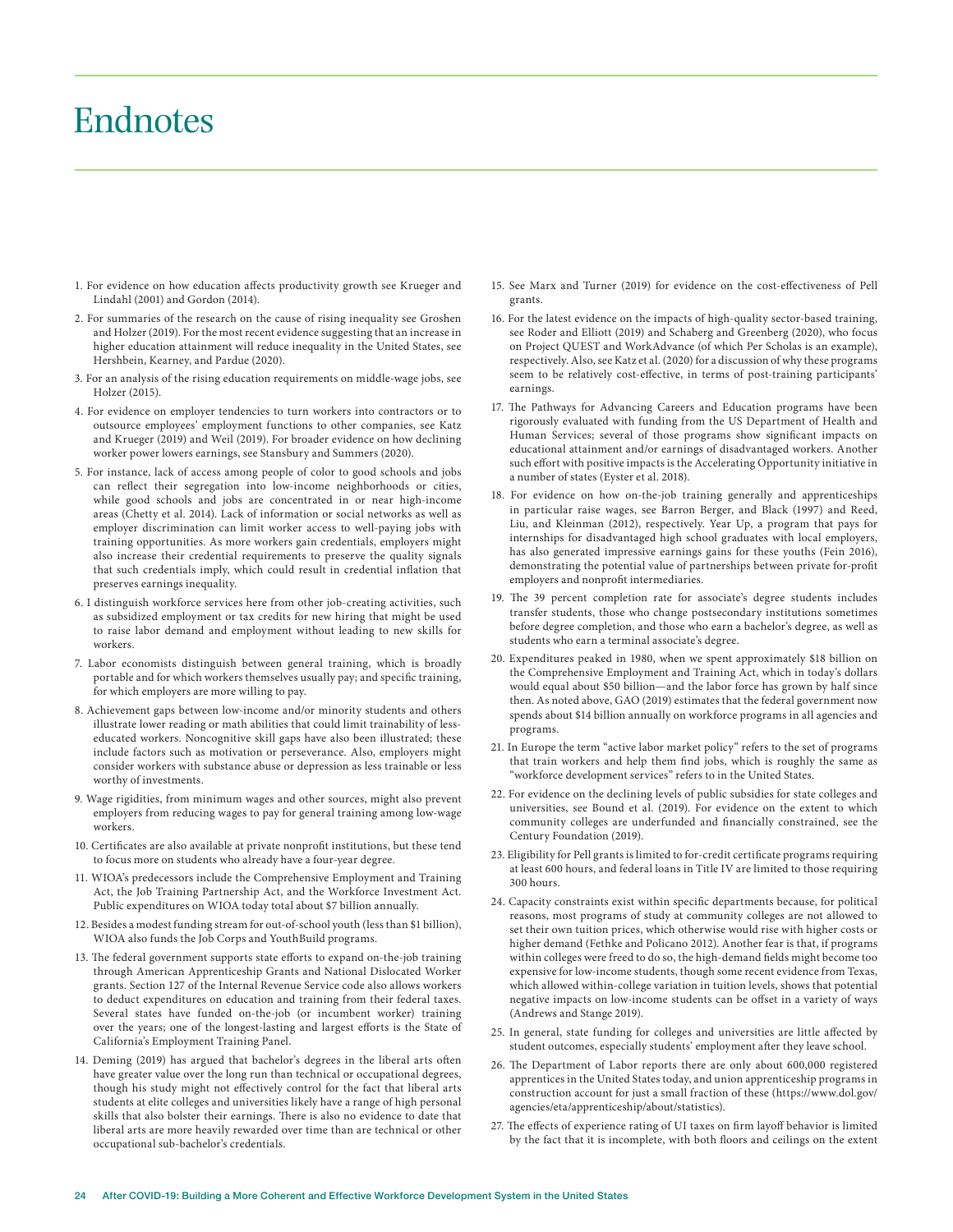to which taxes can be set in most states. Woodbury et al. (2004) estimate firm layoff responsiveness to changes in these tax rates and find only modest impacts on layoffs. And such experience rating is driven mostly by temporary rather than permanent layoffs, though the damage to workers and their families/communities is much greater from the latter than the former.

- 28. Those job centers are underfunded by WIOA, however.
- 29. As one example, Senators Tim Kaine (D-VA) and Rob Portman (R-OH) have proposed the Jumpstart Our Businesses by Supporting Students Act to lower the hours and credit requirements for Pell grant eligibility along these lines. They would reduce the hours required for Pell grant eligibility from the current level of 600 to 150.
- 30. Full-time college attendance is generally defined as 960 hours a year, which translates into 30 credits.
- 31. Providing financial aid for low-income adults is more complicated than it is for young students (Baum and Scott-Clayton 2013), and low-income adults also have little information to help them choose from available programs of study, especially if they do not have access to or do not visit job centers. The growth of expensive short-term occupational programs in the for-profit sector with little apparent value reinforces this argument. Still, students' ability to choose their programs of study through Title IV funding remains important, too, and therefore creates the case for both supply-side and demand-side assistance for these programs.
- 32. Currently, Project QUEST uses community colleges as training providers, but Per Scholas does not. To qualify for HEA funding, the latter would have to use higher education institutions as training providers.
- 33. For instance, the National Fund for Workforce Solutions has helped localities and regions around the country build sector partnerships where none previously existed.
- 34. See, for example, Matsudaira and Turner (2020), who argue that average annual earnings on all occupational programs should at least exceed median earnings of local high school graduates and GED holders, and that the vast majority of students should at least begin the process of loan repayment.
- 35. Another option might be to strengthen the way experience rating affects the employer's UI taxes, with higher taxes for permanent layoffs than for temporary layoffs. But given a range of current issues and problems with financing and updating the UI system, I consider this a less sensible approach. It would also mean that the new funding generated could be used only to pay UI benefits rather than for new training.
- 36. Of course, if the firm is fully closing, or a plant or establishment is closing and workers are not being retained through transfer, they would not be eligible for the subsidy.
- 37. For a discussion of the impacts of WARN, see Ehrenberg and Jakubson (1993). Senator Sherrod Brown (D-OH) and Representative Tim Ryan (D-OH) have recently proposed to strengthen enforcement of WARN.
- 38.More-effective services at job centers, well aligned with the training providers, could help make sure that employers better recognize the skills that workers already have, regardless of their credentials—or lack thereof for noncompleters—as noted by Blair et al. (2020). Including community-based organizations or other nonprofits in the alignment process might also make sense if states conclude there is a positive role for them to play in linking local residents with available training.
- 39. For instance, the Labor and Education Alignment Program in Tennessee seeks to ensure that education and labor agencies in that state, including K–12 schools and community colleges, are well aligned with labor market demand trends and with each other.
- 40. The Obama administration, and the Trump administration to some extent, distributed State Longitudinal Data Systems grants to states to improve their use of higher education administrative data, and Workforce Data Quality Initiative grants to states for improvements in their labor market data collection and use.
- 41. Maximum Pell grants today are more than \$6,000 each. Kaine and Portman would limit them to \$3,000 for short certificate programs.
- 42. The per capita cost of ASAP in New York was about \$14,000, but in Ohio the program replication has reduced costs to about \$9,000.
- 43. Project QUEST and ASAP also require full-time student attendance. My proposal would not have that requirement, though per capita costs could be similar if students pursuing similar credentials part time require the same total time spent but would spread it out over more years.
- 44. Of course, we cannot perfectly target these resources to those who would otherwise not complete college. No doubt some will go to those who would have completed credentials anyhow. On the other hand, some of the noncompleters are not seeking credentials at all, but merely taking a course

or two, and they would not be eligible for these services.

- 45. Given my estimates of about 200,000 new students served each year by each of the three programs, the estimated impacts of each program on credential attainment over time (in the range of 10–16 percentage points) and assuming we can maintain the quality of each program at scale, the new investments would generate 60,000 new associate's degrees and 24,000 certificates for FTE students, and many more for participating students overall, including parttime enrollees.
- 46. The present discounted value of an associate's degree is estimated to be more than \$300,000 for a lifetime, relative to those with only a high school diploma. Certificates generate much less value, though the credentials gained in Project QUEST have more value than the typical certificate: QUEST credentials have about 20 percent more value relative to the control group, or two-thirds of the value of associate's degrees, and they show no decay over the nine years of the evaluation by Roder and Elliott (2019); in fact, if anything, the impacts grow. Applying the estimated impacts on credential attainment above to these lifetime values generates present values of \$20,000–\$30,000 in each case.
- 47. The state of South Carolina pays employers \$1,000 in tax credit for each new apprenticeship created. An investment of \$1 billion would fund up to 600,000 apprenticeships at \$1,500 each, or create other possible models for states to follow, as long as the tax credits could be mostly targeted on those without apprenticeships now, rather than creating a large windfall for employers that are already participating.
- 48. The \$2 billion of public money, for instance, could fund direct injections of \$200 per year for 10 million low-wage or low-income workers, which could generate another \$100–\$200 per year if the funds require a private or state match. Though these are not large sums, over time the balances would grow (if not spent each year), and could supplement Pell grants or loans provided under Title IV of the HEA as well as the federal dollars to institutions that would expand training programs such as Project QUEST, and that charge little or no tuition to low-income workers.
- 49. Approximately \$2 billion of TAACCCT funds were allocated to 256 community colleges during the Obama administration, for an average of about \$8 million per institution. I propose an average of \$500,000 to each community college in the United States for career counseling and other such services, plus a much smaller number of more generous grants allocated competitively each year.
- 50. Katz et al. (2020) and Dawson, Kearney, and Sullivan (2020) indicate which components of successful sector-based training or community college support programs are most important for attaining large impacts.
- 51. The cost of the Goolsbee, Hubbard, and Ganz (2019) proposal is based on their calculation of an expected shortfall in higher education degree completion, relative to certain projections of what employers will demand. I have somewhat less confidence in such projections of education shortfalls.
- 52. Philanthropic institutions can also play an important role in workforce activities. For instance, the National Fund for Workforce Services was created by several foundations and has helped build sector-based training programs around the country. But foundation resources are generally too small to scale these efforts.
- 53. For evidence on the cost-effectiveness of job centers see Fortson, Rotz, and Burkander (2017). Only about \$700 million is available annually to fund more than 2,600 job centers, which generates about \$270,000 for each of those job centers.
- 54. The federal government spends approximately \$700 million on TAA each year.
- 55. For instance, Hyman (2018) shows large initial impacts of TAA training on earnings, totaling as much as \$50,000 per year, but those earnings fully fade out in 10 years or less. Earlier evaluations of TAA impacts have tended to be less positive. See D'Amico and Schochet (2012).
- 56. Only workers over the age of 50 who have been displaced by trade can receive wage insurance of up to \$10,000 for two years under Alternative Trade Adjustment Assistance.
- 57. See, for instance, the Relaunching America's Workforce Act (2020) proposal by House Democrats.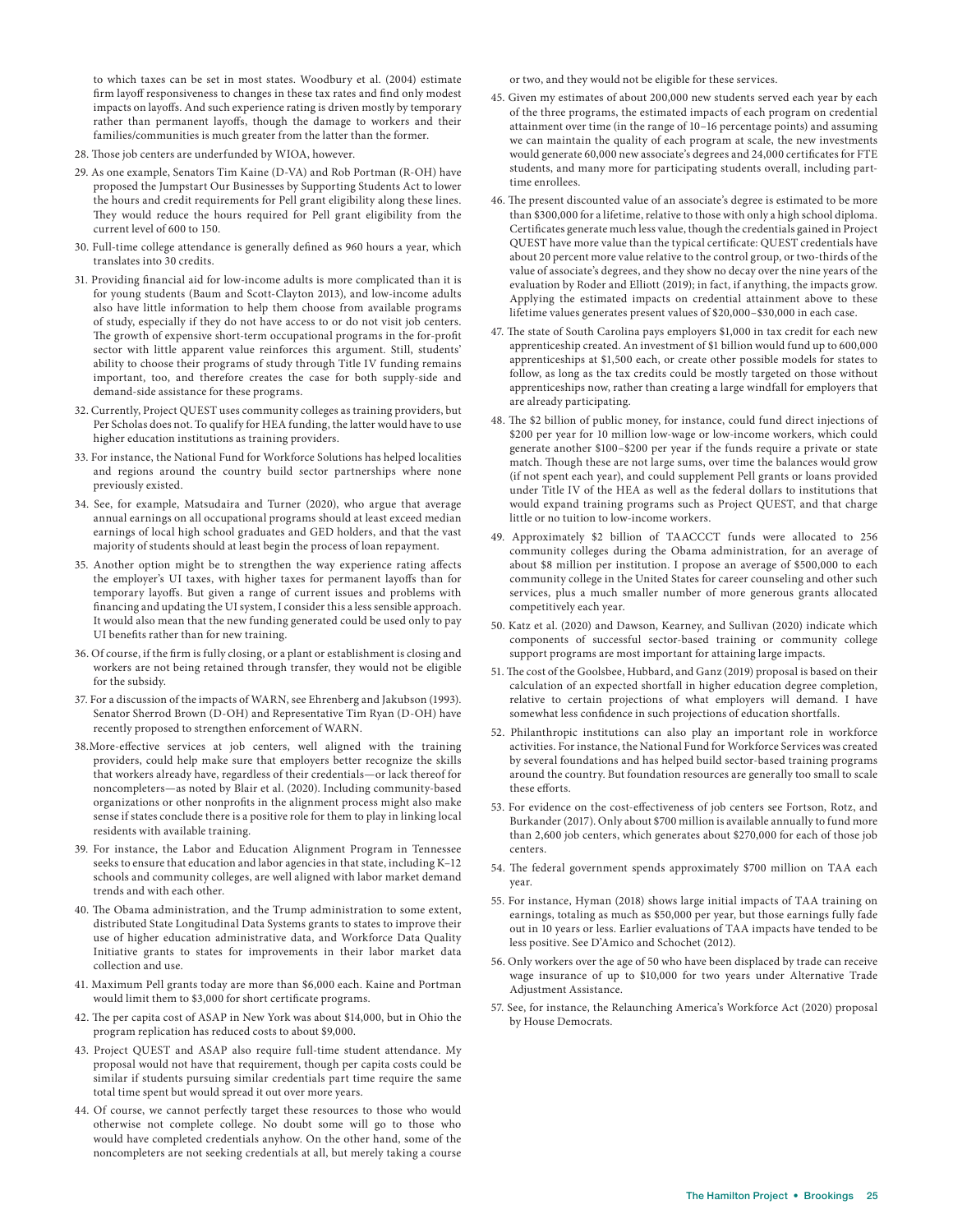### References

- Acemoglu, Daron, Andrea Manera, and Pascual Restrepo. 2020. "Does the U.S. Tax Code Favor Automation?" Policy Brief, Brookings Institution, Washington, DC.
- Andersson, Fredrik, Harry J. Holzer, Julia I. Lane, David Rosenblum, and Jeffrey Smith. 2013. "Does Federally Funded Job Training Work? Nonexperimental Estimates of WIA Training Impacts Using Longitudinal Data on Workers and Firms." Working Paper 19446, National Bureau of Economic Research, Cambridge, MA.
- Andrews, Rodney J., and Kevin M. Stange. 2019. "Price Regulation, Price Discrimination, and Equality of Opportunity in Higher Education: Evidence from Texas." *American Economic Journal: Economic Policy* 11 (4): 31–65.
- Avery, Christopher, Jessica Howell, Matea Pender, and Bruce Sacerdote. 2019. "Policies and Payoffs to Addressing America's College Graduation Deficit." Policy Brief, Brookings Institution, Washington, DC
- Backes, Benjamin, Harry J. Holzer, and Erin Dunlop Velez. 2015. "Is It Worth It? Postsecondary Education and the Labor Market Outcomes for the Disadvantaged." *IZA Journal of Labor Policy* 4 (1).
- Bailey, Thomas, and Clive R. Belfield. 2017. "Stackable Credentials: Do They Have Labor Market Value?" Working Paper, Community College Research Center, Teachers College, Columbia University, New York, NY.
- Bailey, Thomas, Shanna Smith Jaggars, and Davis Jenkins. 2015. *Redesigning America's Community Colleges*. Cambridge MA: Harvard University Press.
- Baily, Martin. 2015. "Slow Productivity Growth." National Economists Club, Washington, DC.
- Balu, Rekha. 2017. "Incorporating Program Model Adaptation into Implementation Research." Issue Focus, MDRC, New York, NY.
- Barron, John, Mark C. Berger, and Dan A. Black. 1997. *On-the-Job Training.* Kalamazoo, MI: W.E. Upjohn Institute for Employment Research.
- Baum, Sandy, and Harry Holzer. 2019. Letter to the Editor, *Chronicle of Higher Education,* July 3, 2019.
- Baum, Sandy, Harry Holzer, and Grace Luetmer. 2020. "Should the Federal Government Fund Short-Term Postsecondary Certificate Programs?" Urban Institute, Washington, DC.
- Baum, Sandy, and Adam Looney. 2020. "Who Owes the Most in Student Loans: New Data from the Fed." *Up Front* (blog), October 9, Brookings Institution, Washington, DC.
- Baum, Sandy, and Judith Scott-Clayton. 2013. "Redesigning the Pell Program for the 21st Century." The Hamilton Project, Brookings Institution, Washington, DC.
- Blair, Peter Q., Tomas G. Castagnino, Erica L. Groshen, Papia Debroy, Byron Auguste, Shad Ahmed, Fernando Garcia Diaz, and Cristian Bonavida. 2020. "Searching for STARs: Work Experience as a Job Market Signal for Workers without Bachelor's Degrees." Working Paper 26844, National Bureau of Economic Research, Cambridge, MA.
- Boggs, Bennett. 2018. "Outcomes-Based Funding as an Evolving State Appropriation Model." Paper 4, National Conference of State Legislatures, Washington, DC.
- Bound, John, Breno Braga, Gaurav Khanna, and Sarah Turner. 2019. "Public Universities: The Supply Side of Building a Skilled Workforce." In "Improving Employment and Earnings in 21st Century Labor Markets," edited by Erica Groshn and Harry Holzer. *RSF: The Russell Sage Foundation Journal of the Social Sciences* 5 (4).
- Bound, John, Michael Lovenheim, and Sarah Turner. 2010. "Why Have College Completion Rates Declined? An Analysis of Changing Student Preparation and Collegiate Resources," American Economic Journal: Applied Economics 2(3): 129–57
- Brown, Chad, and Caroline Freund. 2019. "Active Labor Market Policies: Lessons from Other Countries for the United States." Peterson Institute for International Economics, Washington, DC.
- Burning Glass Technologies. 2019. *The New Foundational Skills of the Digital Economy*. Boston, MA: Burning Glass Technologies.
- Casey, Marcus. 2020. "Automation and Labor Market Institutions." *Up Front* (blog), Brookings Institution, Washington, DC.
- Cellini, Stephanie Riegg, Rajeev Darolia, and Lesley Turner. 2017. "The Government Is Sanctioning For-Profit Colleges. What Happens to the Students?" Brown Center Chalkboard, Brookings Institution, Washington, DC.
- Cellini, Stephanie, and Nicholas Turner. 2018. "Gainfully Employed? Assessing the Earnings of For-Profit College Students Using Administrative Data." Working Paper 22287, National Bureau of Economic Research, Cambridge, MA.
- Chetty, Raj, Nathaniel Hendren, Patrick Kline, and Emmanuel Saez. 2014. "Where Is the Land of Opportunity? The Geography of Intergenerational Mobility in the United States." *Quarterly Journal of Economics* 129 (4): 1553–623.
- Cielinski, Anna. 2019. "How Outcomes-Based Funding Could Help Students of Color." Blog, May 8. Center for Law and Social Policy, Washington, DC.
- Century Foundation, The. 2019. *Restoring the American Dream: Providing Community Colleges with the Resources They Need*. New York, NY: The Century Foundation.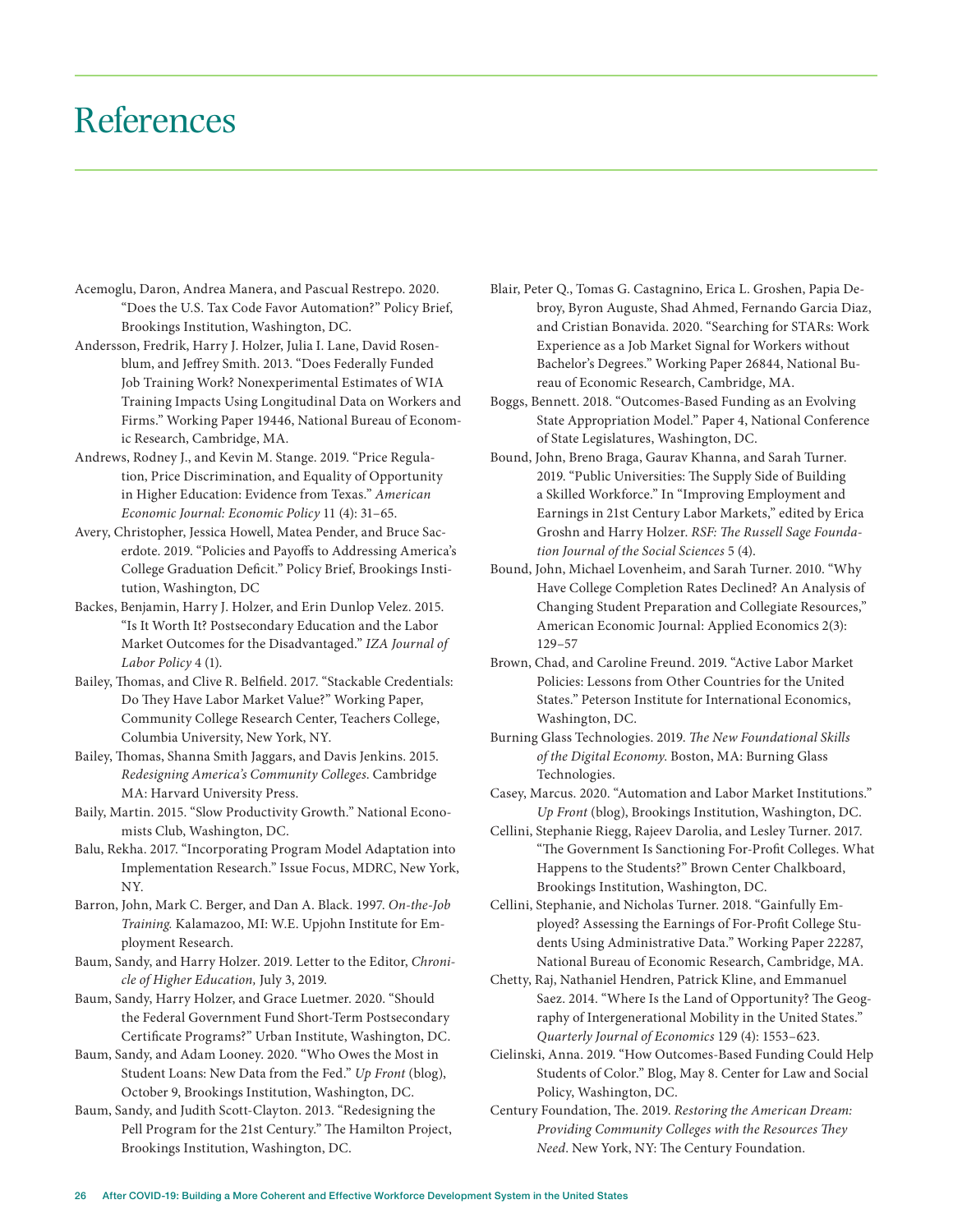Davis, Steven, and Till Von Wachter. 2011. "Recessions and the Costs of Job Loss." *Brookings Papers on Economic Activity*  (Fall).

Dawson, Rachel, Melissa S. Kearney, and James X. Sullivan. 2020. "Comprehensive Approaches to Increasing Student Completion in Higher Education: A Survey of the Landscape." Working Paper 28046, National Bureau of Economic Research, Cambridge, MA.

D'Amico, Ronald, and Peter Schochet. 2012. *The Evaluation of the Trade Adjustment Assistance Program: A Synthesis of Major Findings.* Princeton, NJ: Mathematica Policy Research.

Deming, David. 2019. "In the Salary Race, Engineers Sprint but English Majors Endure." *New York Times,* October 1, 2019.

Deming, David, and David Figlio. 2016. "Accountability in U.S. Education: Applying Lessons from the K–12 Experience to Higher Education." *Journal of Economic Perspectives* 30 (3): 33–56.

Deming, David J., Noam Yuchtman, Amira Abulafi, Claudia Goldin, and Lawrence F. Katz. 2016. "The Value of Post-Secondary Education Credentials in the Labor Market: An Experimental Study." *American Economic Review* 106 (3): 778–806.

Dougherty, Kevin, Sosanya M. Jones, Hana Lahr, Rebecca S. Natow, Lara Pheatt, and Vikash Reddy. 2016. *Performance Funding for Higher Education*. Baltimore, MD: Johns Hopkins University Press.

Edelman, Peter, and Harry Holzer. 2013. "Connecting the Disconnected: Improving Educational and Employment Outcomes among Disadvantaged Youth." IZA Working Paper, IZA, Bonn, Germany.

Ehrenberg, Ronald, and George Jakubson. 1993. "Why WARN? The Impact of Recent Plant Closing and Layoff Prenotification Legislation in the United States." Working Paper, ILR School, Cornell University, Ithaca, NY.

Elliott, Mark. 2019. *Philanthropy, Outcomes and Impact.* New York, NY: Economic Mobility Corporation.

Evans, William, Melissa S. Kearney, Brendan Perry, and James X. Sullivan. 2020. "Increasing Community College Completion Rates among Low-Income Students: Evidence from a Randomized Control Trial Evaluation of a Case Management Intervention." *Journal of Policy Analysis and Management* 39 (4): 930–65.

Eyster, Lauren, Theresa Anderson, Robert I. Lerman, Daniel Kuehn, Burt Barnow, Maureen Conway, Ranita Jain, and Marcela Montes. 2018. "Findings from the Accelerating Opportunity Evaluation: Building the Evidence on Integrated Career Pathways." Urban Institute, Washington, DC.

Eyster, Lauren, Amanda Briggs, Christin Durham, Carol Hafford, and Natalie Spievack. 2020. *Systems Change in Community Colleges: Lessons from a Synthesis of Round 3 TAACCCT Third-Party Evaluations.* Washington, DC: Urban Institute.

Farber, Henry 2015 "Job Loss in the Great Recession and its Aftermath." NBER Working Paper No. 21216.

Fein, David. 2016. *Scaling Up to Bridge the Opportunity Divide for Low-Income Youth: The Case of Year Up.* OPRE Report 2016-55. Washington, DC: Office of Policy and Research Evaluation, Administration of Children and Families.

Fethke, Gary, and Andrew Policano. 2012. *Public No More: A New Path to Excellence for America's Public Universities.* Stanford, CA: Stanford University Press.

Fitzpayne, Alastair, and Ethan Pollack. 2018. "Lifelong Learning and Training Accounts: Helping Workers Adapt and Succeed in a Changing Economy." The Aspen Institute, Washington, DC.

Fortson, Kenneth, Dana Rotz, and Paul Burkander. 2017. "Providing Public Workforce Services to Jobseekers: 30 Month Impact Findings on the WIA Adult and Dislocated Worker Programs." Mathematica Policy Research, Princeton, NJ.

Goger, Annalies, and Luther Jackson. 2020. "The Labor Market Doesn't Have a Skills Gap—It Has an Opportunity Gap." *The Avenue* (blog), September 9, Brookings Institution, Washington, DC.

Goolsbee, Austan, Glenn Hubbard, and Amy Ganz. 2019. "A Policy Agenda to Develop Human Capital for a Modern Economy." Aspen Institute, Washington, DC.

Gordon, Robert J. 2014. "The Demise of U.S. Economic Growth: Restatement, Rebuttal and Reflections." Working Paper 19895, National Bureau of Economic Research, Cambridge, MA.

Groshen, Erica, and Harry Holzer, eds. 2019. "Improving Employment and Earnings in 21st Century Labor Markets: Introduction." In "Improving Employment and Earnings in 21st Century Labor Markets," edited by Erica Groshn and Harry Holzer. *RSF: The Russell Sage Foundation Journal of the Social Sciences* 5 (4).

Haskins, Ronald, and Greg Margolis. 2014*. Show Me the Evidence: Obama's Fight for Rigor and Results.* Washington, DC: Brookings Institution.

Heinrich, Carolyn, and Harry Holzer. 2011. "Improving Education and Employment among Disadvantaged Young Men." *Annals of the American Academy of Political and Social Sciences.*

Heinrich, Carolyn, Peter R. Mueser, Kenneth R. Troske, Kyung-Seong Jeon, and Daver C. Kahvecioglu. 2011. "A Nonexperimental Evaluation of WIA Programs." In *The Workforce Investment Act: Implementation Experiences and Evaluation Findings,* edited by Douglas J. Besharov and Phoebe H. Cottingham, 371–404. Kalamazoo, MI: W.E. Upjohn Institute for Employment Research.

Hershbein, Brad, Melissa S. Kearney, and Luke W. Pardue. 2020. "College Attainment, Income Inequality and Economic Security: A Simulation Exercise." Working Paper 26747, National Bureau of Economic Research, Cambridge, MA.

Hershbein, Brad and Harry Holzer. 2021. "The Covid-19 Pandemic's Evolving Impacts on the Labor Market: Who's Been Hurt and What We Should Do." Prepared for the conference on Uneven Outcomes in the Labor Market, Federal Reserve Bank, February 1.

Higher Education Act of 1965 (HEA), Pub.L. 89-329, 79 Stat. (1965).

Hollenbeck, Kevin. 2008. "Is There a Role for Public Support of Incumbent Worker On-the-Job Training?" W.E. Upjohn Institute for Employment Research, Kalamazoo, MI.

Holzer, Harry. 2015. "Job Market Polarization and Worker Skills: A Tale of Two Middles." Policy Brief, Brookings Institution, Washington, DC.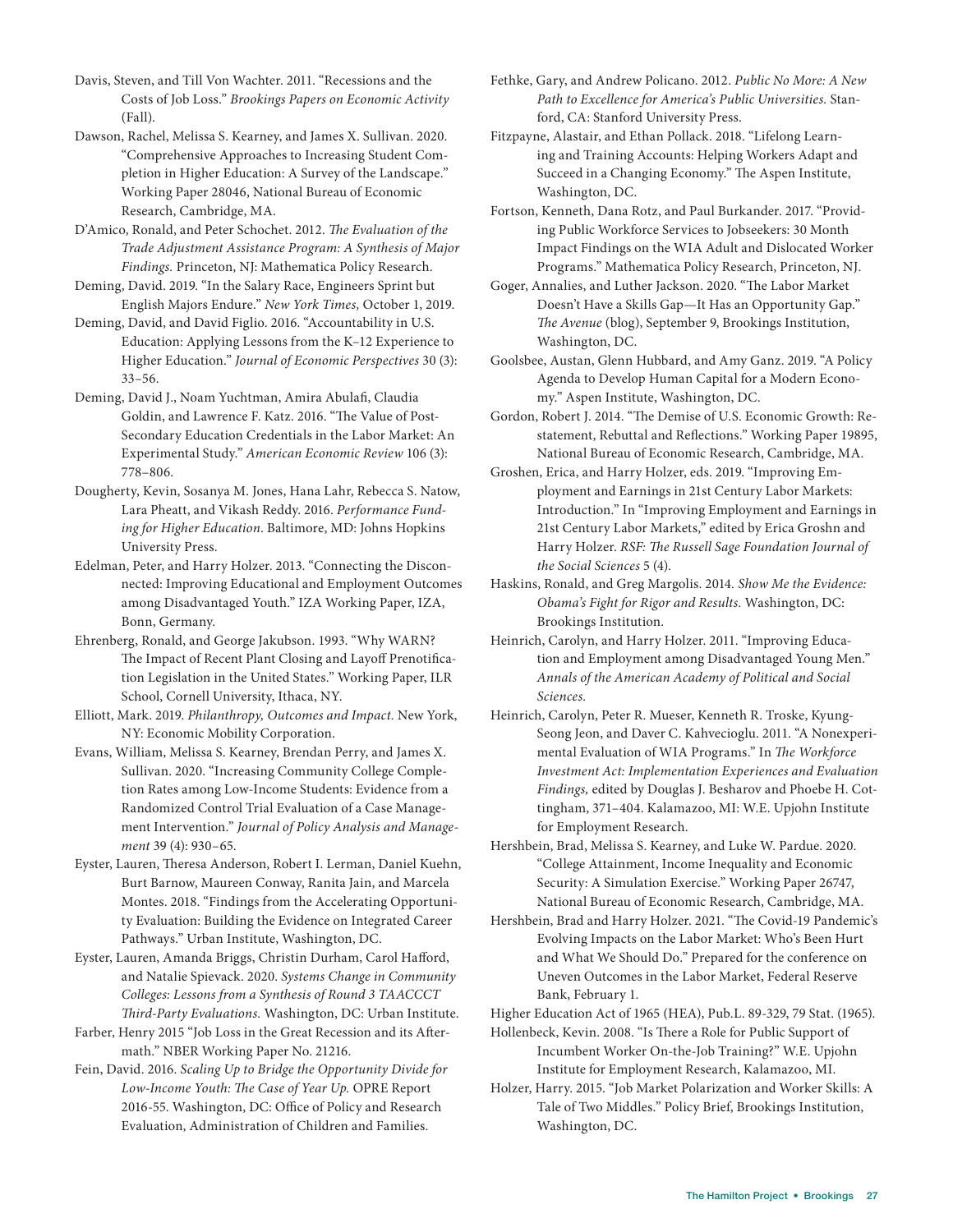2019. "Yes, Corporate Tax Cuts Can Raise Wages. Here's How." *Washington Post,* May 8, 2019.

- Holzer, Harry, and Sandy Baum. 2017. *Making College Work: Pathways to Success for Disadvantaged Students.* Washington, DC: Brookings Institution Press.
- Holzer, Harry *J.*, *Richard N. Block*, *Marcus Cheatham,* and *Jack H. Knott*. 1993. "Are Training Subsidies for Firms Effective? The Michigan Experience." *Industrial and Labor Relations Review* 46 (4): 625–36.
- Holzer, Harry, and Zeyu Xu. 2019. "Community College Pathways for Disadvantaged Students." Working Paper, Center for the Analysis of Longitudinal Data in Education Research (CALDER), Washington, DC.
- Hyman, Benjamin. 2018. "Can Displaced Labor Be Retrained? Evidence from Quasi-Random Assignment to Trade Adjustment Assistance." IZA Working Paper, IZA, Bonn, Germany.
- Jacobson, Louis, Robert J. Lalonde, and Daniel Sullivan. 2005. "The Impact of Community College Retraining on Older Displaced Workers: Should We Teach Old Dogs New Tricks?" *Industrial and Labor Relations Review* 58 (3): 398–415.
- Katz, Lawrence, Jonathan Roth, Richard Hendra, and Kelsey Schaberg. 2020. "Why Do Sectoral Employment Programs Work? Evidence from WorkAdvance." Working Paper 28248, National Bureau of Economic Research, Cambridge, MA.
- Katz, Lawrence, and Alan Krueger. 2019. "Understanding Trends in Alternative Work Arrangements in the United States." In "Improving Employment and Earnings in 21st Century Labor Markets," edited by Erica Groshn and Harry Holzer. *RSF: The Russell Sage Foundation Journal of the Social Sciences* 5 (4).
- Kinder, Molly, and Amanda Lenhart. 2019. *Worker Voices: Technology and the Future of Workers.* Washington, DC: New America Foundation.
- Kletzer, Lori. 1998. "Job Displacement." *Journal of Economic Perspectives*. 12 (1): 115-36,
- Kochan, Thomas, and William Kimball. 2019. "Unions, Worker Voice, and Management Practices: Implications for a High-Wage High-Productivity Economy." In "Improving Employment and Earnings in 21st Century Labor Markets," edited by Erica Groshn and Harry Holzer. *RSF: The Russell Sage Foundation Journal of the Social Sciences* 5 (4).
- Krueger, Alan, and Erica Lindahl. 2001. "Education for Growth: Why and for Whom." *Journal of Economic Literature* 39 (4): 1101–36.
- Kruse, Douglas, Richard Freeman and Joseph Blasi eds. 2010. *Shared Capitalism*. Chicago: University of Chicago Press.
- Lachowska, Marta, Alexandre Mas, and Stephen A. Woodbury. 2020. "Sources of Displaced Workers' Long-Term Earnings Loss." *American Economic Review* 110 (10): 3231–66.
- Lerman, Robert. 2009. "Training Tomorrow's Workforce: Community College and Apprenticeships as Collaborative Routes to Rewarding Careers." Center for American Progress, Washington, DC.
- Lerman, Robert. 2018. "Building a Robust Apprenticeship System in the U.S.: Why and How?" LERA Meetings, Philadelphia, PA.
- Lerman, Robert, Signe-Mary McKernan, and Stephanie Riegg. 2004. "The Scope of Employer-Provided Training in the United States: Who, What, Where and How Much?" Urban Institute, Washington, DC.
- Markle Foundation. 2020. "An Opportunity Account to Help All Workers Identify and Pay for Effective Training." Policy Brief, Markle Foundation, Denver, CO.
- Marx, Benjamin M., and Lesley J. Turner. 2019. "Student Loan Nudges: Experimental Evidence on Borrowing and Educational Attainment." *American Economic Journal: Economic Policy* 11 (2): 108–41.
- Matsudaira, Jordan, and Lesley Turner. 2020. "Towards a Framework for Accountability in Higher Education." Brookings Conference on Accountability in Higher Education, Brookings Institution, Washington, DC
- McCarthy, Mary Alice, Iris Palmer, Ivy Love, Sophie Nguyen, Debra Bragg, Elizabeth Meza, and Grant Blume. 2020. "Community Colleges as Engines of Opportunity." New America Foundation, Washington, DC.
- Naidu, Suresh, and Aaron Sojourner. 2020. *Employer Power and Employee Skills: Understanding Workforce Training Programs in the Context of Labor Market Power.* New York, NY: Roosevelt Institute.
- Negoita, Marian, and Annelies Goger. 2020. "State-Level Policies To Incentivize Workplace Learning: Impacts Of California's Incumbent Worker Training Program." Report, Brookings Institution, Washington, DC.
- Osterman, Paul. 2017. "In Search of the High Road: Meaning and Evidence." *Industrial and Labor Relations Review* 71 (1).
- Pew Trusts. 2019. "Two Decades of Change in Federal and State Higher Education Funding." Issue Brief, Pew Trusts, Washington, DC.
- Reed, Deborah, Albert Yung-Hsu Liu, and Rebecca Kleinman. 2012. "An Effectiveness Estimate and Cost-Benefit Analysis of Registered Apprenticeship in 10 States." Mathematica Policy Research, Princeton, NJ.
- Relaunching America's Workforce Act. 2020. Introduced by Rep. Robert C. Scott May 1, 2020.
- Roder, Anne, and Mark Elliott. 2019. *Nine Year Gains: Project QUEST's Ongoing Impact.* New York, NY: Economic Mobility Corporation.
- Schaberg, Kelsey, and David Greenberg. 2020. "The Long-Term Effects of a Sectorial Advancement Strategy: Costs, Benefits, and Impacts from the WorkAdvance Demonstration." MDRC, New York, NY.
- Stansbury, Anna, and Lawrence Summers. 2017. "Productivity and Pay in the United States: Is the Link Broken?" Working Paper 24165, National Bureau of Economic Research, Cambridge, MA.
- Stansbury, Anna, and Lawrence Summers. 2020. "Declining Worker Power and American Economic Performance." Policy Brief, Brookings Institution, Washington, DC.
- Ton, Zeynep. 2014. *The Good Jobs Strategy: How the Smartest Companies Invest in Employees to Lower Costs and Boost Profits.* Cambridge MA: MIT Press.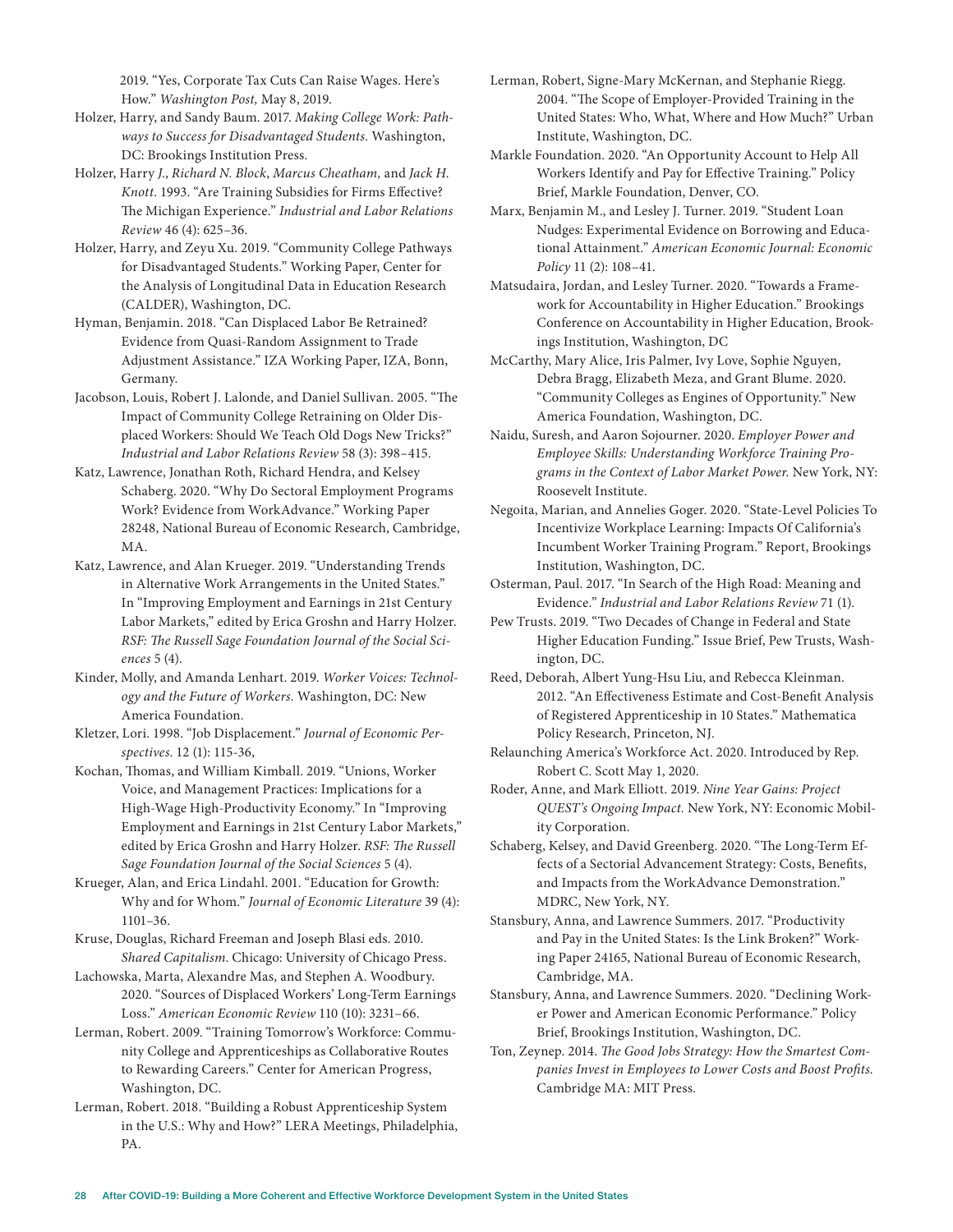- U.S. Government Accountability Office (GAO). 2019. "Department of Labor Should Assess Efforts to Coordinate Services Across Programs." U.S. Government Accountability Office, Washington, DC.
- Weil, David. 2019. "Understanding the Present and Future of Work in the Fissured Workplace Context." In "Improving Employment and Earnings in 21st Century Labor Markets," edited by Erica Groshn and Harry Holzer. *RSF: The Russell Sage Foundation Journal of the Social Sciences* 5 (4).
- Woodbury, Stephen A., Jose Enrique Galson, Phillip Levine, and Michael Miller. 2004. "Layoffs and Experience Rating of the Unemployment Insurance Payroll Tax: Panel Data Analysis of Employers in Three States." ResearchGate.
- Workforce Innovation and Opportunity Act (WIOA) (Pub.L. 113- 128) (2014).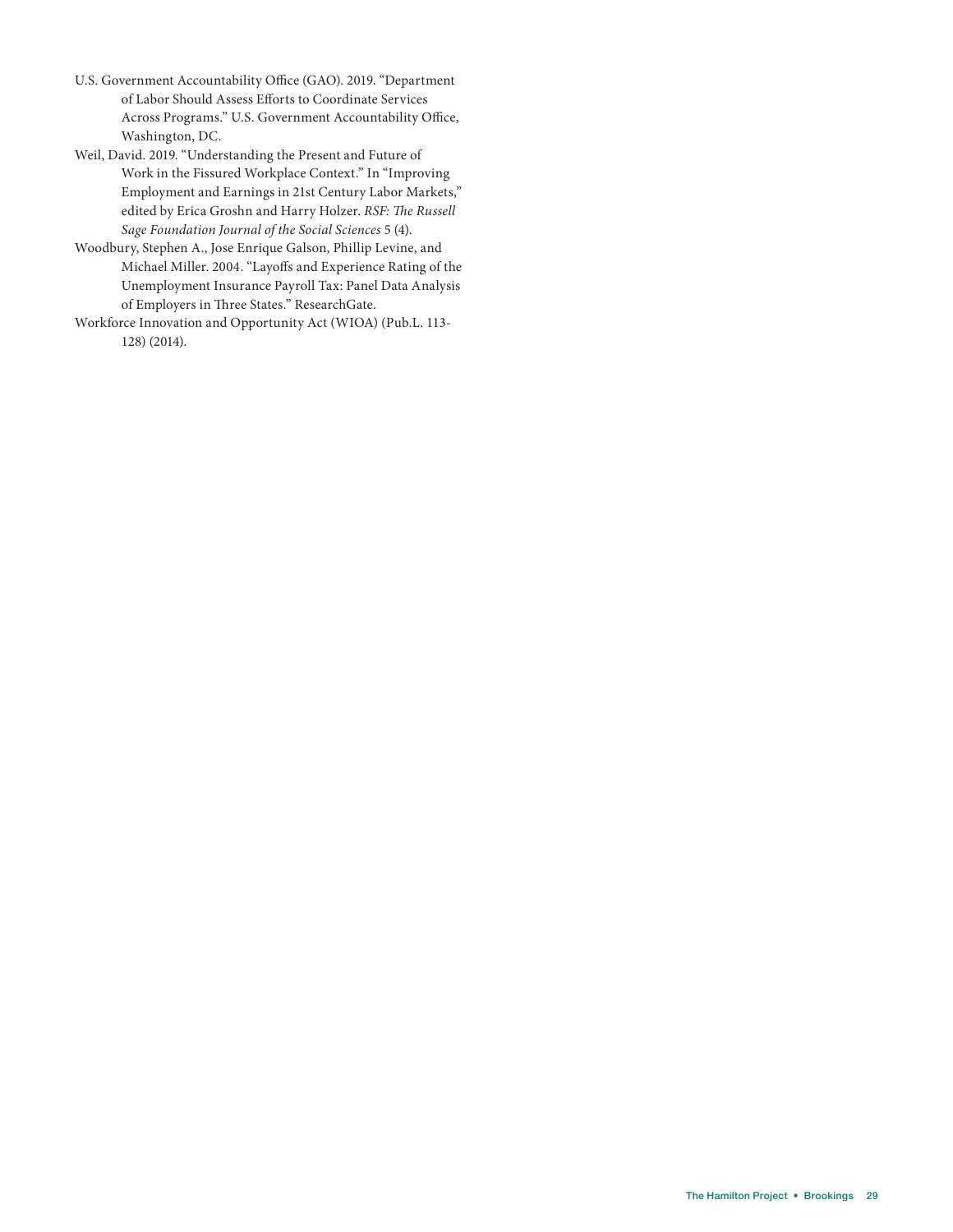

#### ADVISORY COUNCIL

STEPHANIE AARONSON Vice President and Director, Economic Studies; Senior Fellow, Economic Studies, The Brookings Institution

GEORGE A. AKERLOF University Professor, Georgetown University

ROGER C. ALTMAN Founder and Senior Chairman, Evercore

KAREN L. ANDERSON Senior Director of Policy & Communications, Becker Friedman Institute for Research in Economics, The University of Chicago

ALAN S. BLINDER Gordon S. Rentschler Memorial Professor of Economics and Public Affairs, Princeton University; Nonresident Senior Fellow, The Brookings Institution

STEVEN A. DENNING Chairman, General Atlantic

JOHN M. DEUTCH Institute Professor, Massachusetts Institute of Technology

CHRISTOPHER EDLEY, JR. Co-Founder and President Emeritus, The Opportunity Institute

BLAIR W. EFFRON Partner, Centerview Partners LLC

DOUGLAS W. ELMENDORF Dean and Don K. Price Professor of Public Policy, Harvard Kennedy School

JUDY FEDER Professor and Former Dean, McCourt School of Public Policy, Georgetown University

JASON FURMAN Professor of the Practice of Economic Policy, Harvard University; Senior Fellow, Peterson Institute for International Economics; Senior Counselor, The Hamilton Project

MARK T. GALLOGLY Cofounder and Managing Principal, Centerbridge Partners, L.P.

TED GAYER Executive Vice President, Senior Fellow, Economic Studies, The Brookings Institution

TIMOTHY F. GEITHNER President, Warburg Pincus; Senior Counselor, The Hamilton Project

JOHN GRAY **President and Chief Operating Officer, Blackstone** 

ROBERT GREENSTEIN Founder and President, Center on Budget and Policy Priorities

MICHAEL GREENSTONE Milton Friedman Professor in Economics and the College, Director of the Becker Friedman Institute for Research in Economics, and Director of the Energy Policy Institute, University of Chicago

GLENN H. HUTCHINS Chairman, North Island; Co-founder, Silver Lake

LAWRENCE F. KATZ Elisabeth Allison Professor of Economics, Harvard University

MELISSA S. KEARNEY Neil Moskowitz Professor of Economics, University of Maryland; Nonresident Senior Fellow, The Brookings Institution

LILI LYNTON Founding Partner, Boulud Restaurant Group

HOWARD S. MARKS Co-Chairman, Oaktree Capital Management, L.P.

ERIC MINDICH Founder, Everblue Management

DAMBISA MOYO Co-Principal, Versaca Investments

SUZANNE NORA JOHNSON Former Vice Chairman, Goldman Sachs Group, Inc.; Co-Chair, The Brookings Institution

PETER ORSZAG CEO, Financial Advisory, Lazard Freres & Co LLC

RICHARD PERRY Managing Partner & Chief Executive Officer, Perry Capital

PENNY PRITZKER Chairman & Founder, PSP Partners; 38th Secretary of Commerce

MEEGHAN PRUNTY Principal, PE Strategic Partners

ROBERT D. REISCHAUER Distinguished Institute Fellow & President Emeritus, Urban Institute

NANCY L. ROSE Department Head and Charles P. Kindleberger Professor of Applied Economics, Massachusetts Institute of Technology

DAVID M. RUBENSTEIN Co-Founder and Co-Executive Chairman, The Carlyle Group

ROBERT E. RUBIN Former U.S. Treasury Secretary; Co-Chair Emeritus, Council on Foreign Relations

LESLIE B. SAMUELS Senior Counsel, Cleary Gottlieb Steen and Hamilton LLP

SHERYL SANDBERG Chief Operating Officer, Facebook

DIANE WHITMORE SCHANZENBACH Margaret Walker Alexander Professor and Director, The Institute for Policy Research, Northwestern University; Nonresident Senior Fellow, The Brookings Institution

STEPHEN SCHERR Chief Executive Officer, Goldman Sachs Bank USA

RALPH L. SCHLOSSTEIN President and Chief Executive Officer, Evercore

ERIC SCHMIDT Technical Advisor, Alphabet Inc.

ERIC SCHWARTZ Chairman and CEO, 76 West Holdings

JAY SHAMBAUGH Professor of Economics and International Affairs, The George Washington University

THOMAS F. STEYER Business Leader and Philanthropist; Founder, NextGen America

MICHAEL R. STRAIN Director of Economic Policy Studies and Arthur F. Burns Scholar in Political Economy, American Enterprise Institute

LAWRENCE H. SUMMERS Charles W. Eliot University Professor, Harvard University

LAURA D'ANDREA TYSON Distinguished Professor of the Graduate School, University of California, Berkeley

DAVID WEIL Co-President, Charles and Lynn Schusterman Family Philanthropies

WENDY EDELBERG **Director**